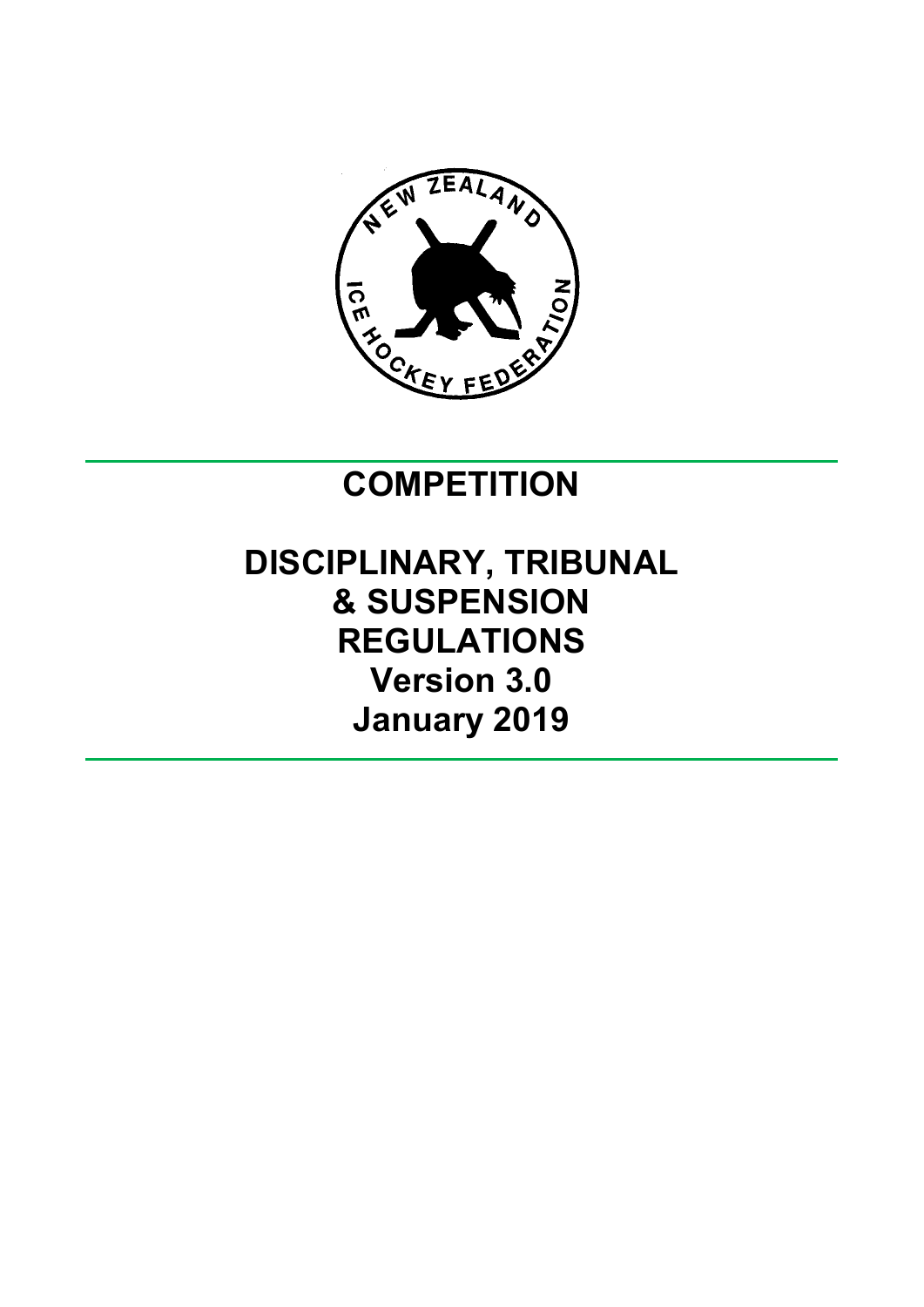| <b>Section</b> |             | Page            |
|----------------|-------------|-----------------|
| 1.             |             |                 |
| 2.             |             |                 |
| 3.             |             |                 |
| 4.             |             |                 |
| 5.             |             |                 |
| 6.             |             |                 |
| 7.             |             |                 |
| 8.             |             |                 |
| 9.             |             |                 |
| 10.            |             |                 |
| 11.            |             |                 |
| 12.            |             |                 |
| 13.            |             |                 |
| 14.            |             | 10              |
| 15.            |             |                 |
| 16.            |             |                 |
| 17.            |             |                 |
| 18.            |             |                 |
| 19.            |             |                 |
| 20.            |             |                 |
| 21.            |             |                 |
| 22.            |             |                 |
| 23.            |             | $\overline{16}$ |
|                | Schedule B: | 17              |
|                | Schedule C: | 19              |
|                | Schedule D: | 20              |
|                | Schedule E: | 22              |
|                | Schedule F: |                 |
|                | Schedule G: |                 |
|                | Schedule H: |                 |
|                | Schedule I: |                 |
| 24.            |             | 45              |
|                |             |                 |

# **TABLE OF CONTENTS**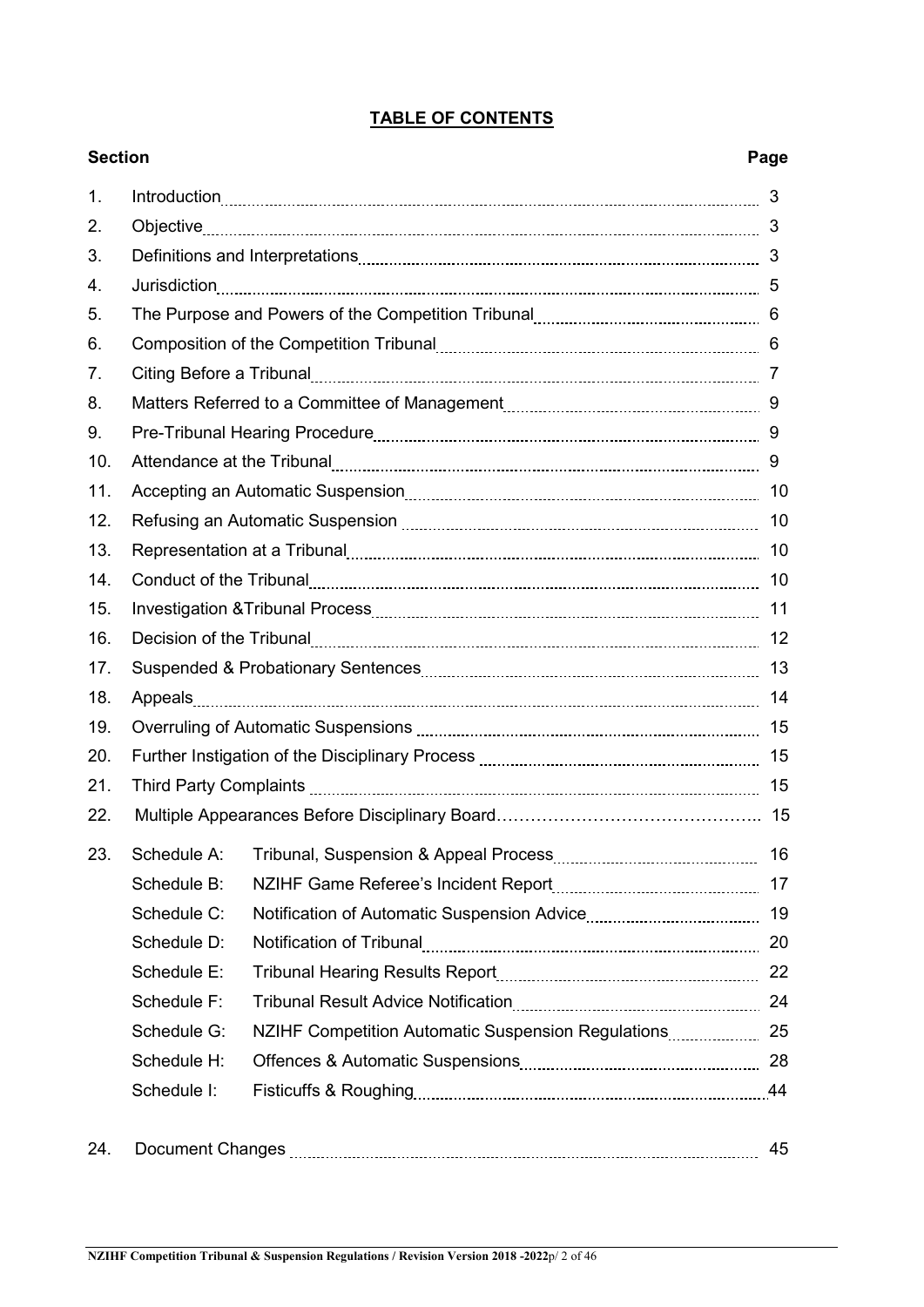### **1. Introduction**

The Competition Disciplinary, Tribunal and Suspension Regulations are made by New Zealand Ice Hockey Federation **(NZIHF)** pursuant to Section 18 "Discipline of Members" of the NZIHF Constitution.

This Regulation forms part of the body of 'Rules' governing the operations of New Zealand Ice Hockey Federation, as defined in New Zealand Ice Hockey Federation's **Constitution and Sport Regulations**.

The penalties, fines, suspensions, Tribunal bodies and processes contained in this Regulation are binding on all New Zealand Ice Hockey Federation Members who compete in New Zealand Ice Hockey Federation sanctioned games and/or events.

#### **2. Objectives**

- 2.1. To facilitate the expeditious resolution, in accordance with the principles of natural justice, disciplinary actions for misdemeanors occurring in NZIHF sanctioned competitions. In order to facilitate this and to reduce the need for time-consuming Tribunal Hearings, a recommended automatic suspension schedule will be invoked. This schedule can be found in Schedule H "Offences and Automatic Suspensions".
- 2.2. To ensure that all players, officials and other associated individuals and organizations observe the rules of Ice Hockey, including the Constitution, By-Laws, Regulations, Rules of Competition and Policies of the International Ice Hockey Federation (**IIHF**), NZIHF and its affiliated Member Organizations as shall be applicable from time to time.
- 2.3. To provide a system which sets out procedures, processes, guidelines and penalties for breaches of the NZIHF Constitution, Regulations or Policies.
- 2.4. To ensure that all charges brought against a party at a Tribunal, and any appeal from a Tribunal decision shall be conducted fairly and in accordance with the principles of natural justice.
- 2.5. To provide a clear understanding and an overview of the Suspension, Tribunal and Appeals processes by using the Tribunal Suspension and Appeals Process Flowchart as contained in Schedule A. The flowchart is intended as a "guide" only to aid in the understanding of the relevant processes.

#### **3. Definitions & Interpretation**

In these Regulations, unless the context otherwise requires, the following terms shall mean:

- 3.1. **Additional Suspension -** means any suspension in addition to an automatic suspension.
- 3.2. **Automatic Suspension -** means a recommended immediate suspension without the need for review or a Tribunal unless noted as requiring a Tribunal. Such suspension may be appealed with the provision of new evidence. Reccommended refers to the typical suspension, history and other factors of the defendant can also positively or negatively influence the outcome.
	- 3.2.1 Notwithstanding, in the case that a person accepts an automatic suspension, this cannot be appealed at a later date.
	- 3.2.2 Positive Influence, refers to the history of the defendant or the circumstances of the infraction. For example a first time offender.
	- 3.2.3 Negitive Influence, refers to the history of the defendant or the circumstances of the infraction. For example a repeat offender.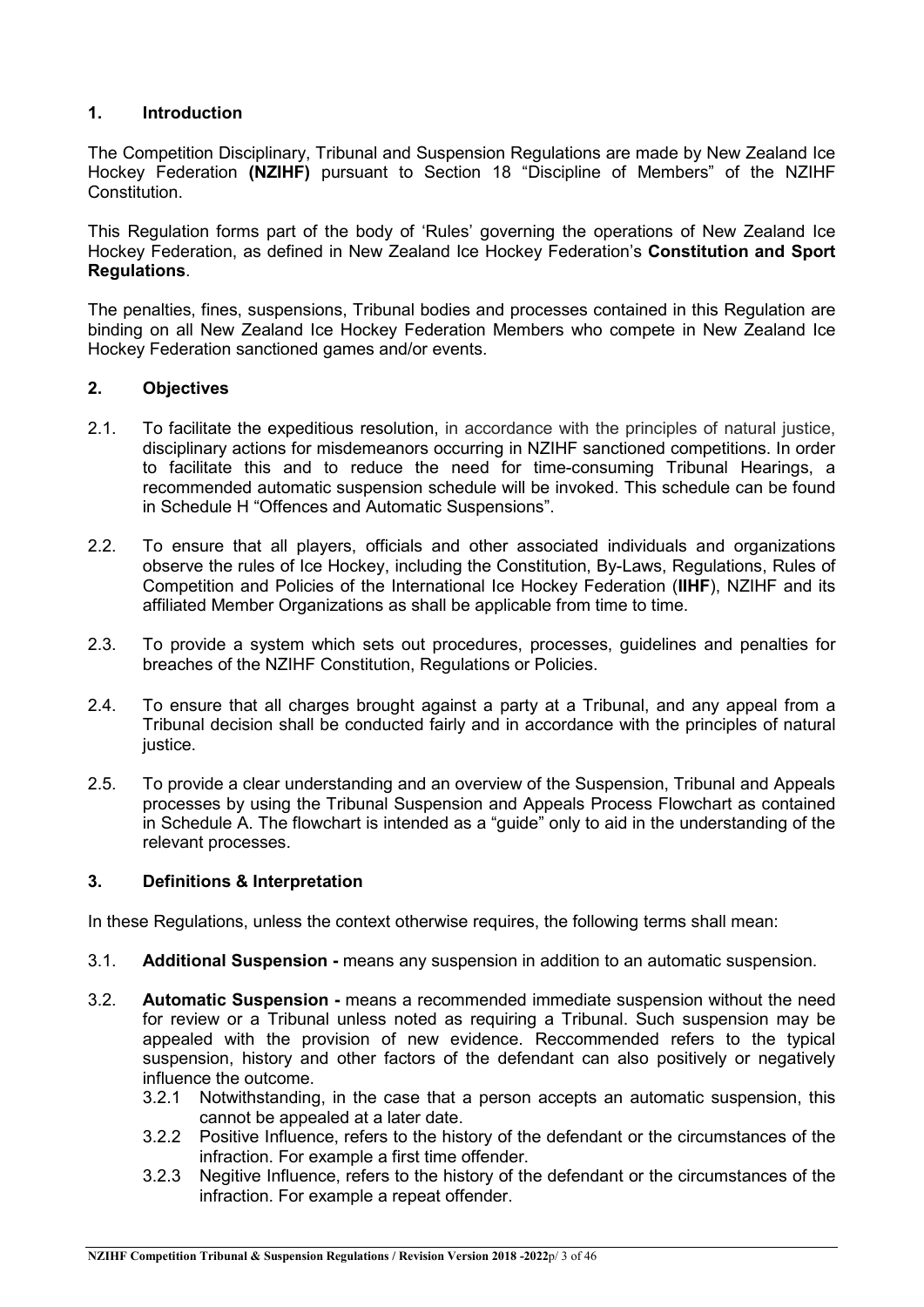- 3.3. **Committee of Management** used in this Regulation applies to the NZIHF Board and any properly constituted and elected committee of management or equivalent of an NZIHF member association or organization.
- 3.4. **Competition Season -** means the schedule of Regular Competition Games, Finals, Tournaments or Championships as organised and/or sanctioned by NZIHF or an NZIHF member organisation.
- 3.5. **Competition Tribunal** means a Tribunal as formed by the NZIHF, or NZIHF member organization or league.
- 3.6. **Defendant** means a person brought under charges of this Regulation.
- 3.7. **Entering the Ice -** means a person entering onto the ice surface without prior permission from the Senior Match Official or an Assistant Match Official unless as prescribed by Rule 164 of the 2018-2022 IIHF Rule Book.
- 3.8. **Fine**  shall mean a monetary amount is set for a misdemeanour as determined by the NZIHF and/or a member organisation or the Tribunal.
- 3.9. **Fixed Penalty -** means a suspension of a prescribed number of games as set out in Schedule H "Offences & Automatic Suspensions".
- 3.10. **Offence -** means any of the offences as set out in Schedule H "Offences & Automatic" for which a set penalty can apply.
- 3.11. **Form -** means any of the forms as set out in Schedules B, C, D, E & F of these Regulations.
- 3.12. **Game** means any game of ice hockey under the sanction of the NZIHF or a NZIHF Member Organisation.
- 3.13. **Game Official -** includes the following:
	- 3.13.1. an appointed game referee; or<br>3.13.2. an appointed linesperson: or
	- an appointed linesperson; or
	- 3.13.3. any other person appointed as an off-ice official, including without limitation, Referee Supervisor, Timekeepers, Score-keepers, Goal Judges, Announcer, Video Goal Judge and Penalty Box Attendants as designated by NZIHF or a member or sanctioned organisation.
- 3.14. **In-Game Penalty** means any penalty served by a player or team official during a game in accordance with the penalties provided in Schedule H "Offences and Automatic Suspensions".
- 3.15. **Member Organisation –** means a club, region or league that is a registered member of the NZIHF.
- 3.16. **New Zealand Ice Hockey Federation (NZIHF) –** The organisation tasked to govern the sport of Ice Hockey in New Zealand.
- 3.17. **Player** means a registered individual member of the NZIHF and/or a NZIHF Member Organization and who is a player on a team that is a member of the NZIHF and/or a NZIHF Member Organization at the relevant time.
- 3.18. **Protest**  means a formal written protest against a game result arising from an allegation that a team has fielded an ineligible player.
- 3.19. **Relevant Team -** means any team or teams which a player or team official represents (whether formally or informally), or with which the player or team official is connected in any way, as determined by the NZIHF or a NZIHF Member Organisation.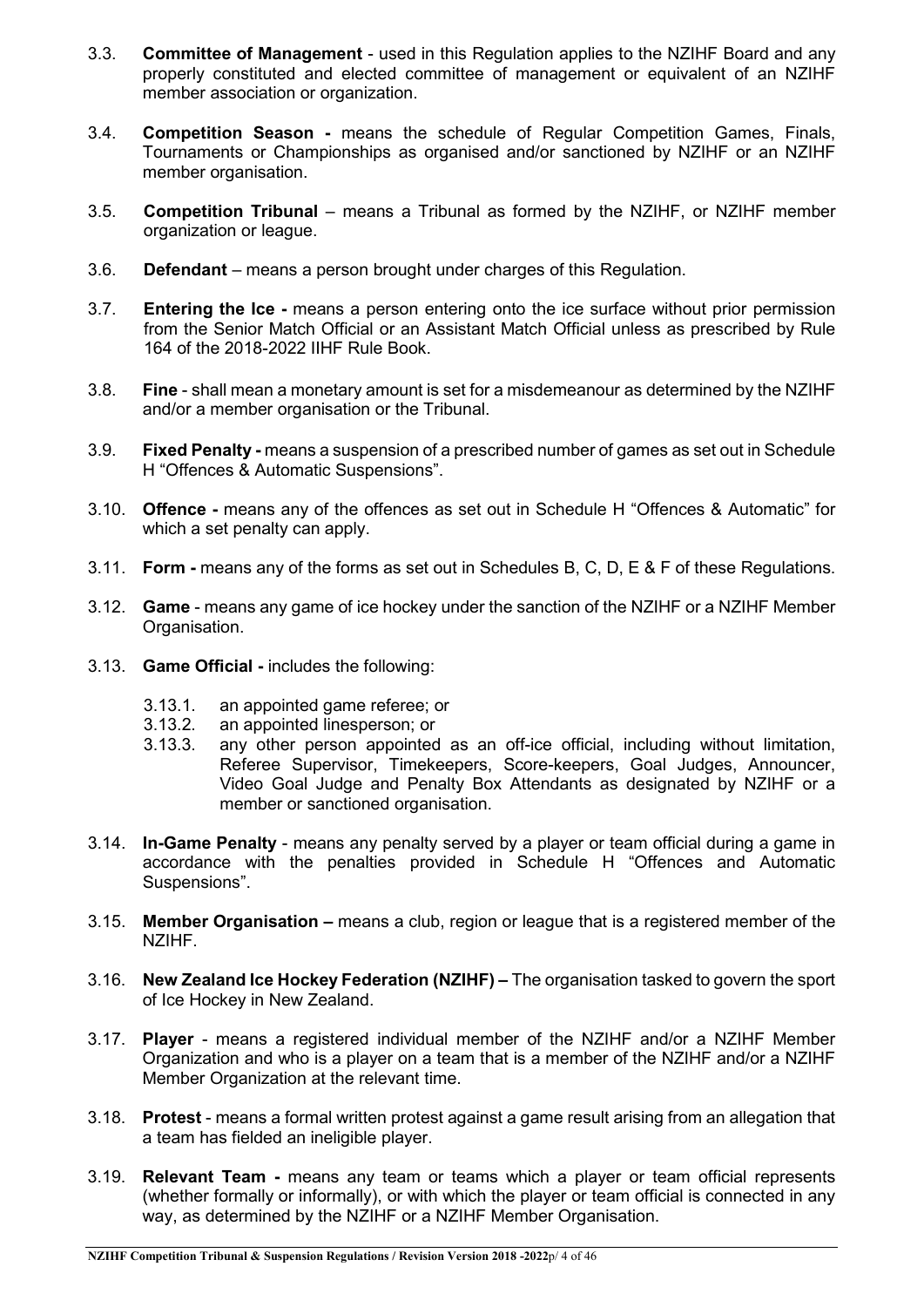- 3.20. **Serious Misconduct** shall mean any act of omission by a player, team official or a game official which constitutes:
	- 3.20.1. a breach of the NZIHF's or a NZIHF Member Organisation's Regulations which may be in place from time to time;
	- 3.20.2. participating, assisting or arranging the participation or assistance of others in any game fixing, gambling or betting activities in relation to a game;
	- 3.20.3. in the opinion of the NZIHF or a NZIHF Member Organisation, conduct which is or may be prejudicial to the interests of the NZIHF, its Member Organisations or the sport of ice hockey in New Zealand, including any of their sponsors.
- 3.21. **Suspension** means a disciplinary action for offences occurring in NZIHF or a NZIHF Member Organization game(s), competition(s), tournament(s) or championship(s) and affiliate organization games operated, managed or sanctioned by the NZIHF or NZIHF Member Organizations and include Automatic Suspensions and any Additional Suspension.
- 3.22. **Suspended Suspension**  means a probationary suspension in addition to an Additional Suspension.
- 3.23. **Team -** means a team participating in, affiliated with, or in any other way connected to the NZIHF or a NZIHF Member Organisation and for the removal of doubt includes any entity which has entered into a Team Licence Agreement with a NZIHF or NZIHF Member Organisation sanctioned League.
- 3.24. **Team Official** means one or more of the following, whether individually or collectively:
	-
	- 3.24.1. Team Office Bearers; and<br>3.24.2. Team Officials (coach, as Team Officials (coach, assistant coach, manager, assistant manager, equipment manager or anyone who is officially associated with the Team).
- 3.25. **Tribunal** means a Tribunal established pursuant to this Regulation
- 3.26. **Tribunal Members**  means members of a Tribunal Panel
- 3.27. **Tribunal Panel** means an appointed person (s) with the responsibility to investigate, hear and resolve matters brought before them in accordance with these Regulations.

Any term defined in an NZIHF Member Organisation's Constitution or Licence Agreement, as effective from time to time, shall have the same meaning as set out in that document unless otherwise expressed in this Regulation.

#### **Headings are for convenience of reference only and do not affect interpretation**.

#### **4. Jurisdiction**

- 4.1. All NZIHF members (in this Regulation "defendant") will be subject to, and submit unreservedly to the jurisdiction, procedures, penalties, appeal and suspension mechanisms of the NZIHF as set out in this Regulation.
- 4.2. All NZIHF members agree that they will not become a party to any suit, at law or equity, against the NZIHF, the NZIHF Board, the Committee of Management, a NZIHF Official or any other person who may be the subject of this Regulation until all remedies allowed by this Regulation have been exhausted.
- 4.3. NZIHF Member Organizations (clubs, regions, leagues, affiliated associations and all other affiliated organizations) are responsible for the establishment and operation of Tribunal processes for matters arising in their sanctioned games.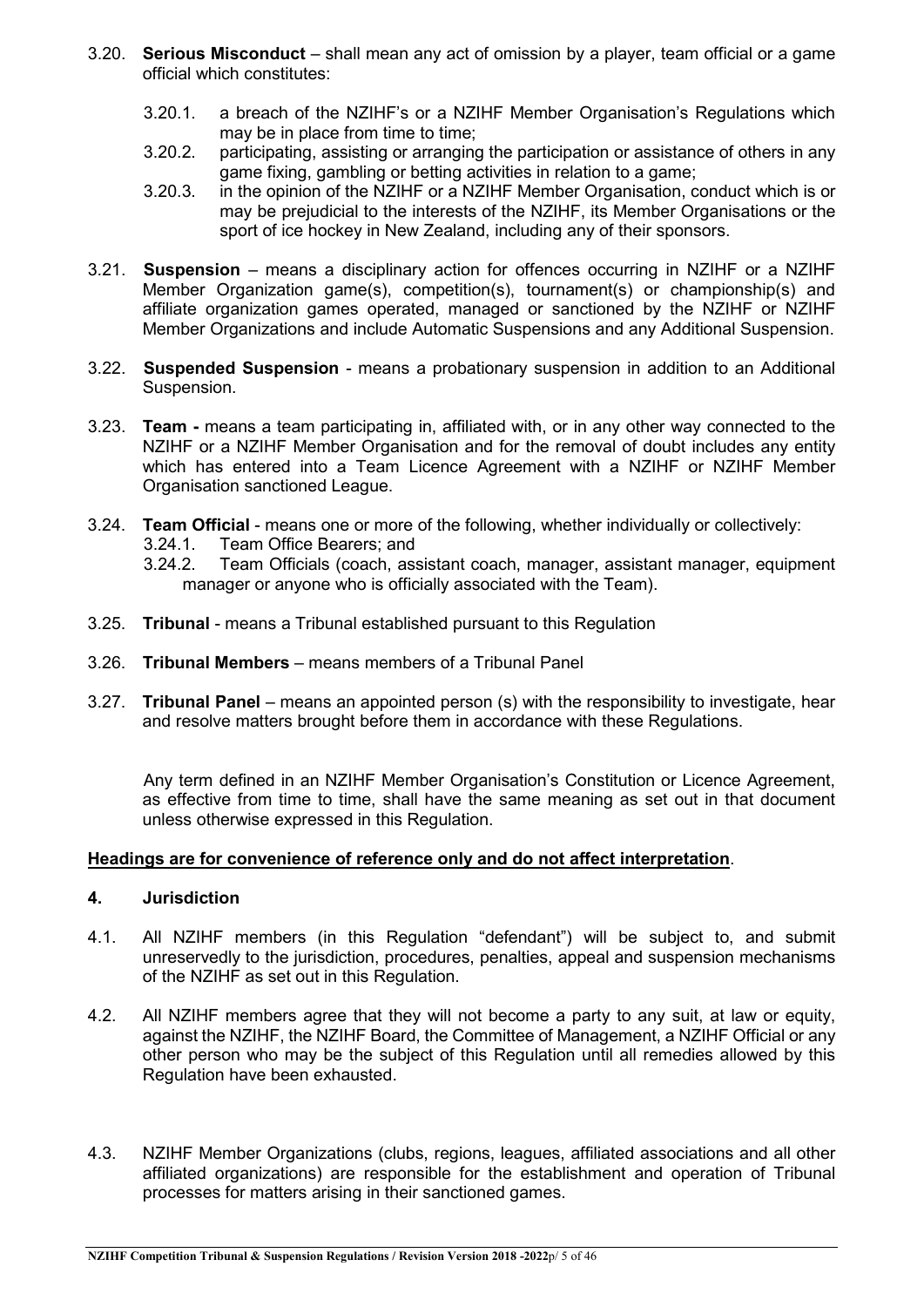- 4.4. The NZIHF is responsible for the establishment and operation of the NZIHF's Tribunal processes for matters arising in competitions, tournaments and championship games operated, managed or sanctioned by the NZIHF, and on matters of dispute between NZIHF Member Organizations and for matters referred to it by a member club, region, league, affiliate association or affiliate organizations.
- 4.5. The NZIHF may intervene in disciplinary matters that are within the jurisdiction of a Member Organization. The NZIHF in considering an exercise of its discretion under this Regulation must determine whether all disciplinary or judiciary avenues available to a Member Organization under the relevant organization's Constitution has been exhausted.
- 4.6. The NZIHF may remit any matter referred to it by a Member Organization where:
	- 4.6.1. it considers that the matter is not of relevant significance or importance, or 4.6.2
	- 4.6.2. the matter has not been exhausted at all lower levels of appeal, or 4.6.3. the matter has not been properly dealt with at the lower level.
	- the matter has not been properly dealt with at the lower level.

#### **5. The Purpose and Powers of the Competition Tribunal**

- 5.1. The purpose of the Competition Tribunal is to determine all reports and charges arising out of the conduct of Ice Hockey in the NZIHF, both on and off the ice. This includes charges against:
	-
	- 5.1.1. players, team officials and game officials as reported by the game referee(s);<br>5.1.2. any person reported under IIHF Rule 5, which covers Supplementary Disciplin any person reported under IIHF Rule 5, which covers Supplementary Discipline.
- 5.2. In all matters, the object of the Tribunal shall be to ensure the maintenance of an orderly disciplined sport, consistent with fair play and the current rules of ice hockey.
- 5.3. Suspended members cited for, or in the course of a Tribunal, where criminal legal action has been initiated, shall remain suspended until the criminal legal proceedings have been concluded.

#### **6. Composition of the Competition Tribunal**

- 6.1. The NZIHF and its Member Organisations shall form and appoint a Tribunal Panel consisting of such person or persons as they shall, from time to time, deem fit.
- 6.2. The Tribunal Panel shall consist of a Tribunal Chairperson, plus two (2) other members as appointed by the NZIHF or a Member Organization's, Committee of Management, or in the case of national championships, the National Championship Supervisor.
	- 6.2.1 **Chairperson**: The Chairperson of the Panel shall be appointed by the appropriate authorities. The role of the Chairperson is to:
		- 6.2.1.1 Normally chair disciplinary proceedings held in their local area or as required by the NZIHF or Member Organization, except that the Chairperson shall not sit on any Disciplinary panels involving members of his/her own Team or where he/she has a close personal interest unless the charged party agrees.
		- 6.2.1.2 Rule on points of order or matters of procedure and his or her ruling shall be final.
		- 6.2.1.3 Ensure a copy of all documentation is forwarded to the NZIHF Disciplinary Coordinator, the charged person/s, their club and the Regional Disciplinary Chairperson which is usually the regional Referee in Chief.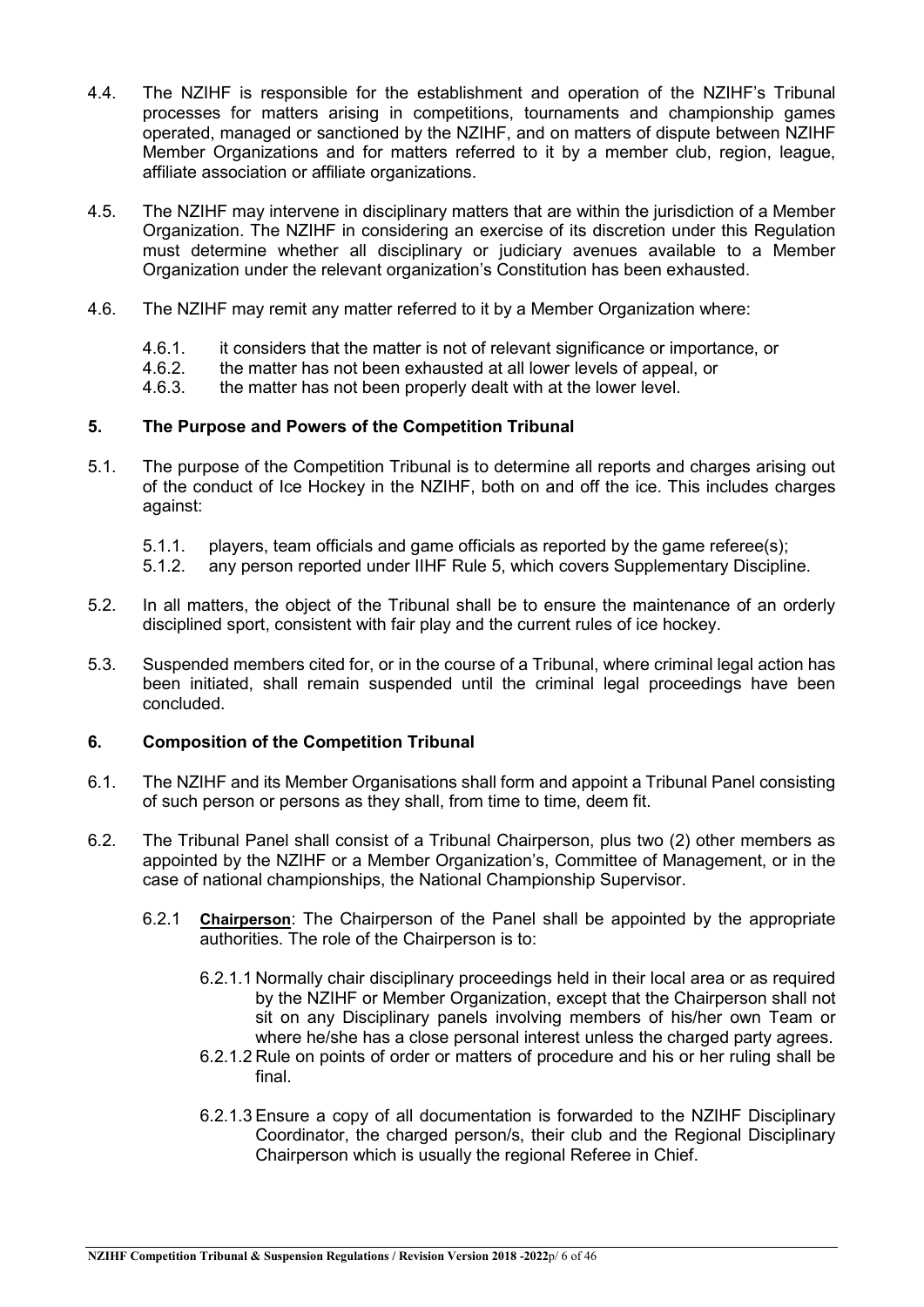### 6.2.2 **Members:**

- 6.2.2.1 A minimum of two additional approved members are required for each panel. No member (including the Chairperson) shall be from the same team.
- 6.2.2.2 Members of the Disciplinary Panel shall not participate in any hearing where they have a close personal interest in the outcome - i.e. Family member, relative, employee etc.
- 6.2.2.3 Player representatives, as appointed by the Senior Players Portfolio Holder, are to be present at the Tribunal Panel in the capacity of Observer to observe and provide input. They will not have a vote. Their purpose is to provide feedback and report back to their respective teams.

#### 6.2.3 **Disciplinary Panel Secretary**:

- 6.2.3.1 A Disciplinary Panel Secretary may be present to record the panel, attendees, evidence and the outcome. Alternatively, the Chairperson or one of the Members may be called upon to act as Secretary. In the event that the Secretary is not one of the Members, then they shall not have a vote in determining the outcome of any particular report/charge. All documentation shall be forwarded to the NZIHF Disciplinary Coordinator and a copy of the decision forward to the charged person/s, their club or team and the Regional Disciplinary Chairperson that is usually the Regional Referee in Chief.
- 6.3. No Tribunal Member may represent a defendant, team official or team in any proceedings before a Tribunal whilst a Tribunal Member, or within 12 months from the end of their term of appointment as a Tribunal Member. This does not apply to a Tribunal Observer.
- 6.4. In special cases where the Tribunal Chairperson sees fit, other experts may be called to sit on a Tribunal.
- 6.5. The party reported or charged shall have the right to object to a particular member of a Tribunal hearing the matter, providing an objection is received on the basis of actual bias. The Tribunal Chairperson shall have the authority to dismiss a member citing bias.
- 6.6. In the event that a Tribunal Member has been dismissed because of bias, a replacement Tribunal Member is to be appointed. The matter is to be referred to the Committee of Management to convene a new Tribunal of three persons. The Defendant shall remain under suspension during the course of these proceedings, unless deemed otherwise by the Committee of Management.

#### **7. Citing Before a Tribunal**

- 7.1. Any NZIHF member participating in an NZIHF sanctioned competition may be required to appear before a Tribunal if:
	- 7.1.1. they incur a reported penalty by the Game Referee as per the rules under which the competition is being played and NZIHF's Competition Suspension Regulations, where such penalty includes appearing before a Tribunal; or
	- 7.1.2. they are reported on a "supplementary discipline" charge under IIHF Rule 5, especially if reported by a Referee Supervisor; or
	- 7.1.3. the person is reported by an Official of the NZIHF or a Member of the NZIHF as having:
		- 7.1.3.1. Breached, failed, refused or neglected to comply with a provision of the Rules, these Regulations or any other resolution or determination of the Assembly, Board or duly authorized Management Committee; or
		- 7.1.3.2. Acted in a manner unbecoming of a Member which is prejudicial to the objects and interests of the NZIHF, the competition and/or the sport of ice hockey; or
		- 7.1.3.3. Their actions have brought the NZIHF, the competition or the sport of Ice Hockey into disrepute whilst attending, or participating in, a competition, league, tournament and/or championship game operated, managed or under the sanction of the NZIHF.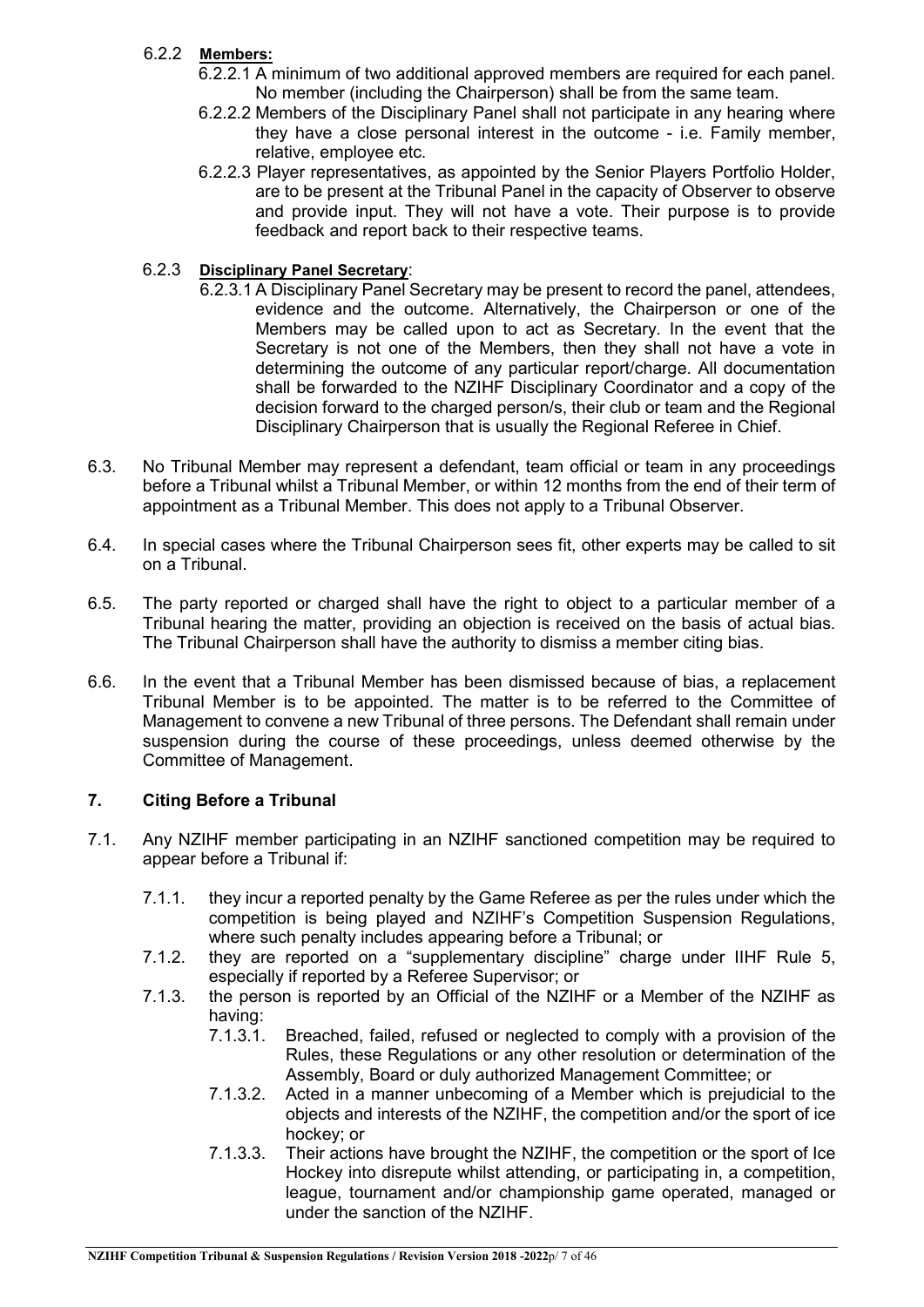- 7.2. In addition to the matters in Section 7.1, a Committee of Management, or the NZIHF Board in its sole discretion, may refer to a Tribunal any other matter that they consider requires investigation or determination.
- 7.3. The Tribunal is empowered to discipline by method of reprimand, suspension, disqualification or expulsion. The Tribunal is not to deal with matters that are the subject of a criminal legal action and shall cease until the criminal legal action is resolved.
- 7.4. Any player or person receiving a Tribunal related penalty as reported by the Game Referee in an NZIHF sanctioned competition is not entitled to play or participate in any other NZIHF sanctioned game until the suspension has been served, or if in the case of a Tribunal, a final decision has been determined. Special consideration may be given to a suspended player who:
	- 7.4.1. Has been selected to and wishes to participate with a NZIHF national team in a World Championship; or
	- 7.4.2. Is entering into a playing contract with an overseas team.

Each will be considered on its own merit by the NZIHF Board and the player's relevant Member Organization.

- 7.5. Any Individual Member who wishes to report an alleged infringement of the rules of the game shall lodge all particulars in writing, within 48 hours of the alleged offence taking place, to:
	- 7.5.1. Their relevant Member Organization for club, region, league or Organization matters; or
	- 7.5.2. The NZIHF President for NZIHF sanctioned national competitions, tournaments and championships.

Out-of-Competition matters are to be referred to the Tribunal process as outlined in the NZIHF Out-of-Competition Disciplinary and Tribunal Regulations.

- 7.6. Any Individual Member wishing to make a charge against any club, official or player under The NZIHF's Member Protection Policy shall lodge all particulars in writing with the relevant NZIHF Member Organization or the NZIHF President.
- 7.7. Trivial or frivolous charges will not be considered by the Tribunal. Any member making such a charge may be subject to the provisions governing bringing the game into disrepute.
- 7.8. Game Referees making reports against clubs, teams, officials or players arising out of a game at which they have officiated must:
	- 7.8.1. Ensure the incident and subsequent penalty is recorded on the Official Game Sheet. This should be done immediately at the end of the game in which the offence occurred and prior to handing the Official Game Sheet to the Game Scorer.
	- 7.8.2. Once the game sheet has been signed by the Game Referee, the Game Scorer is responsible to advise managers of the participating teams which player(s) or team official(s) have been cited and for what offence(s).
	- 7.8.3. Immediately following the game, the Game Referee must complete the Game Referee's Incident Report (Schedule B) and forward the completed report to the relevant person (s) as appointed by Management Committee of the NZIHF or the relevant Member Organization with which the competition is registered. This must be done within 24 hours of the conclusion of the game.
- 7.9. Once a report has been posted by the Game Referee, it cannot be withdrawn, and the report, and any Tribunal matter pertaining to that report, must be heard by a Tribunal.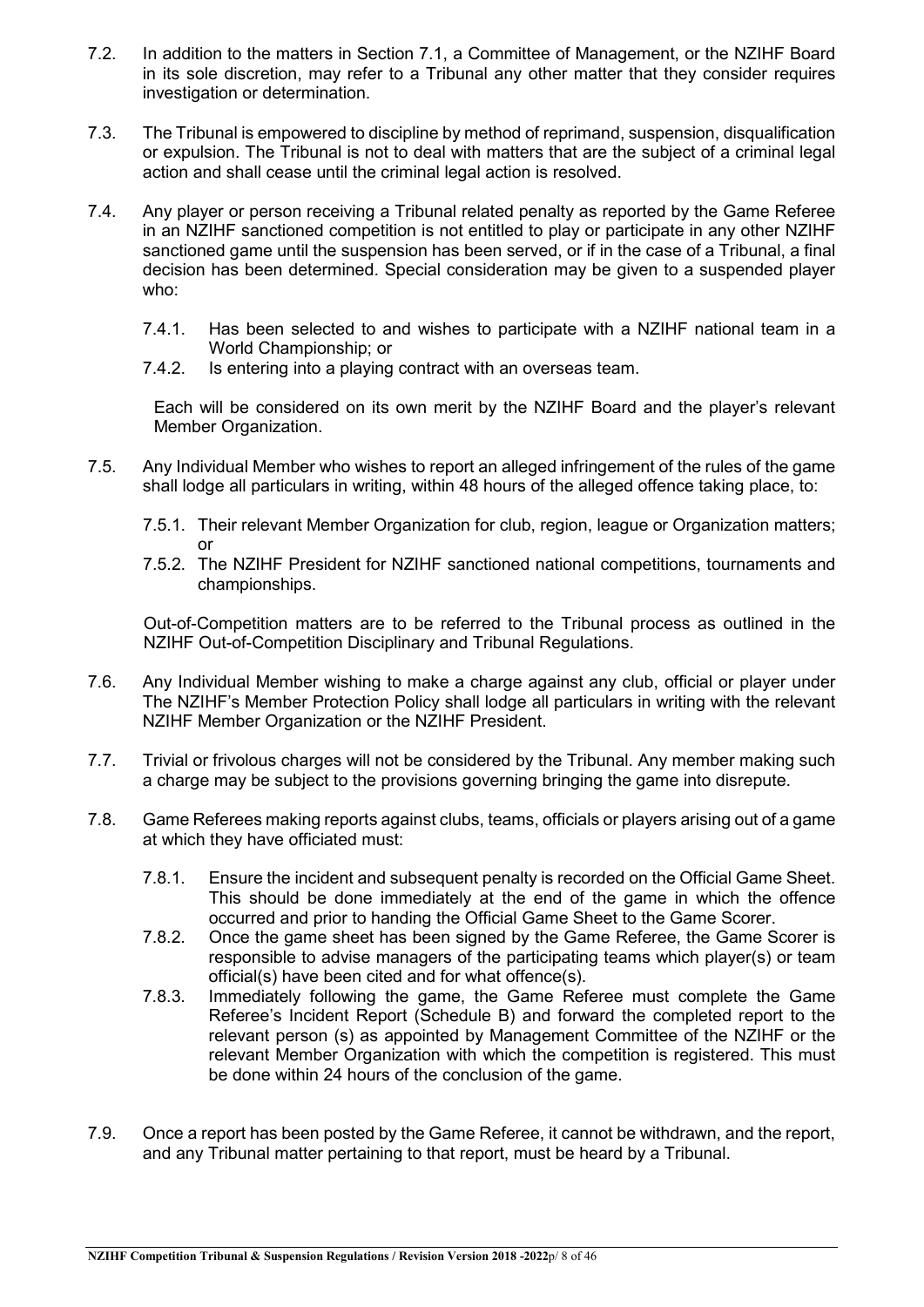7.10. It is the responsibility of the charged or reported person or appropriate officials of the player's team management, to collect all supporting documentation (i.e. details of the charge or report) prior to leaving the venue. In the event that this is not possible, the documents will be available from the NZIHF Disciplinary Coordinator, the Regional Disciplinary Coordinator, the Member Organization's Committee of Management, or the NZIHF National Championship Supervisor for national championship games.

#### **8. Matters Referred to a Committee of Management**

- 8.1. Where a charge or report is to be submitted to a Committee of Management, the charge or report is to be forwarded to the NZIHF Office (for national matters) or the President/Chairman of the respective Member Organization who will then advise their respective Committee of Management. The Committee of Management may either:
	- 8.1.1. refer the complaint to a Tribunal; or 8.1.2. refuse to refer the complaint to a
	- refuse to refer the complaint to a Tribunal on the basis that there is insufficient evidence to constitute a prima facie case.

#### **9. Pre-Tribunal Notification Investigation & Hearing Procedures**

- 9.1. Any appointed person of the NZIHF or of a Member Organization may investigate alleged misconduct to determine whether there is sufficient evidence to forward the matter to a Tribunal. Until such time as the matter is before the Tribunal, the reported person(s) is free to continue their participation in their usual role(s) as normal.
- 9.2. For Tribunal type penalties or incidents, the game sheet and referee's report is to be immediately reported to the appointed person responsible for the management and coordination of Hearings and Tribunals. This may include, but is not limited to the NZIHF's National Championship Supervisor, the Member Organization's Referee-in-Chief, the National Association Referee-in-Chief or an appointed person.
- 9.3. If a penalty decision constitutes a Tribunal, automatic or otherwise:
	- 9.3.1. Every attempt will be made to immediately notify the offending person personally or by telephone, email or standard post;
	- 9.3.2. Notwithstanding this, the cited person is to be advised in writing of the charges against them and the details of the Tribunal using the appropriate forms and a covering letter as is exampled in the schedules of this document.
	- 9.3.3. The reported person shall not participate in any further NZIHF sanctioned games until a final decision of the Tribunal has been determined.

#### **10. Attendance at the Tribunal**

- 10.1. NZIHF individual members are required to attend a Tribunal if so cited. The cited member may choose not to attend the Tribunal. However, this action may be taken as an uncontested admission to the charges. Cited members are required to advise the Tribunal Chairperson prior to commencement of the Tribunal if they accept the automatic suspension as charged under Schedule H "Offences" or in the case of an automatic Tribunal, do not intend to be present.
- 10.2. If the cited person chooses not to attend the Tribunal, the Tribunal will still proceed, taking into account the evidence before it. In choosing not to attend a tribunal, the cited member waives their right to have an advocate present their case or have witnesses speak on their behalf.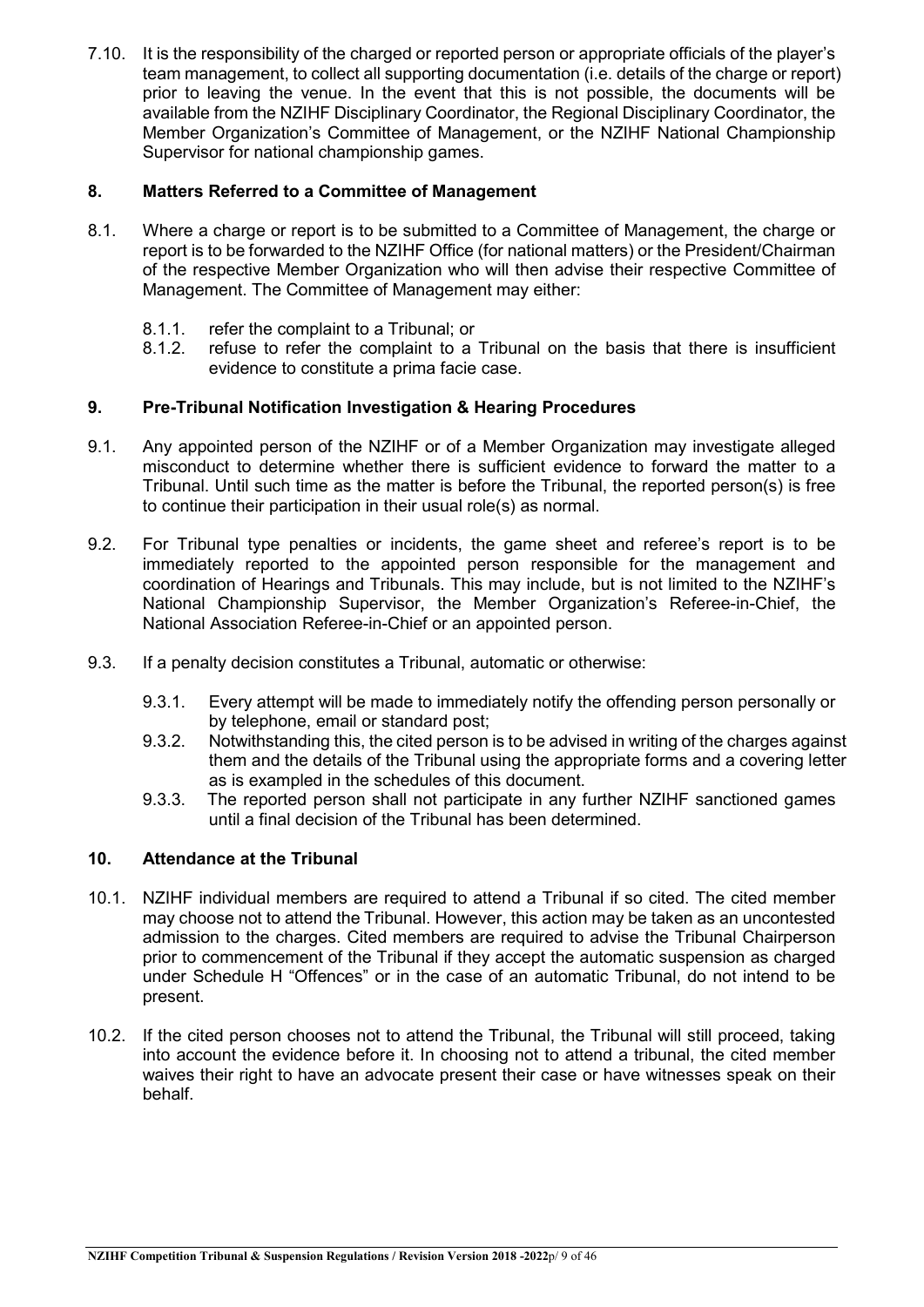#### **11. Accepting an Automatic Suspension**

- 11.1. The cited member, upon receiving notification of a report or charge emanating from a game or incident, may choose to accept the decision as outlined in Schedule H "Offences". If the charged person chooses not to accept the reported charge and subsequent automatic suspension, they must submit notification in writing within three working days of the Notification of Suspension being received.
- 11.2. In cases requiring a Tribunal, and/or where an additional penalty may be imposed, the charged person may choose not to accept an automatic suspension. If the charged person chooses not to accept the reported charge, then they must do so in writing within three working days of the notification being received. If the member does not intend to be present at the Tribunal, then the Tribunal will proceed.

#### **12. Refusing an Automatic Suspension**

- 12.1. The cited member, upon receiving notification of a report or change emanating from a game or incident, may choose to refuse to accept the decision as outlined in Schedule H "Offences". If the charged person chooses not to accept the reported charge and subsequent automatic suspension, they must submit notification in writing within three working days of the Notification of Suspension being received.
- 12.2. A fee of \$250 shall apply to appeal an automatic suspension, payable to the Member Organization. The fee can be paid post Tribunal but must be within three (3) working days.
- 12.3. The case shall then go to a Tribunal (process is outlined in Section 13).
- 12.4. If the cited member's suspension is upheld, a further two (2) game suspension may be added to the existing suspension at the discretion of the Tribunal Chairperson.
- 12.5. If the cited member's suspension is reduced or eliminated as per the ruling by the Tribunal, the player shall be permitted to play immediately provided other suspension requirements have been fulfilled.

#### **13. Representation at Tribunals**

- 13.1. Whilst it is the right of the reported person to have legal representation, the NZIHF discourages this practice. Should the reported person reserve the right to be legally represented, they must officially inform the Tribunal Chairman, as the Tribunal may also wish to have legal representation. All parties must bear all ensuing costs associated with their legal representation regardless of the outcome.
- 13.2. The person or persons reported or charged may use the services of an Advocate to represent them. Those under 18 years of age must have a parent or guardian present.

#### **14. Conduct of the Tribunal**

- 14.1. Hearings by the Tribunal shall be of an informal nature. It is accepted that if proceedings do not follow the sequence set out in this Regulation, then the Tribunal cannot be seen to be improperly conducted, provided that all parties have been afforded the opportunity to state their case and bring forward appropriate evidence according to this regulation.
- 14.2. If a "Not Guilty" plea is submitted, then the tribunal is to proceed and the Tribunal Chairperson shall conduct the proceedings according to his/her discretion in accordance these Regulations. However, the rights and interests of the parties are to be safeguarded at all times, and on the basis of full equality, in order that natural justice should occur.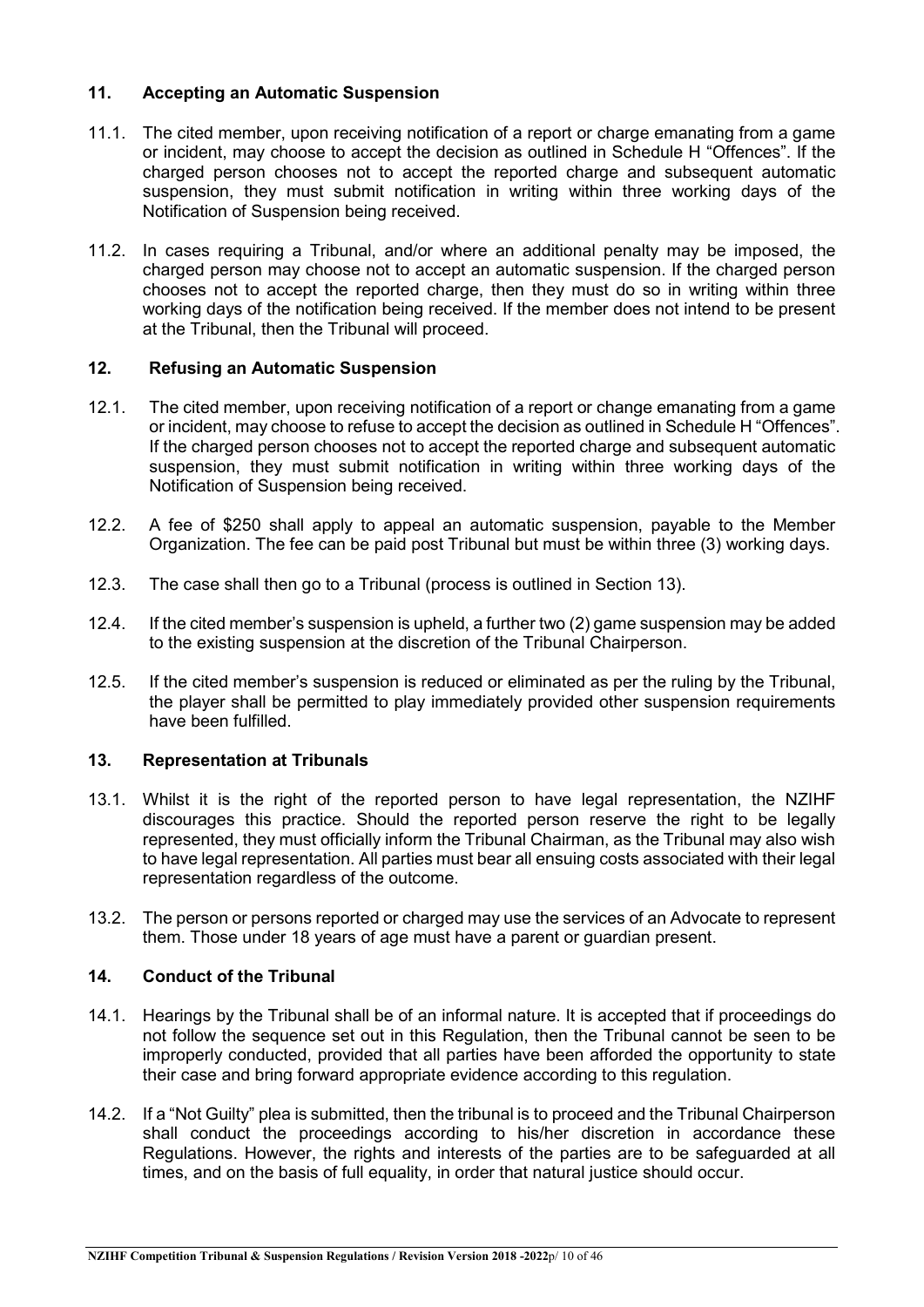#### **15. Investigation & Tribunal Process**

- 15.1. The Tribunal Panel may choose to first conduct an Investigation, or go direct to a Tribunal Hearing in any manner as they see fit, including but not limited to by way of teleconference or video conference and may, if it considers it appropriate, allow an amendment to the charges or adjourn the Hearing provided that:
	- 15.1.1. All parties affected are given a reasonable opportunity to be heard;
	- 15.1.2. The Investigation or Hearing is conducted with as little formality and technicality and with as much expedition as proper consideration of the matters before it permits;
	- 15.1.3. The Investigation or Tribunal is not bound by the rules of evidence or by the practices or procedures applicable to courts of record but may inform itself as to any matter and in such manner it deems appropriate; and
	- 15.1.4. The Investigation or Tribunal at its sole discretion may determine a matter before it in the absence of any parties.
- 15.2. Subject to this Regulation, the Tribunal may make guidelines with respect to practice and procedure of a hearing provided that such guidelines are not inconsistent with these Regulations. Any such guidelines are not binding on the Tribunal and any decision by the tribunal will not be invalid by reason of a guideline not being followed.
- 15.3. Video evidence shall be permissible where the Tribunal Panel deem relevant.
- 15.4. Notwithstanding the above, the Tribunal may follow the following sequence of procedures:
	- 15.4.1. The Tribunal must satisfy itself that the person or persons reported have had due notice and that they understand the report or charge against them by Tribunal Chairman reading out each charge;
	- 15.4.2. The Tribunal Chairman must also ensure that each Tribunal Member has copies of all relevant correspondence and documents;
	- 15.4.3. The Defendant, if present, shall then be asked if they plead "GUILTY" or "NOT GUILTY". The Defendant may reserve their plea, in which case the Tribunal Chairperson will note that an informal plea of "NOT GUILTY" has been entered;
	- 15.4.4. If the Defendant enters a plea of "GUILTY" to the charges against them, then the Tribunal may proceed with sentencing;
	- 15.4.5. If the Defendant enters a plea of "NOT GUILTY" then the Tribunal will proceed as detailed below. The Defendant shall remain present for the complete duration of the Tribunal Hearing and shall only be required to leave when the Tribunal Panel deliberates the evidence;
	- 15.4.6. Tribunal Members have the right to examine and cross-examine any persons participating at or appearing before a Tribunal Hearing as they deem fit:
	- 15.4.7. The Game Referee or person making the report or charge may be asked to present their evidence to the Tribunal if it deems necessary, and may call witnesses if they deem necessary;
	- 15.4.8. The evidence of the game referee or person laying the report or charge is then examined by the Tribunal and may be cross-examined by the reported person or their Advocate. The Game Referee need not be present and cross-examination may take place by telephone as deemed appropriate.
	- 15.4.9. After any cross-examination has taken place, the person having given evidence may be re-examined to explain matters arising from the cross-examination;
	- 15.4.10. The Defendant may then give evidence in their defense, and may call any witness or Advocate supporting their evidence.
	- 15.4.11. The Defendants evidence is then examined by the Tribunal, and may be crossexamined by the person making the report. This cross-examination may take place by telephone as deemed appropriate.
	- 15.4.12. After any cross-examination of the Defendant, no further examination should take place, except with the expressed consent of the Tribunal Panel; and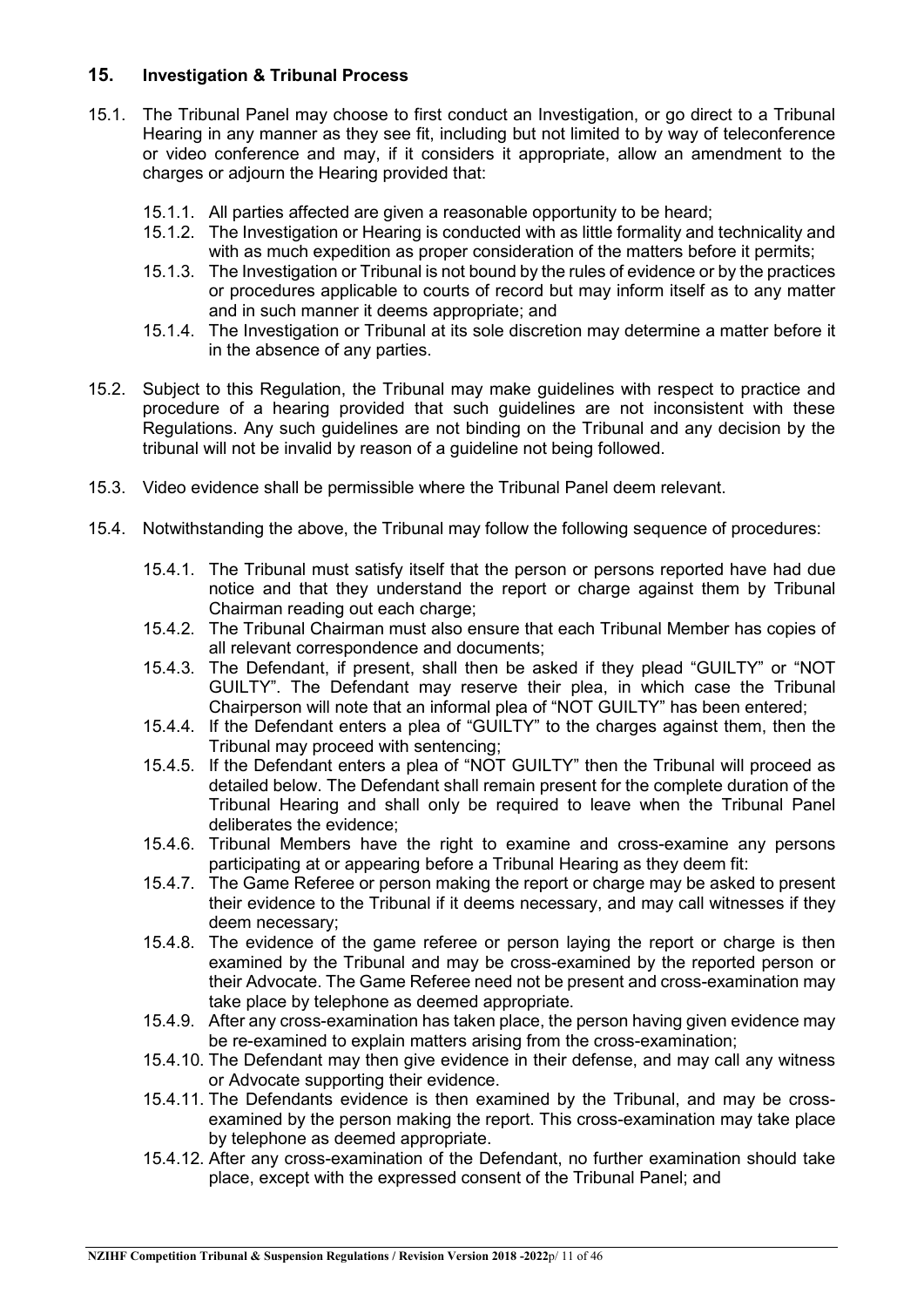- 15.4.13. After all evidence is presented, Defendant or their Advocate has the right to sum up their case, including making the Tribunal aware of any mitigating circumstances which the Tribunal Panel is to take into consideration before reaching the decision.
- 15.4.14. At the completion of the evidence:
	- (a) The parties shall, if requested by the Tribunal, leave the hearing room or otherwise absent themselves from hearing the deliberations of the Tribunal. The Tribunal will consider all the evidence and submissions made during the hearing and make a determination on the balance of probabilities with respect to whether or not the matter, charge or charges have been proven;
	- (b) The Defendant should be advised that they can wait while the matter is decided or take their leave, having been assured that if they take their leave they will be advised orally within one hour of the decision if this is possible, or by telephone and/or email and formally in writing within three (3) working days;
	- (c) Where the Tribunal is constituted by three (3) persons then it will be sufficient for a majority of those persons to agree on the decision;
	- (d) Having considered all the material before it, including oral evidence and representations of the parties, the Tribunal will make a determination of guilty or not guilty on each of the charges against the reported person. The Tribunal will then consider what penalty is appropriate, in the event that a finding of guilty has been reached;

#### **16. Decision of the Tribunal**

- 16.1. The Tribunal, having considered all the evidence and submissions made during the hearing, may make the following findings:
	- 16.1.1. the charge/s are not proven dismissed, or
	- 16.1.2. the charge/s are proven, but in the circumstances, are not to be recorded in the Disciplinary records, or
	- 16.1.3. the charge/s are proven, but in the circumstances no penalty imposed and a reprimand may be given, or
	- 16.1.4. the charge/s are proven, and a suspension imposed for a period of time as deemed appropriate by the Disciplinary Panel, or
	- 16.1.5. the charge/s are proven, and a penalty is imposed pursuant to the automatic suspension schedule (Schedule H), or
	- 16.1.6. some other measure may be deemed appropriate by the Disciplinary Panel.
	- 16.1.7. In addition to other suspension, a recommendation to the NZIHF Executive that the guilty person be expelled from membership of the NZIHF.
- 16.2. Having reached their determination of guilty, the Tribunal may also have regard to any matters which it considers relevant to the question of penalty and, without limitation, take into consideration:
	- 16.2.1. the seriousness of the conduct with which the party is charged or found guilty of by the Tribunal. This will be assessed as the following:

Category 1: Careless. Insufficient attention of thought to avoid harm or error. Liable to happen as a consequence of, by intending to affect an opponent through a reactionary or accidental motion of the incident is deemed careless causing negligence.

Category 2: Reckless. A deliberate and or dangerous action with no concern for the result, with a councious action to provoke , though intent and a willful purpose. Injury is not the determining factor, but can be considered as influential means to the decision.

Category 3: Intentional. A wiful purpose to injure. Incident is deemed serious in nature, and is considered a willful negligence act of intent to affect the game by making illegal and /or unsuspecting contact.

The category definition will determine the amount of games that may be added to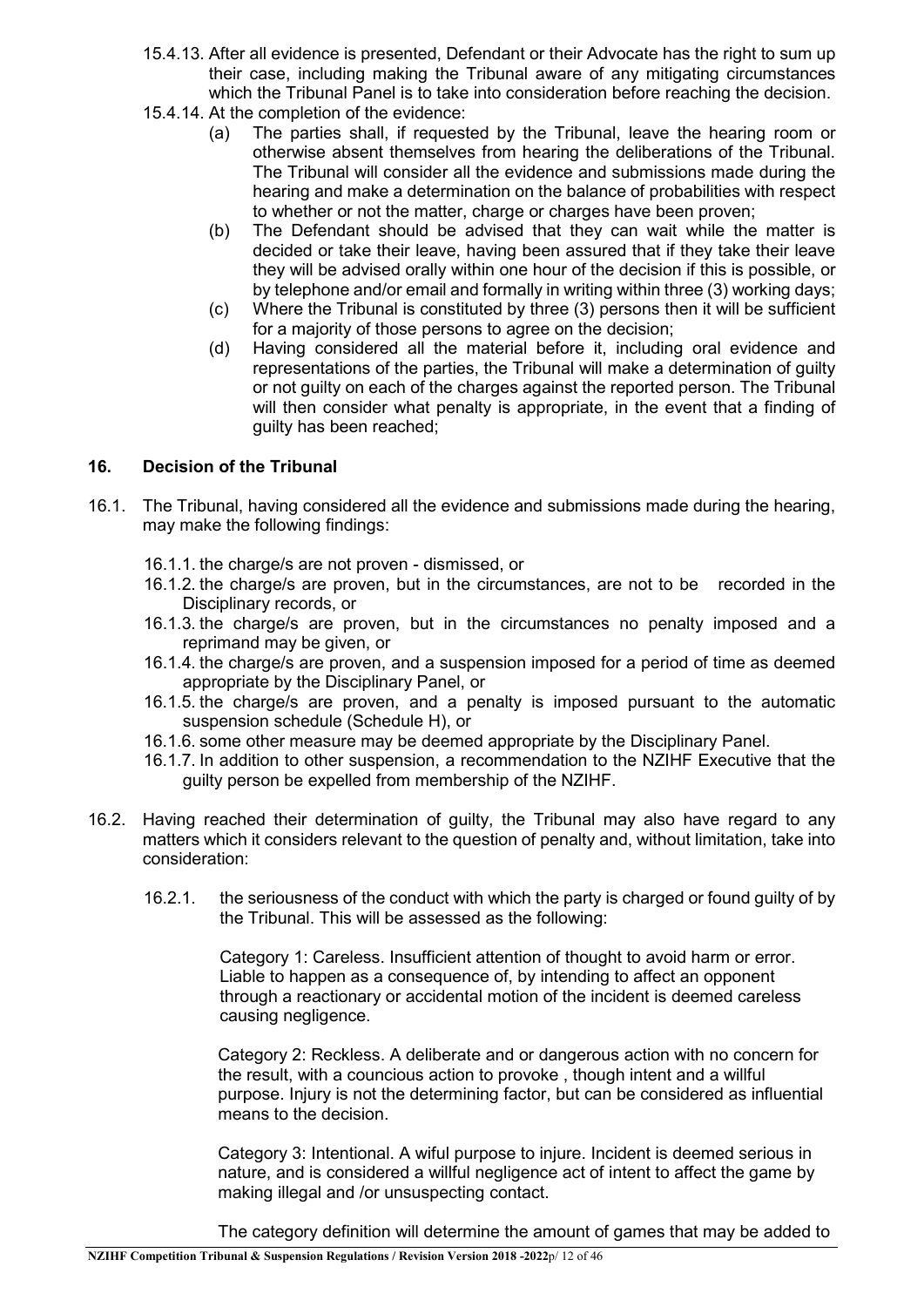the recommended suspension.

- 16.2.2. any loss or damage sustained by any person howsoever arising from the conduct;<br>16.2.3. evidence of prior proven Misconduct by the party charged: and
- 16.2.3. evidence of prior proven Misconduct by the party charged; and 16.2.4. insofar as they are relevant, the objectives of the NZIHF's a
- insofar as they are relevant, the objectives of the NZIHF's and/or its Member Association's or Member Organization's Constitutions.
- 16.3. Where a Defendant is found guilty by the Tribunal of an offence listed in "Offences & Automatic Suspensions" (Schedule G), the Tribunal shall impose the corresponding penalty listed. The Tribunal may award an additional penalty as deemed necessary. In the case of other offences, The Tribunal may impose such penalty as the Tribunal considers reasonable in the circumstances.
- 16.4. Subject to Clause 15.3 the Tribunal may impose, in its own absolute discretion, any one or more of the following penalties or outcomes on such terms as it sees fit:<br>16.4.1. Expulsion:
	- 16.4.1. Expulsion;<br>16.4.2. Disqualifica
	- 16.4.2. Disqualification;<br>16.4.3. Suspension:
	- 16.4.3. Suspension;<br>16.4.4. A monetary f
	- 16.4.4. A monetary fine;<br>16.4.5. A reprimand or c.
	- 16.4.5. A reprimand or caution;<br>16.4.6. Deduction of points;
	- Deduction of points;
	- 16.4.7. Suspended Suspension<br>16.4.8. Compulsory attendance
	- Compulsory attendance at a course or courses of education or rehabilitation, including without limitation, an anger management course; or
	- 16.4.9. Any such other sanction or penalty as the Tribunal sees fit except any form of suspended penalty or a bond.
- 16.5. Any form of discipline determined is effective immediately on conclusion of the Tribunal. If an appeal is lodged, the Tribunal's judgment will stand, pending the outcome of an Appeal if one is submitted.
- 16.6. The decision of the Tribunal is to be recorded on the Tribunal Hearing Results Report (Schedule E) that is to be signed by each of the Tribunal Members.
- 16.7. On the conclusion of the Tribunal, the person cited before the Tribunal is to receive written confirmation of the Tribunal's decision by telephone and/or email and in writing of the outcome of the appeal within three (3) working days after the Tribunal or in the case of a National Championship, at least one hour prior to the next game for which they would be eligible, whichever is the sooner. A suggested format for notification of the result of the Tribunal's findings to the cited person should be processed as per "Tribunal Result Advice Notification" (Schedule F).
- 16.8. The Tribunal is not obliged to give reasons for any decision made by it.

#### **17. Suspended or Probationary Suspension**

17.1. Where it is considered by the Tribunal that a "Suspended" or "Probationary" Suspension should be included in a punishment to act as a deterrent to further offences, then the Suspended or Probationary Suspension must be given in conjunction with the *minimum* automatic suspension for the relevant offence. For example: - If the penalty schedule provides for a minimum automatic suspension of one (1) week or game up to a maximum of ten (10) weeks or games, then the tribunal may award a one week or game suspension plus up to a further nine (9) week or game suspended or probationary sentence. The minimum automatic suspension must be served in the first instance.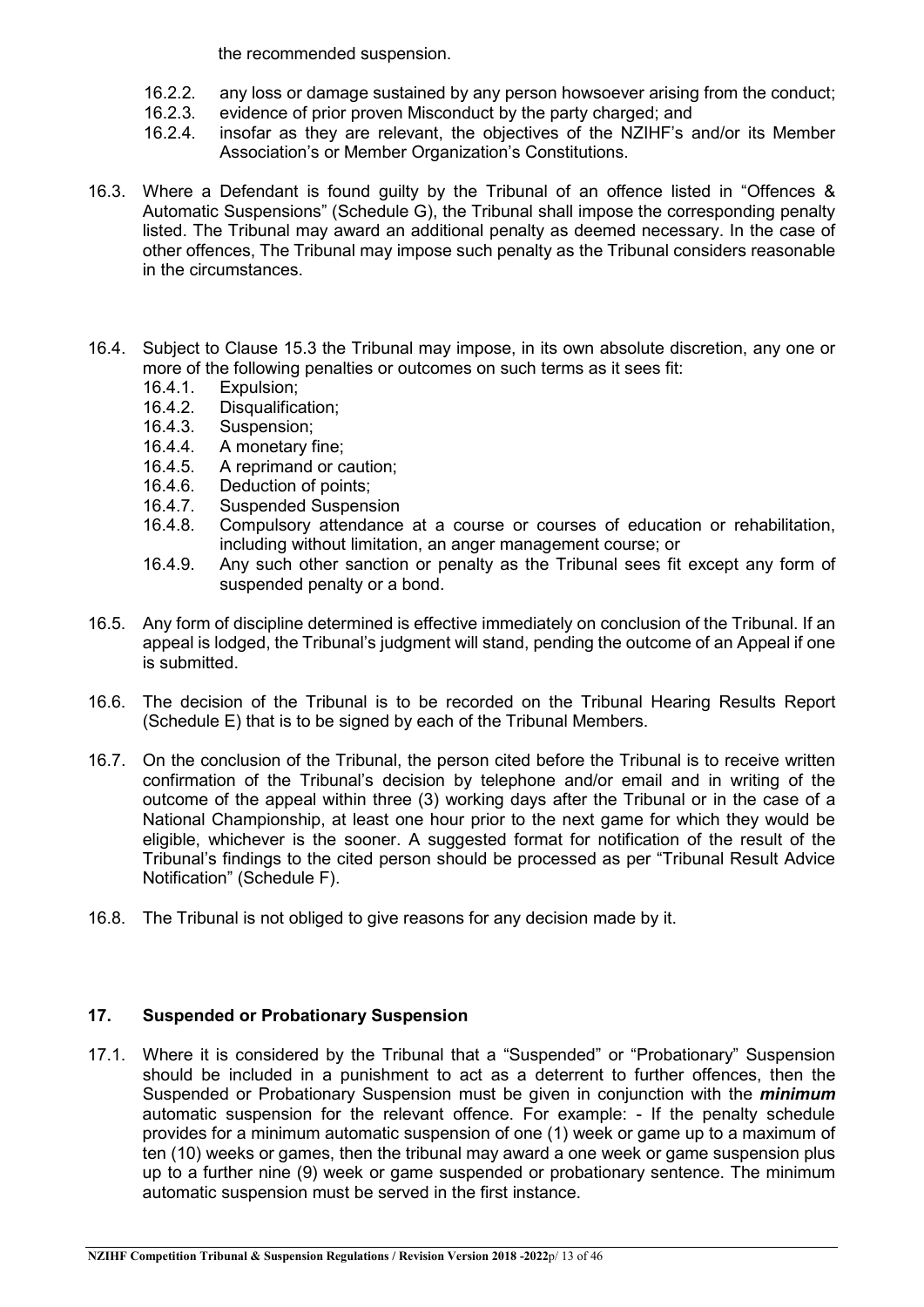#### **18. Appeals**

- 18.1. Subject to these Regulations, a party subject to a determination of the Tribunal may appeal a determination to an Appeals Tribunal ("**Appeals Board**"), in accordance with the NZIHF's or NZIHF Member Organization's Disciplinary Tribunal and Suspension Regulations in force at the relevant time.
- 18.2. Appeals to reopen the matter are allowed where a party can demonstrate there has been a lack of natural justice, or new evidence has come to light *"AFTER"* the original Tribunal. In these circumstances, the matter should be referred back to the relevant Member Organization or the NZIHF's Committee of Management (for national matters) in which the Tribunal was first heard. New evidence can also include taking evidence from someone outside of the NZIHF. Video evidence shall be permissible where deemed appropriate by the Appeals Board.
- 18.3. An Appeal **"cannot"** be made against:
	- 18.3.1. the severity of a punishment awarded by the Tribunal, unless new and mitigating evidence can be presented; or
	- 18.3.2. a decision by a Committee of Management not to proceed with a complaint on the grounds that there is insufficient evidence to constitute a prima facie case for a Tribunal Hearing.
- 18.4. A Notice of Appeal must be lodged with the Tribunal Chairperson by telephone, email in a formal written request of the outcome of the appeal within three (3) working days of notification of the decision of the Tribunal. The Notice of Appeal must also be accompanied by an "Appeals Fee".
- 18.5. The Appeals Fee is set at NZD \$500.00 and applies for all unsuccessful appeals to the Appeals Board. The Appeals Fee is lost where the appeal is dismissed. Payment of the Appeals Fee must be received within the same three (3) working days that the Tribunal Hearing Results Advice would be posted.
- 18.6. Where the appeal is in relation to a suspension, such suspension shall remain in place pending the determination of the appeal.
- 18.7. Appeals are to be heard by an Appeals Board as established by the Committee of Management of the NZIHF.
- 18.8. The Appeals Board has the power to hear appeals under these Regulations or Policies. The Appeals Board shall convene and conduct its proceedings in accordance with NZIHF's Disciplinary Tribunal and Suspension Regulations in force at the relevant time.
- 18.9. The Appeals Board will consist of any two members of the Committee of Management plus the Disciplinary Tribunal Chairperson.
- 18.10. The Appeals Hearing is to be held as soon as practical, but no later than seven days of receipt of a formal written appeal. The Appeal Hearing is to be conducted using the same procedures as those used for the original Tribunal Hearing.
- 18.11. An Appellant shall attend and appear before the Appeals Board at the date, time and place fixed for hearing of the appeal. Where an Appellant fails to attend before the Appeals Board, the Appeals Board may hear and determine the appeal in the Appellant's absence.
- 18.12. Whilst it is the right of the reported person or persons to have legal representation, the NZIHF discourages this practice. Should the reported person reserve the right to be legally represented, they must bear all ensuing costs associated with their legal representation regardless of the outcome.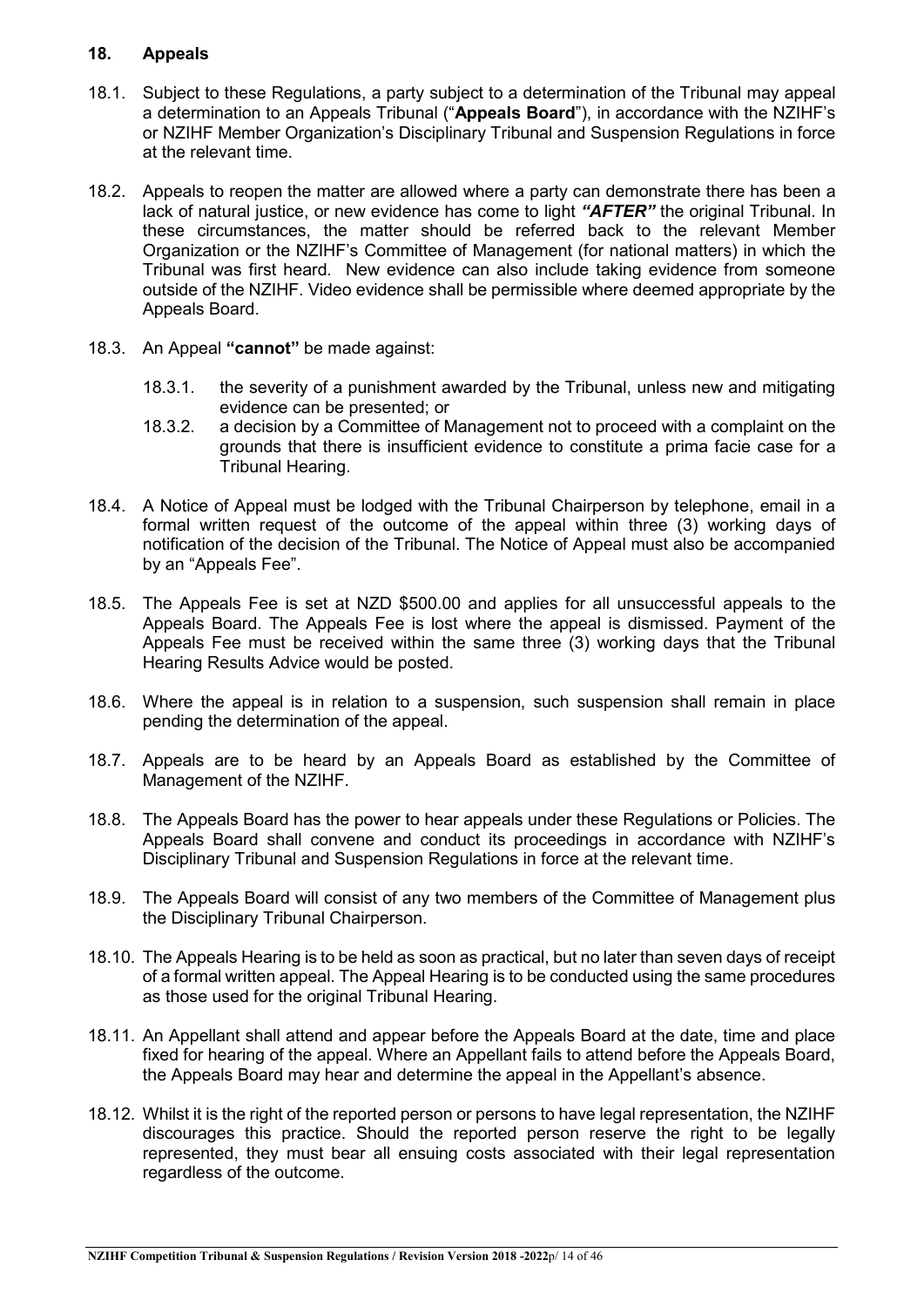- 18.13. The Appeals Board may elect to uphold the original decision, vary it, or uphold the appeal. The appellant is to be immediately advised by telephone and/or email and formally in writing of the outcome of the appeal within three (3) working days of notification of the Appeals Board's decision.
- 18.14. Should an appellant not be satisfied with the Appeals Board's decision, the appellant may submit an appeal to the Court of Arbitration for Sport.
- 18.15. At all times, members have the right to submit an appeal to the Court of Arbitration for Sport. Such appeals should only be lodged when all avenues of recourse available under these Regulations have been exhausted.

#### **19. Overruling of Automatic Suspensions**

- 19.1. If a player is assessed an automatic game misconduct or match penalty as a result of an onice infraction (as assessed by the match officials), the automatic suspension can be upgraded with a valid medical certificate within 48 hours. This is to be assessed by the Disciplinary Coordinator in conjunction with the League Director and must be in time before a hearing takes place.
- 19.2. If a player is assessed an automatic game misconduct or match penalty that at the time of the game appears to have resulted in an injury to the victim player (as assessed by the match officials), but then the victim player appears to not have sustained an injury, the automatic suspension can be overturned and/or reduced at the discretion of the Disciplinary Coordinator. The referee report must note that the player returned to the game.

#### **20. Further Instigation of Disciplinary Process**

19.1. In the event of an incident that would summon further disciplinary action (including possible suspension) the Game Supervisors (referees and disciplinary panel / coordinator) can initiate a disciplinary process based on what was viewed/videoed and reported by the referees or supervisors during matches. Medical documentation must be provided within 48 hours of the conclusion of the game in question.

#### **21. Third Party Complaints**

20.1. All third party complaints will be directed to the Team Coordinators, and will not be subject to the Disciplinary Process or Tribunal.

#### **22. Multiple Appearances Before Disciplinary Board**

22.1 Any players that may appear before the dispinary board in any season, may be subject to the following:

- 1<sup>st</sup> Appearance: Normal suspension
- 2<sup>nd</sup> Appearance: Possible doubled suspension

3<sup>rd</sup> Appearance: Possible tripled suspension, or Total suspension for rest of season.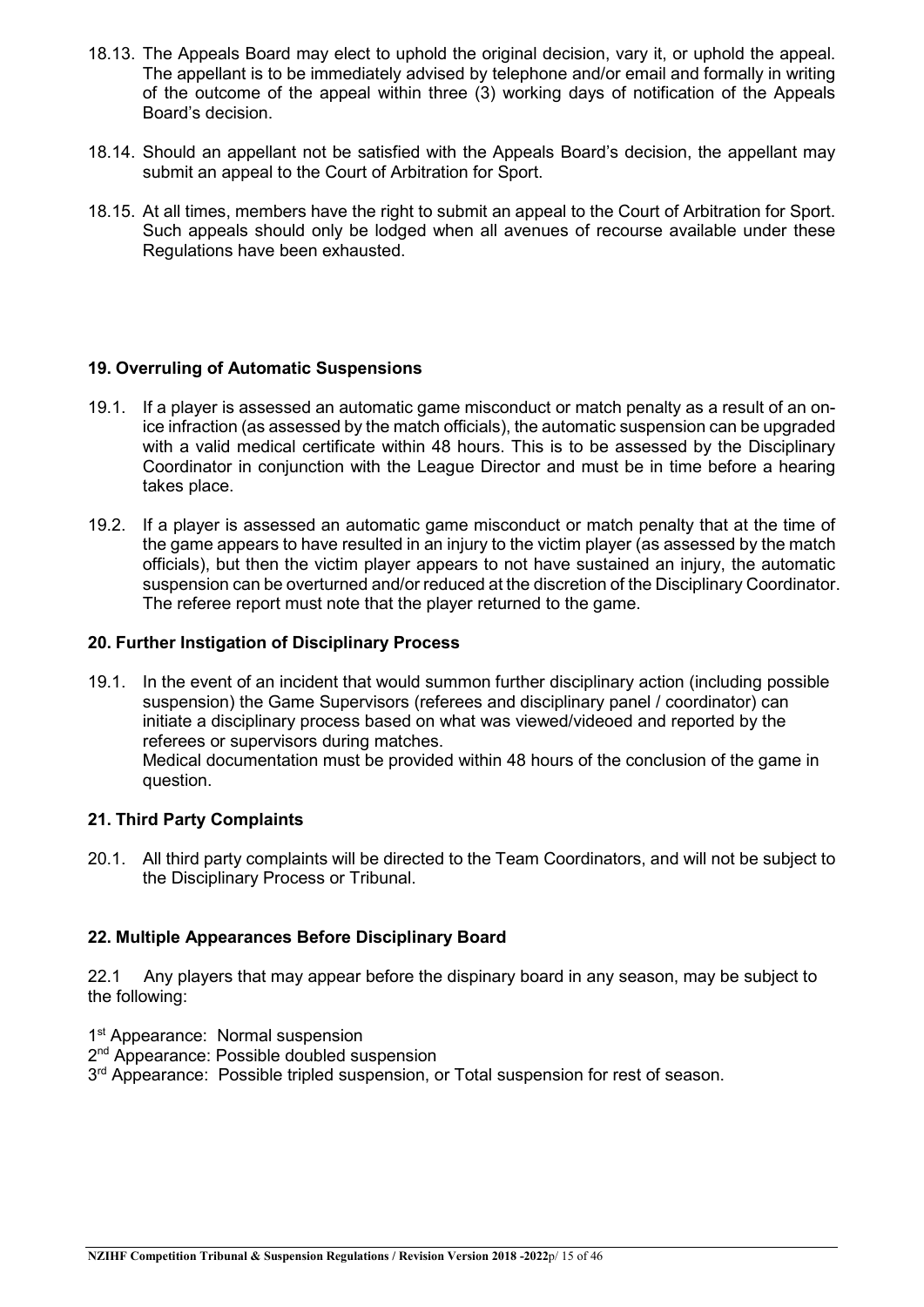

#### **Schedule A: Tribunal, Suspension & Appeal Process**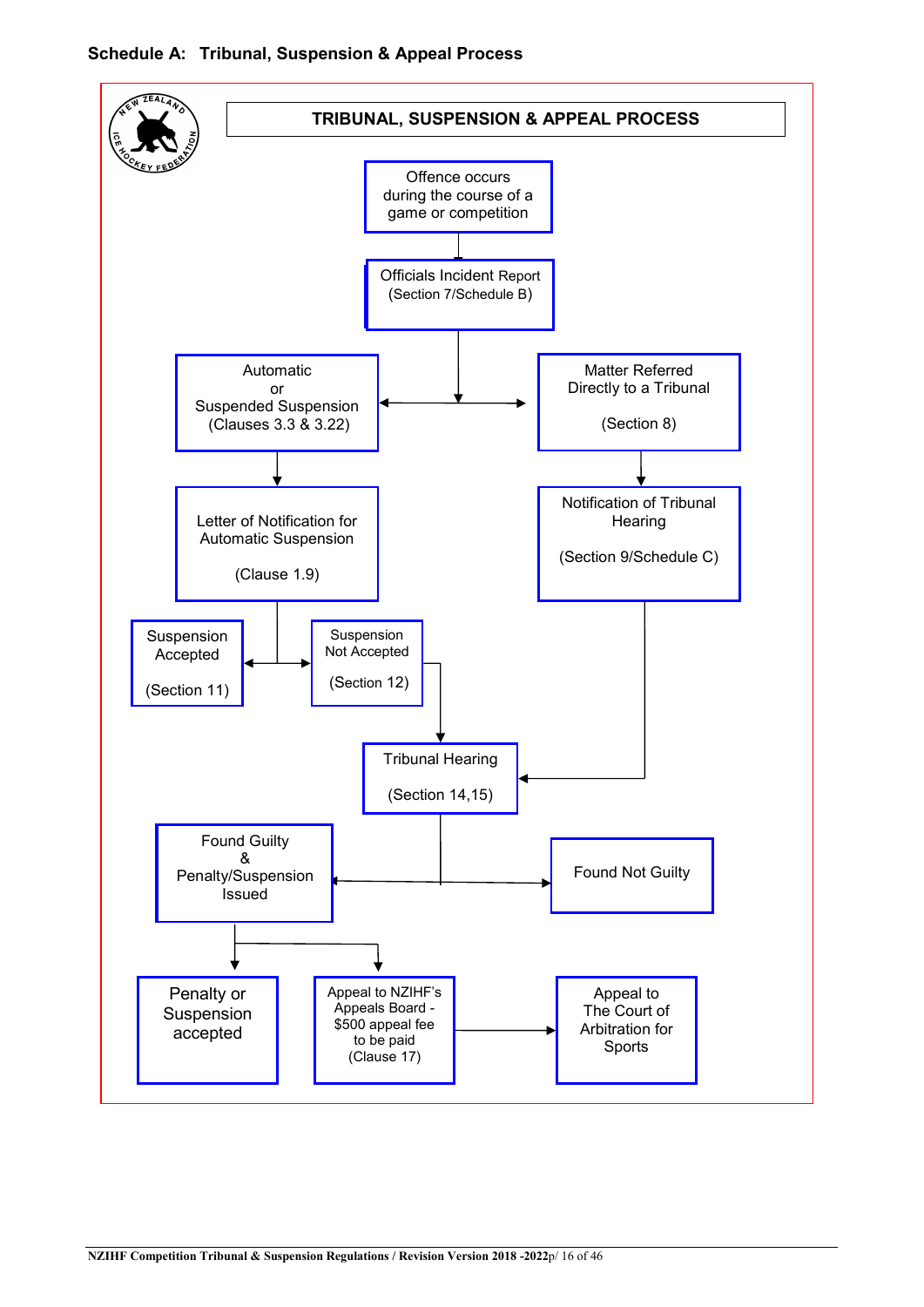$\sqrt{ }$ 

|                           | <b>GAME REFEREE'S INCIDENT REPORT</b>                                                                                                                                                                                                                                                                                                                                                                                                                                                                     |
|---------------------------|-----------------------------------------------------------------------------------------------------------------------------------------------------------------------------------------------------------------------------------------------------------------------------------------------------------------------------------------------------------------------------------------------------------------------------------------------------------------------------------------------------------|
| Event:                    |                                                                                                                                                                                                                                                                                                                                                                                                                                                                                                           |
|                           |                                                                                                                                                                                                                                                                                                                                                                                                                                                                                                           |
|                           |                                                                                                                                                                                                                                                                                                                                                                                                                                                                                                           |
|                           | Final Score: /                                                                                                                                                                                                                                                                                                                                                                                                                                                                                            |
|                           |                                                                                                                                                                                                                                                                                                                                                                                                                                                                                                           |
|                           |                                                                                                                                                                                                                                                                                                                                                                                                                                                                                                           |
| and the IIHF Rule number. | 3. Please provide a description of the events leading up to the incident, describe the incident as it<br>happened, list any injuries that may have occurred and list any events that may have occurred<br>after the incident. Use the rink diagram on the second page of this report to assist in the<br>4. Please provide a summary of any penalties assessed to each team in this incident including the<br>jersey number of the penalized player, the penalty assessed, the number of minutes assessed |
|                           |                                                                                                                                                                                                                                                                                                                                                                                                                                                                                                           |
| Rule # / Penalty / Min.   | Rule # / Penalty /<br>Min.                                                                                                                                                                                                                                                                                                                                                                                                                                                                                |
|                           |                                                                                                                                                                                                                                                                                                                                                                                                                                                                                                           |
|                           |                                                                                                                                                                                                                                                                                                                                                                                                                                                                                                           |
|                           |                                                                                                                                                                                                                                                                                                                                                                                                                                                                                                           |

 $\mathbf{I}$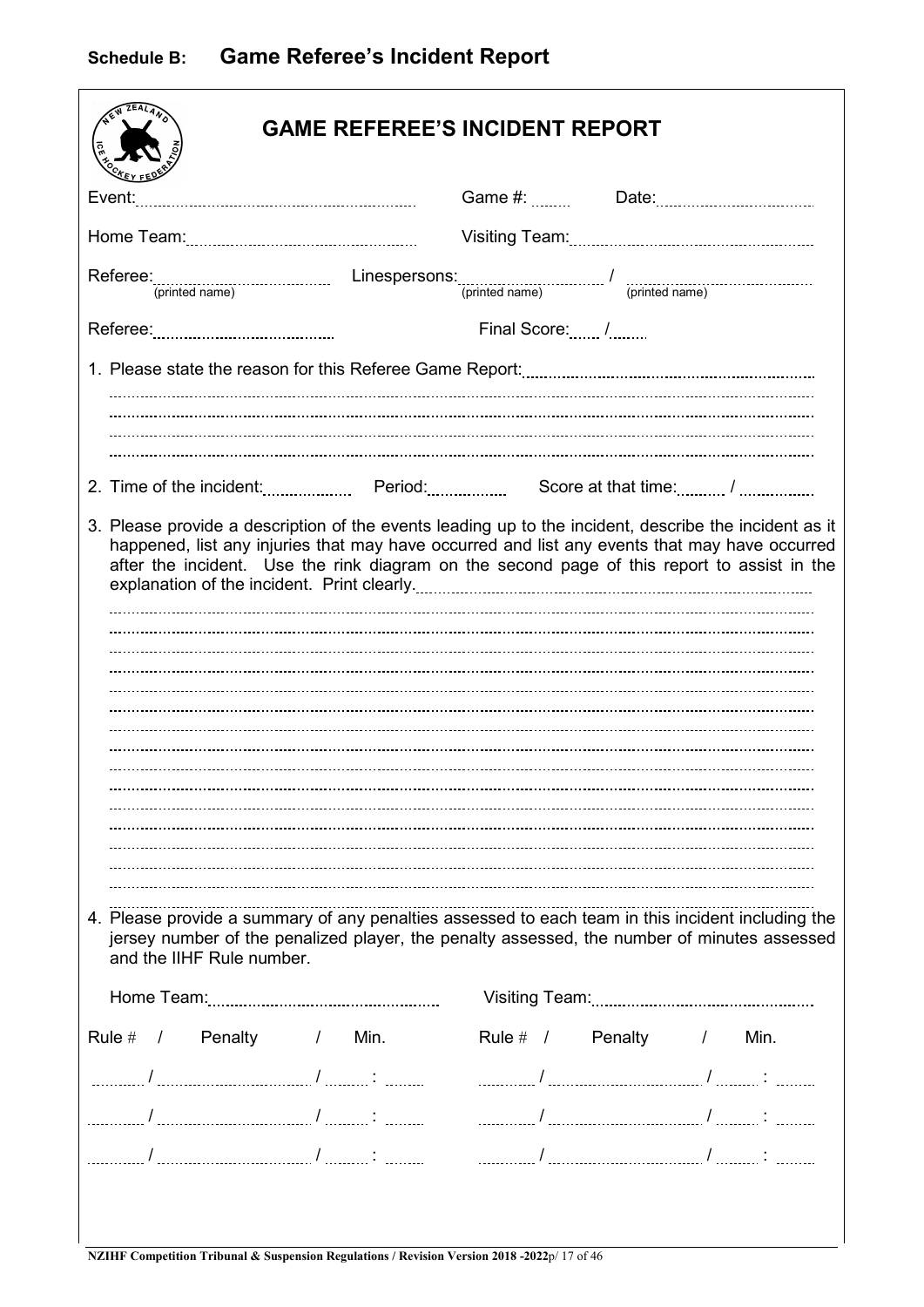Please use this rink diagram to assist in explaining the incident: *The "Game Sheet"* only *is to be signed off by the Game Referee and submitted to the Score Keeper for forwarding to the team managers prior to them leaving the premises.*  Date:<sub>................................</sub> Referee Signature: Referee Signature: Linesperson Signature: Linesperson Signature: *In the case of a national championship, the National Championship Supervisor or Refereein-Chief has read this report and has nothing to add.* National Championship Director: Signature: Referee-in-Chief: Signature: *The Game Referee and/or NZIHF Referee-in-Chief shall submit a copy of this Report along with the Game Sheet to the NZIHF Office and all relevant member organization bodies immediately following the game.*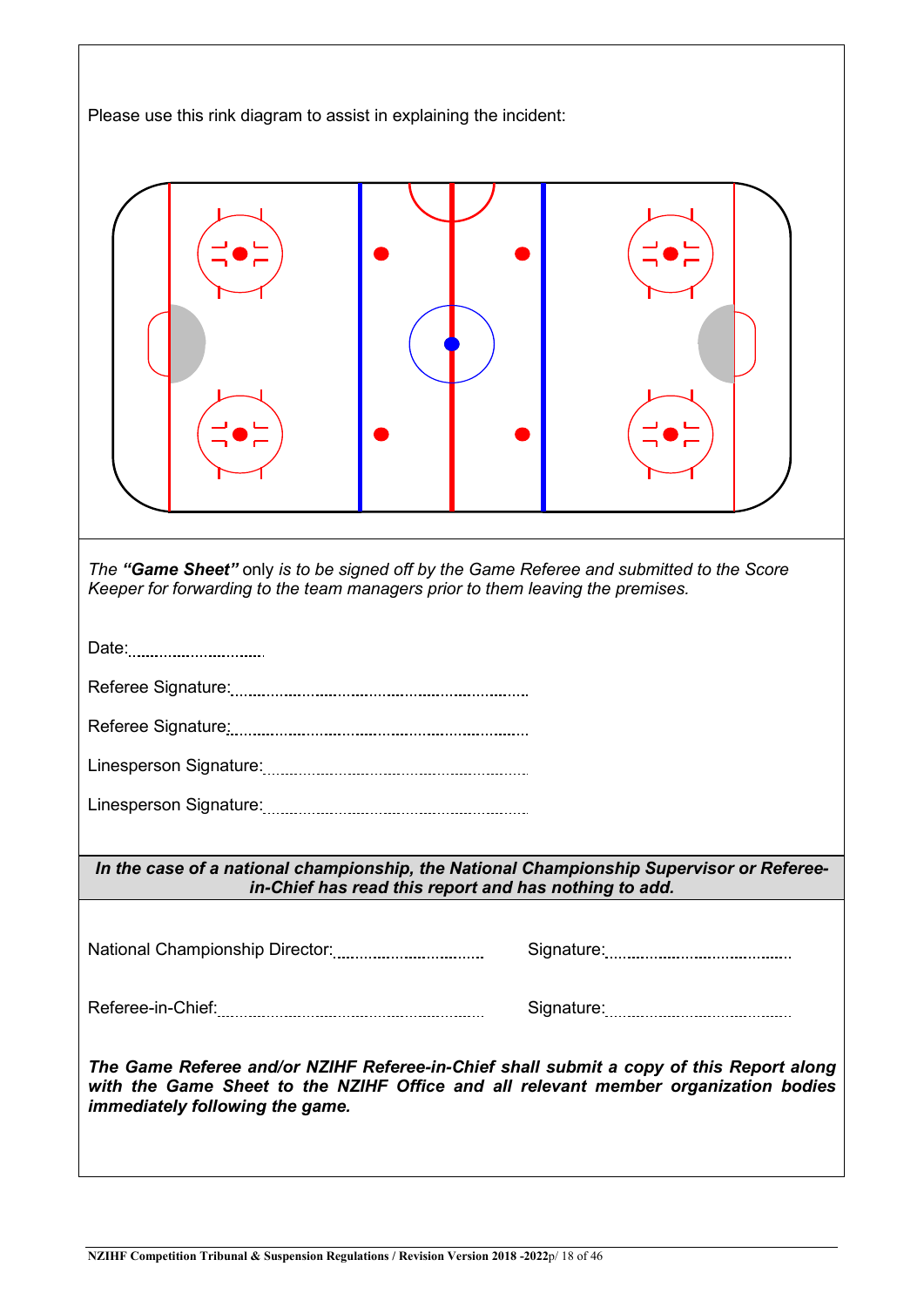### **Schedule C: Notification of Automatic Suspension Advice**

| <b>NOTIFICATION OF SUSPENSION ADVICE</b>                                                                                                                                                                                                                                                                                                              |
|-------------------------------------------------------------------------------------------------------------------------------------------------------------------------------------------------------------------------------------------------------------------------------------------------------------------------------------------------------|
|                                                                                                                                                                                                                                                                                                                                                       |
|                                                                                                                                                                                                                                                                                                                                                       |
|                                                                                                                                                                                                                                                                                                                                                       |
|                                                                                                                                                                                                                                                                                                                                                       |
| Attention:<br>[team] and [suspended player]                                                                                                                                                                                                                                                                                                           |
| You are hereby advised that <i>[players name]</i> of the <i>[team]</i> has received a Penalty at [time] of<br>the <i>[period number]</i> period in [competition/league] [Game #] (if req'd) between the [home<br>team] and the [visiting team] on the [date] at the [ice venue or location].                                                          |
| As a result, the called and recorded penalty constitutes an automatic game (s) suspension as<br>stated in the NZIHF's "Offences & Automatic Suspensions" (Schedule H) and as stated<br>below.                                                                                                                                                         |
| [Rule #]<br>Offence: [penalty category - game misconduct, match, etc.]                                                                                                                                                                                                                                                                                |
| Any player assessed a [penalty category] under [Rule #] during the game shall be<br>assessed the minimum automatic suspension of [#] games. The suspended number of<br>games must be served concurrently in [competition/league] games. (If NZIHL, AIHA, CIHA<br>or Southern Ice Hockey League or local league games then signify as exampled below): |
| #50 July 4 <sup>th</sup> 2019 Canterbury Red Devils vs Southern Stampede<br><b>Example:</b><br>#29 July 5th 2019 Botany Swarm vs West Auckland Admirals<br>Example:<br>Example:<br>#55 July 11th 2019 Dunedin Thunder vs Canterbury Red Devils                                                                                                        |
| Until such time as the numbers of games applied are served, you will not be allowed to<br>participate in any NZIHF sanctioned games. The suspension does not prevent you from<br>continuing to train with your team.                                                                                                                                  |
| [signature]                                                                                                                                                                                                                                                                                                                                           |
| [printed name]<br>[position title<br>[contact numbers]                                                                                                                                                                                                                                                                                                |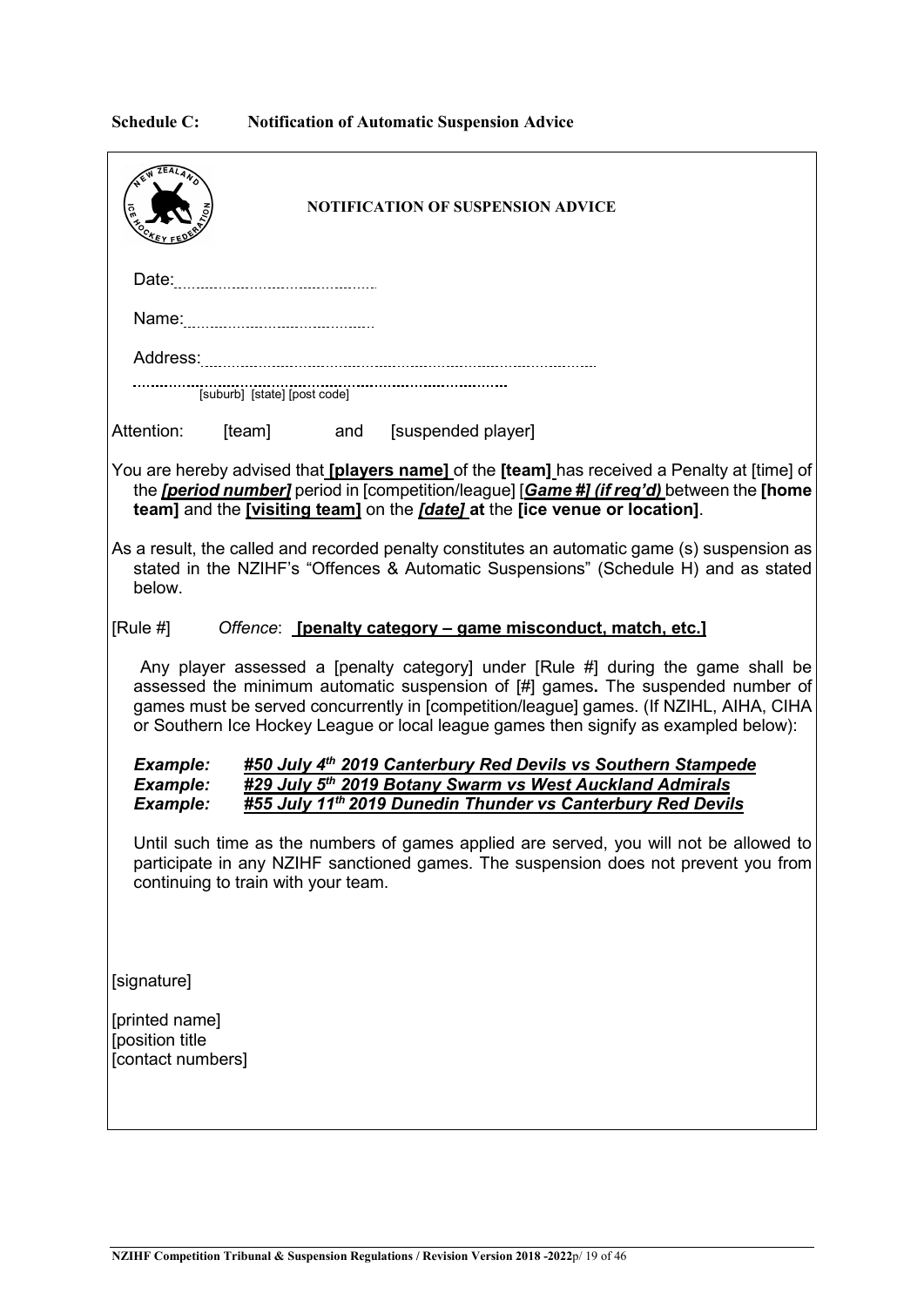| <b>Schedule D:</b> | <b>Notification of Tribunal</b> |  |
|--------------------|---------------------------------|--|
|                    |                                 |  |

 $\mathsf{r}$ 

| <b>New Zealand Ice Hockey</b><br>EALAND<br>Federation<br><b>ICE</b><br>PO Box 47381<br>Ponsonby<br>$\lambda$<br><b>Auckland 1144</b> |
|--------------------------------------------------------------------------------------------------------------------------------------|
| [date]                                                                                                                               |
| [name]<br>[address]<br>[suburb] [post code]                                                                                          |
| Subject: NOTIFICATION OF TRIBUNAL                                                                                                    |
| Dear [name]                                                                                                                          |
|                                                                                                                                      |
| have convened a Tribunal to investigate an incident which occurred on<br>(data)                                                      |
|                                                                                                                                      |
| and<br>involved.<br>(team / club / division)                                                                                         |
| Specifically, the Tribunal will be hearing the following charge/s against you in regards to NZIHF                                    |
| The Tribunal will be hearing the matter against you as follows:                                                                      |
| <br>(time)                                                                                                                           |
|                                                                                                                                      |
|                                                                                                                                      |
|                                                                                                                                      |

٦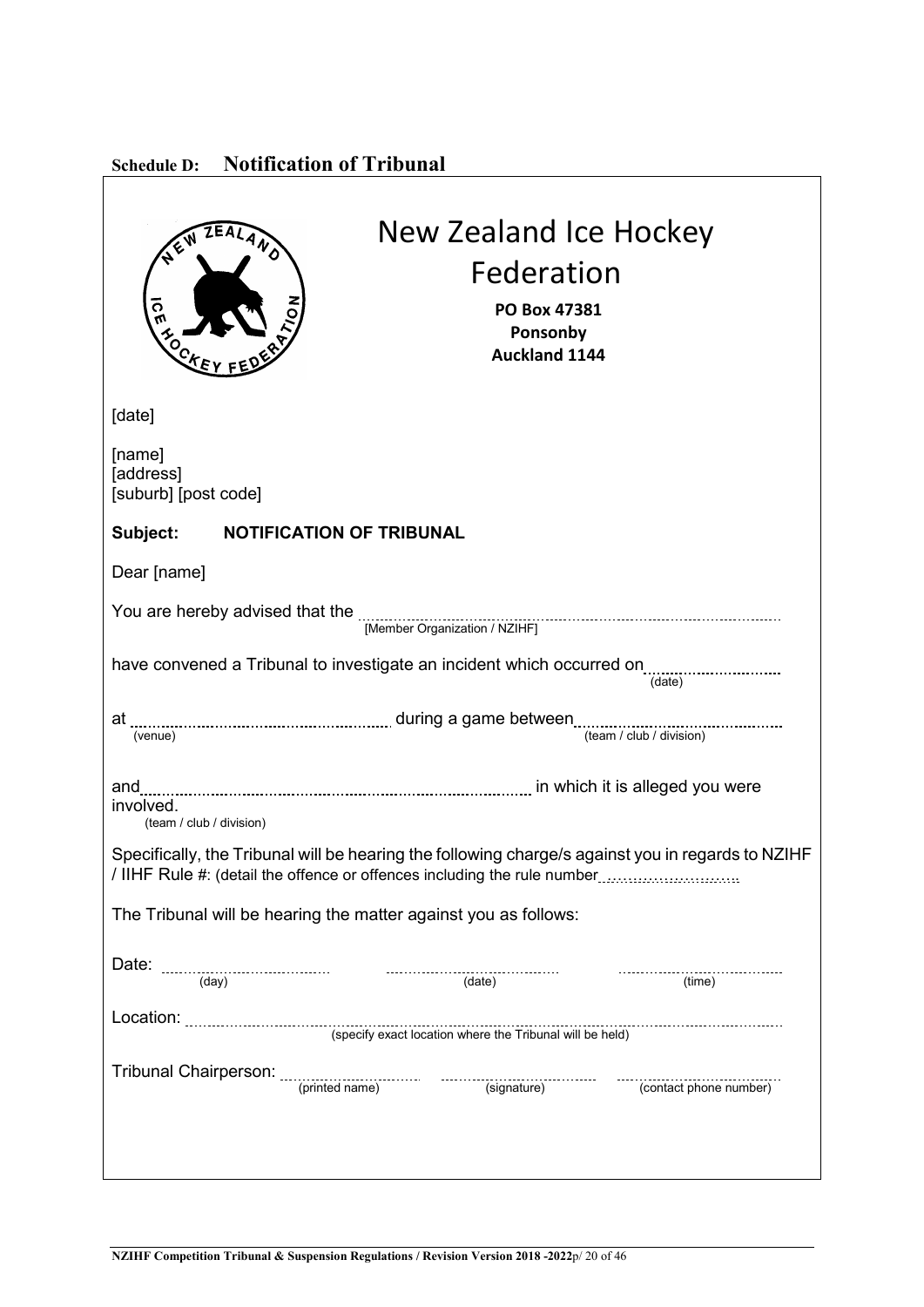For your information, you are advised of the following:

- a. You are required to appear at this Tribunal. Failure to appear will result in your continued suspension and the matter will be determined in your absence. If you do not appear at the Tribunal, you will forego the right to be represented by any adviser or to have any witnesses there on your behalf;
- b. If, because of some serious and urgent reason, you are unable to attend the Tribunal as scheduled, you must contact the Tribunal Chairperson with your request for deferment. The Chairperson's decision on whether or not to agree to defer your Tribunal hearing will be final. If a deferment is granted, you continue to remain suspended from playing in any game organized by, or under the control of the NZIHF until the conclusion of your Tribunal;
- c. In appearing before the Tribunal you may be represented by an Advocate (adviser, club official or parent if you are under 18 years of age);
- d. At the Tribunal you are entitled to bring two (2) witnesses to substantiate your version of the incident. Team representatives will also be present, chosen by the Senior Players Portfolio holder.
- e. At the Tribunal you will be fully apprised of the complaint against you, and you will be given the opportunity to give your version of the incident. You will also be required to answer any direct questions the Tribunal may ask you in relation to the incident;
- f. The Tribunal will consist of three persons, the Tribunal Chairperson and two other members who may or not be members of the NZIHF. The Tribunal will be conducted in accordance with the NZIHF's Competition Tribunal & Automatic Suspension Regulations, a copy of which is enclosed with this letter for your further information;
- g. If you are cited at a national championship or during a member organization's game, event or competition and choose to admit to the charges and accept the charges as detailed in the NZIHF's Competition Tribunal & Automatic Suspension Regulations or not attend a Tribunal where one is warranted under the NZIHF's Competition Tribunal & Automatic Suspension Regulations, you must immediately inform the National Championship Supervisor or your respective member organization's Referee-in-Chief and/or Chairperson;
- h. If you are cited at a game in normal competition and choose to admit to the charges and accept the charges as detailed in the NZIHF's Competition Tribunal & Automatic Suspension Regulations or not attend a Tribunal where one is warranted under the NZIHF's Competition Tribunal & Automatic Suspension Regulations, you must advise your intention to admit in writing to your respective NZIHF Member Organization's President/Chairperson within 24 hours on completion of the game in which the alleged charge took place; i. The decision of the Tribunal will be advised as soon as possible The decision of the Tribunal will be advised as soon as possible after the hearing. Your NZIHF Member Organization and/or Club and/or League will also<br>be advised of the decision of the Tribunal; and j. Pending the decision of the be advised of the decision of the Tribunal; and j. Tribunal, you may continue training with your team, subject to your Club's direction.

Yours faithfully,

| *deedsaattereereessaattereereessaattereereereessa |  |
|---------------------------------------------------|--|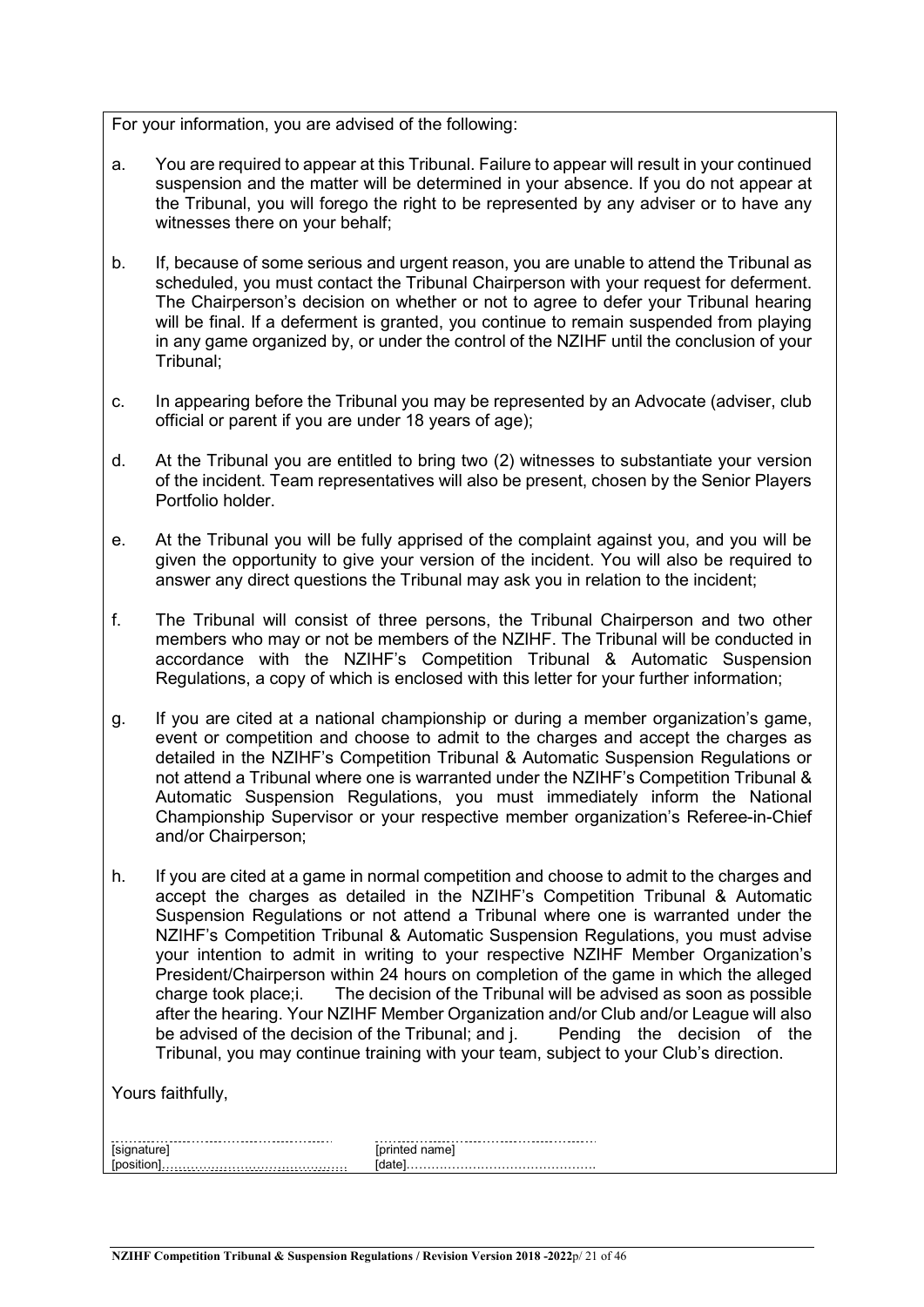# **Schedule E: Tribunal Hearing Results Advice**

## **Tribunal Details**

|                                      | Time: <b>William Street Products</b> | Location: |                                                                                                                |
|--------------------------------------|--------------------------------------|-----------|----------------------------------------------------------------------------------------------------------------|
| <b>Tribunal Chairperson:</b>         |                                      |           |                                                                                                                |
|                                      | [printed name]                       |           |                                                                                                                |
|                                      |                                      | Member-2: |                                                                                                                |
|                                      | [printed name]                       |           | [printed name]                                                                                                 |
| <b>Charge Details</b>                |                                      |           |                                                                                                                |
|                                      |                                      |           |                                                                                                                |
|                                      |                                      |           | Game: 2000 Morrison Museum Vs 2000 Morrison Museum Crade: 2000 Morrison Museum Museum Museum Museum Museum Mus |
|                                      | [printed name]                       |           |                                                                                                                |
| <b>Alleged Offences:</b><br>Rule No. | Offence                              |           | Plea (Guilty/Not Guilty)                                                                                       |
|                                      |                                      |           |                                                                                                                |
|                                      |                                      |           |                                                                                                                |
|                                      |                                      |           |                                                                                                                |
|                                      |                                      |           | Did Referee Testify? Yes<br>No                                                                                 |
|                                      |                                      |           |                                                                                                                |
|                                      |                                      |           |                                                                                                                |

**\_\_\_\_\_\_\_\_\_\_\_\_\_\_\_\_\_\_\_\_\_\_\_\_\_\_\_\_\_\_\_\_\_\_\_\_\_\_\_\_\_\_\_\_\_\_\_\_\_\_\_\_\_\_\_\_\_\_\_\_\_\_\_\_\_\_\_\_\_\_\_\_**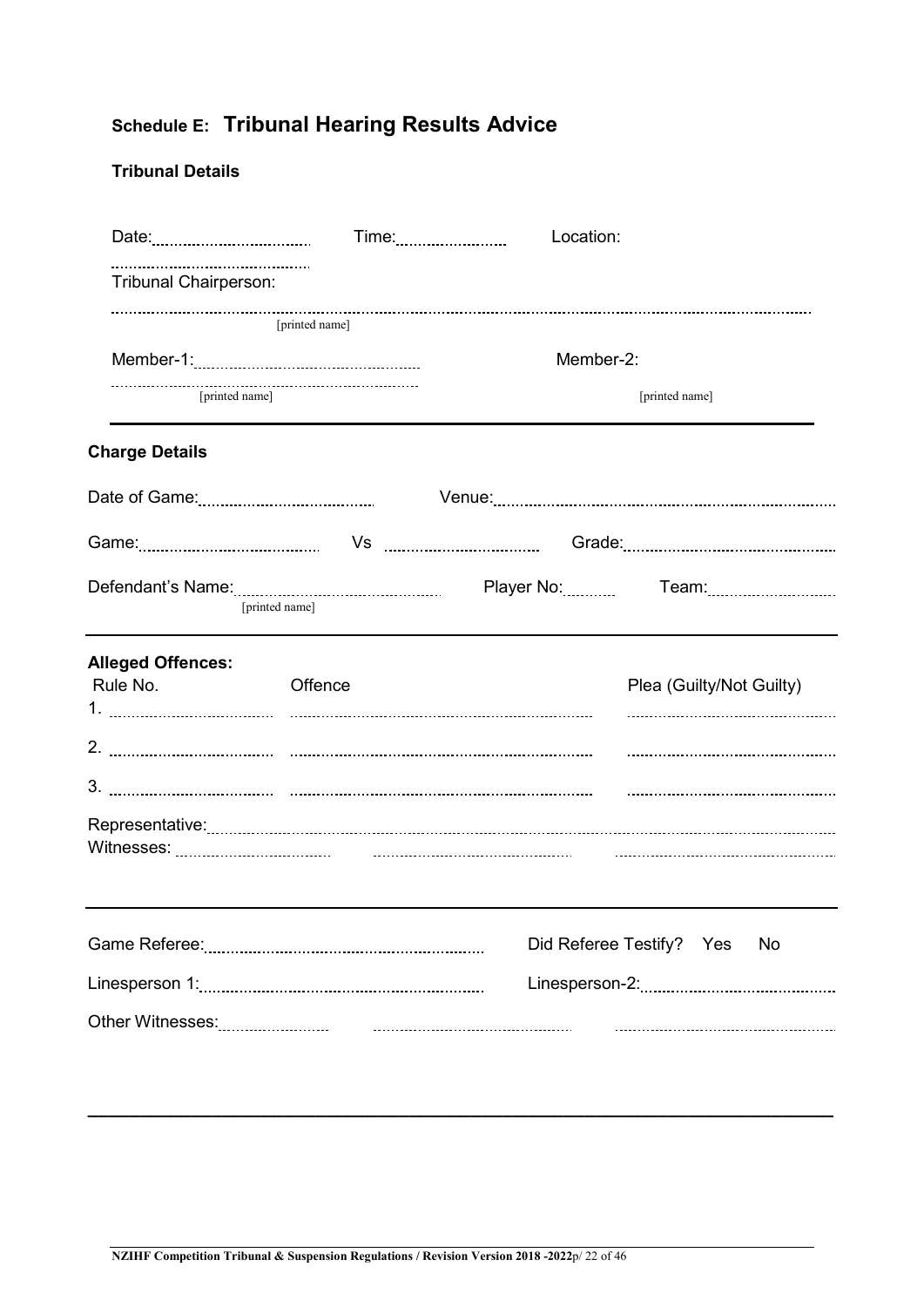| <b>Findings:</b><br>Charge 1 | <b>Guilty/Not Guilty</b>          | <b>Penalty</b> |
|------------------------------|-----------------------------------|----------------|
| Charge 2                     |                                   |                |
| Charge 3                     |                                   |                |
|                              | Defendant Advised? YES NO         |                |
|                              | <b>Tribunal Members: (Signed)</b> |                |
|                              |                                   |                |
|                              | (printed name)                    |                |
|                              |                                   |                |
|                              | (printed name)                    |                |
|                              |                                   |                |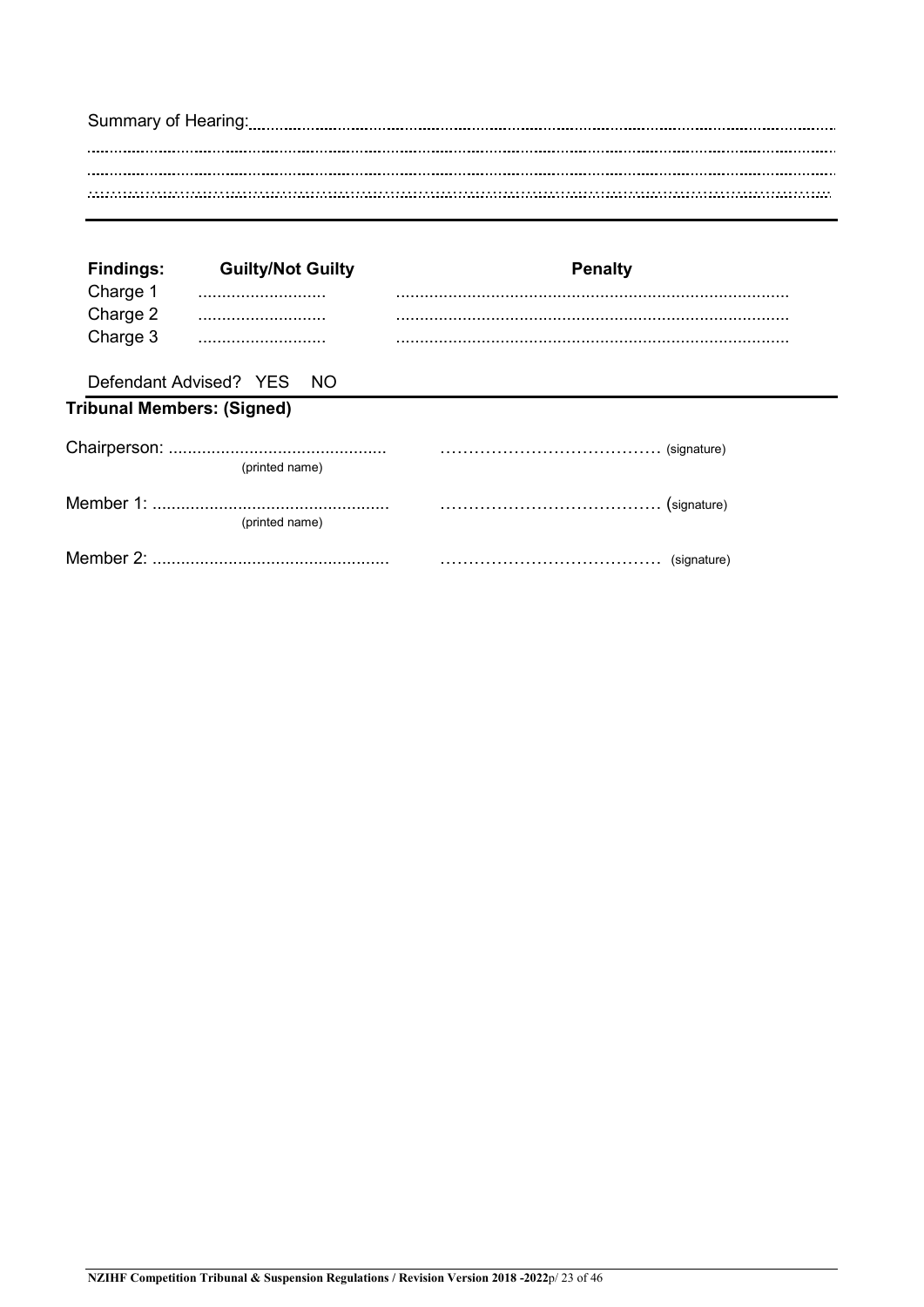## **Schedule F: Tribunal Result Advice Notification**

Date:

Player's name:

Players address: [suburb] [post code]

#### **RESULT OF TRIBUNAL HEARING**

The purpose of this letter is to officially advise you of the outcome of the NZIHF Disciplinary Tribunal held on *(date)* at *(location)* to investigate an incident in which you were involved.

Having heard the evidence against you, and your own evidence, the Tribunal has reached the following decisions in regard to the charges against you:

**Offence: guilty not guilty suspended suspension automatic suspension** Suspended Suspension: 

Automatic Suspension:

Based on the above suspensions awarded, you are suspended from playing any game organized Bused on the case of the control of, the NZIHF or a Member Organization of the NZIHF until (date)

Unless otherwise advised and subject to the direction of your Club, League, Region or Team officials, you may continue to train with your team.

Yours faithfully,

Tribunal Chairperson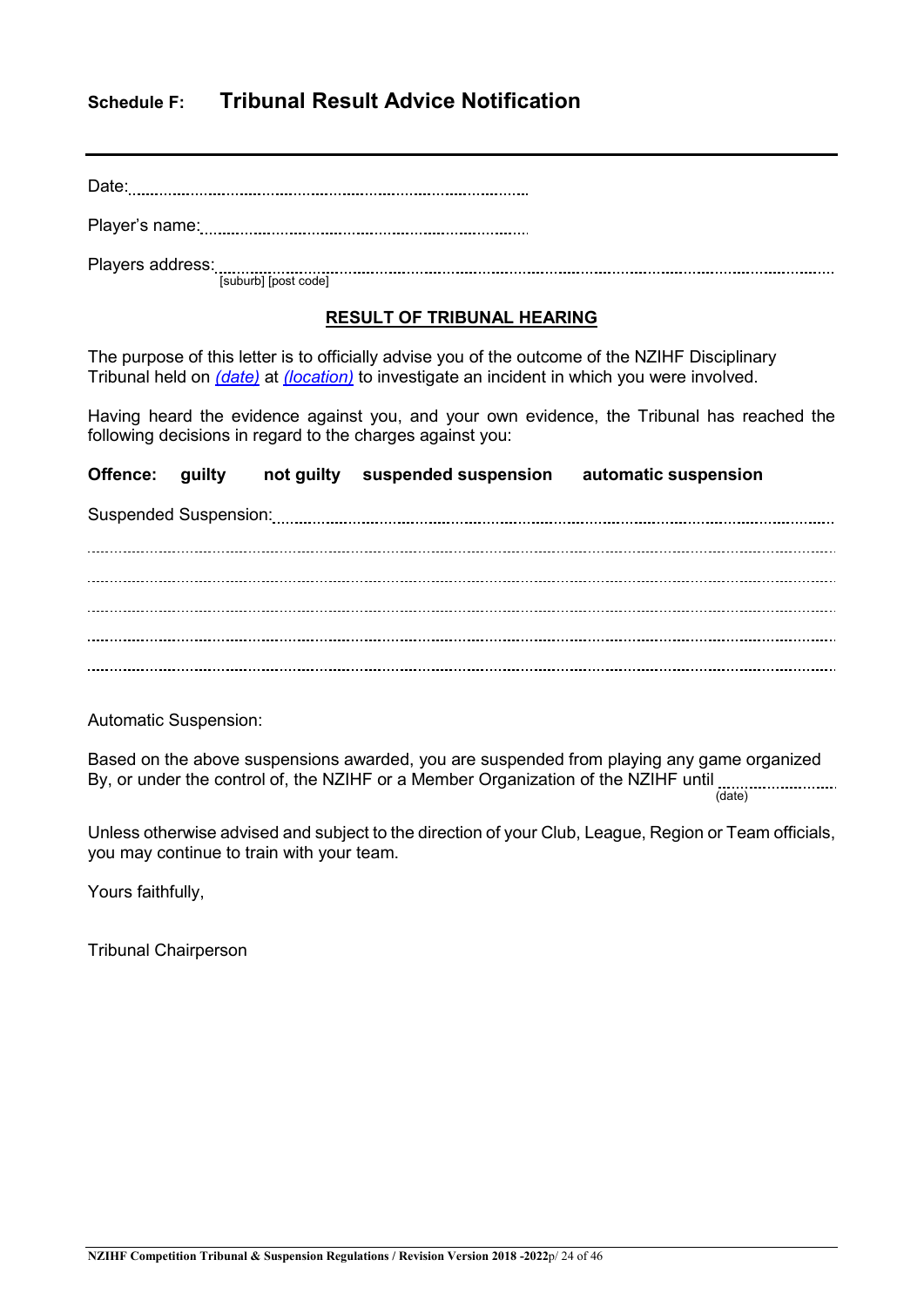In an effort to provide clarity and consistency of procedure and process, and to meet the expectations of all NZIHF members, the NZIHF'S Competition Tribunal & Automatic Suspension Regulations are presented in this document.

The prime objective of the Regulations is to place the onus of responsibility on players and team officials to reduce the incidence of match and major plus automatic game misconduct penalties. The second objective is to alleviate the need for a Tribunal in many cases. The Automatic Suspension Schedule does not remove the right of the penalized person, the NZIHF, a NZIHF Member Organization, or the Tribunal Committee to request a Tribunal.

Included in the Regulations is a table giving definition to the various match, major plus automatic game misconduct penalties as they are written in the IIHF Rule Book. The table also indicates the minimum number of suspended games that will apply to each of these penalties.

It is expected that all NZIHF Member Organization teams understand that the current IIHF Rule Book, Case Book, Rule Emphasis Bulletins and Rule Interpretation Bulletins are the adopted rules under which all NZIHF sanctioned games are played.

#### **Introduction**

During the course of a game, an official must use judgment in determining many infractions. However, there are numerous areas of the rule book which call for certain actions or rules to be followed that are not necessarily determined to be judgment calls or critical to the playing of the game, but none the less are important to ensure a game is played in a "fair" and "safe" manner. By teams observing strict adherence to these "fringe" rules, the official and NZIHF Member Organization's teams can focus on the "playing of the game" rather than the fringe issues that make up the Rule Book.

To that end, NZIHF Member Organization teams are required to abide by the aforementioned rules, with the onus on Coaches to ensure understanding of said rules with their team. Adherence to these rules is mandatory. Failure to abide by these rules will result in the assessment of the appropriate penalties by the game officials.

If, during the course of the New Zealand Ice Hockey League (NZIHL), a NZIHF national championship, tournament or Member Organization's games, a player or team official is assessed a second game misconduct or match penalty, the person shall be automatically suspended from any further participation in the championship, tournament or Member Organization's games unless a Tribunal takes place to hear the offence. The allocated number of suspended games will continue to apply.

*Note 1*: With reference to the NZIHL, if a player is suspended near the end of a given season or in the final game of the season, all suspensions incurred will carry over to the following season and the player shall be ineligible to play in that competition until the suspension has been realized without exception.

*Note 2*: With reference to NZIHF National Championships or NZIHF-run Championship Leagues, the same provisions shall apply as for note 1 whereby the player shall remain suspended from participation in another National Championship / League until the suspension has been realized without exception.

*Note 3:* In the case that a penalty is incurred in an age-group championship and the player is ineligible to participate in the same age-group category tournament the following year, it is permissible that the suspension is realized in the new age-group category, be that a league such as the New Zealand Junior Ice Hockey League (NZJIHL), NZIHL or at the next appropriate national championship event.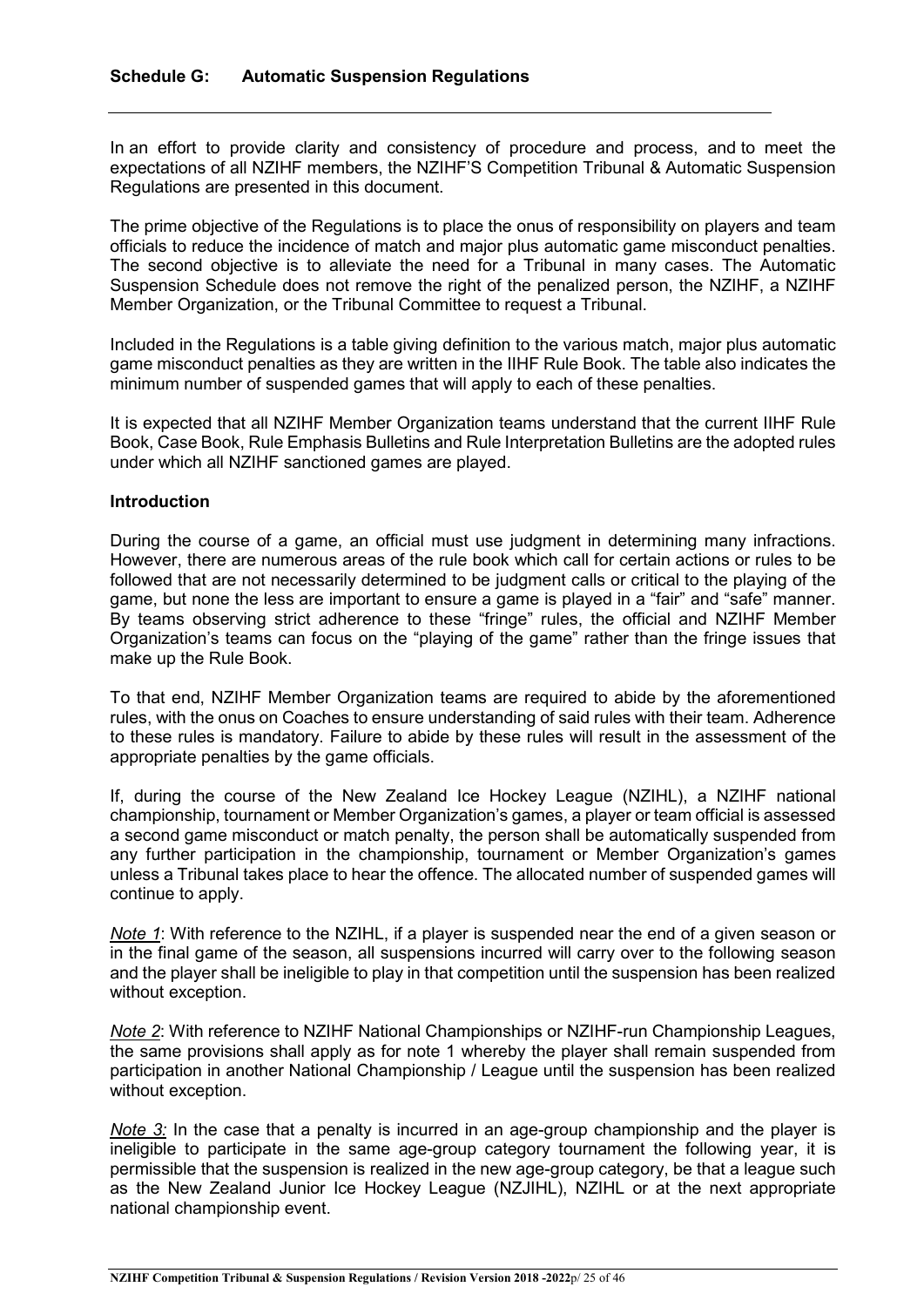*Note 4:* Suspensions incurred in the NZIHL game schedule shall apply to solely NZIHL games, unless the player in question will not be playing in the NZIHL in the following year.

*Note 5:* Suspensions incurred in the NZIHL preseason game schedule shall apply to solely NZIHL preseason and regular season.

*Note 6:* If a player has received a suspension in the NZIHL or any other NZIHF sanctioned league, the suspended player is not permitted to play in any NZIHF sanctioned league until the original suspension has been fulfilled in the league the infraction was committed. This is meant to deter ill-discipline in any NZIHF league.

Discretion may be given to players regarding Note 6, with overlapping/concluding leagues and the start of another (eg: NZIHL and NZJIHL), or selection to a national team or seeking a contract with an overseas team by the NZIHF Board upon application.

The automatic suspension(s) awarded in NZIHF sanctioned games as per the NZIHF's Competition Suspension Regulations are to be applied by all NZIHF Member Organizations.

All match and major plus automatic game misconduct penalties shall be reported to the NZIHF office, the NZIHF Referee-in-Chief, and the Member Organization's Referee-in-Chief immediately following the game by phone and/or by email.

#### **Major and Game Misconduct Penalties**

Major plus automatic game misconduct penalties are considered as "judgment calls".

#### *For clarification:*

*Any player who receives a major plus automatic game misconduct or Match Penalty shall be ejected from the current game they are playing in and will serve any additional penalty over and above this as prescribed by Schedule H of the Competition Tribunal & Suspension Regulations.*

*The suspension does not include the game in which the penalty was assessed, (i.e. Major penalty + Automatic Game Misconduct, Game Misconduct, or Match Penalty), but the automatic suspension will be the next game or games.* 

*For example, a player is assessed a Match Penalty for Checking to the Head causing Injury under Rule 124 at time 5.00. The player shall be ejected from that game and shall then serve an additional three game suspension pursuant to Schedule H.*

The nominated NZIHF or NZIHF Member Organization's Authorities shall have the power to further suspend the player or team official from participating in any further NZIHF sanctioned games. It is to be understood that a hearing will not be convened by the Proper Authorities to discuss a Referee's judgment call (i.e. If the call is a Match penalty for spearing, then the automatic number of game(s) suspended will apply).

All major plus automatic game misconduct penalties, or incidents requiring the aforementioned disciplinary actions, are to be entered on the IIHF Referee Game Report Form (Section B) by the game Referee and shall be reported to the NZIHF office, the NZIHF Referee-in-Chief and the NZIHF Member Organization's Referee-in-Chief immediately following the game. Dependent on the severity of the incidents, further disciplinary action may be imposed by the Proper Authorities.

A formal Letter of Notification will be sent to the offending player advising them of the automatic suspension and the right of appeal to the suspension as per these Regulations.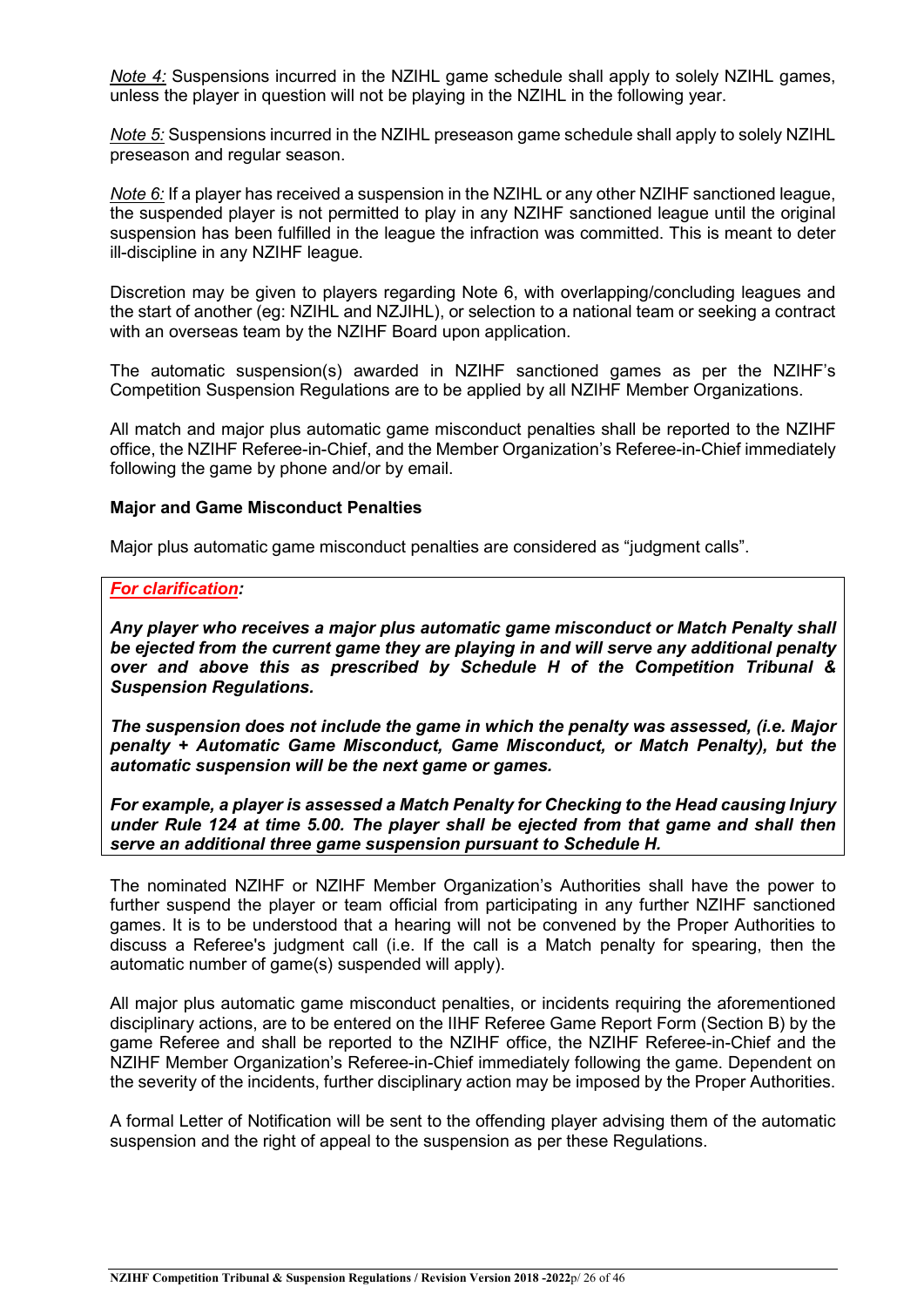#### **Match Penalties**

Where a player is assessed a match penalty by the game Referee for one of the offences listed in the Automatic Suspensions Schedule, the corresponding automatic number of game(s) suspended will apply without the need to refer the matter to a Tribunal.

All match penalties, or incidents requiring the aforementioned disciplinary actions, are to be entered on the IIHF Referee Game Report Form (Section B) by the Game Referee and, shall be reported to the NZIHF office, the NZIHF Referee-in-Chief and the NZIHF Member Organization's Referee-in-Chief immediately following the game. Once the Referee's call on a match penalty has been confirmed by the NZIHF Referee-in-Chief, the minimum suspension shall be effected. Dependent on the severity of the incidents, further disciplinary action may be imposed by the appropriate NZIHF or NZIHF Member Organization's Proper Authorities.

At the same time, the application of an automatic suspension does not remove the right of the player to request a Tribunal if they disagree with the decision. Where "Tribunal" is listed against an offence, then the matter must go before a Tribunal for decision.

In addition to the automatic suspension imposed under these rules, the proper NZIHF or NZIHF Member Organization's Authorities may, at any time after the conclusion of the game, investigate any incident and may assess additional suspensions for any offence committed on or off the ice at any time before during and after the game, whether or not such offences have been penalized by the game referee. If an investigation is requested by a club, a league, a region or by a NZIHF Member Organization of its own initiative, it must be initiated within forty-eight (48) hours following the completion of the game in which the incident occurred.

With the exception of decisions made in response to "Indefinite Suspensions", all discipline decisions made by the NZIHF Referee-in-Chief, Tournament Directorate and/or NZIHF Representative shall be the final NZIHF decision. Decisions that are made in response to an "Indefinite Suspension" may be appealed to the NZIHF President or the NZIHF Member Organization's President. It is to be understood that the time required for the President to respond may be delayed because of availability or the gathering of facts.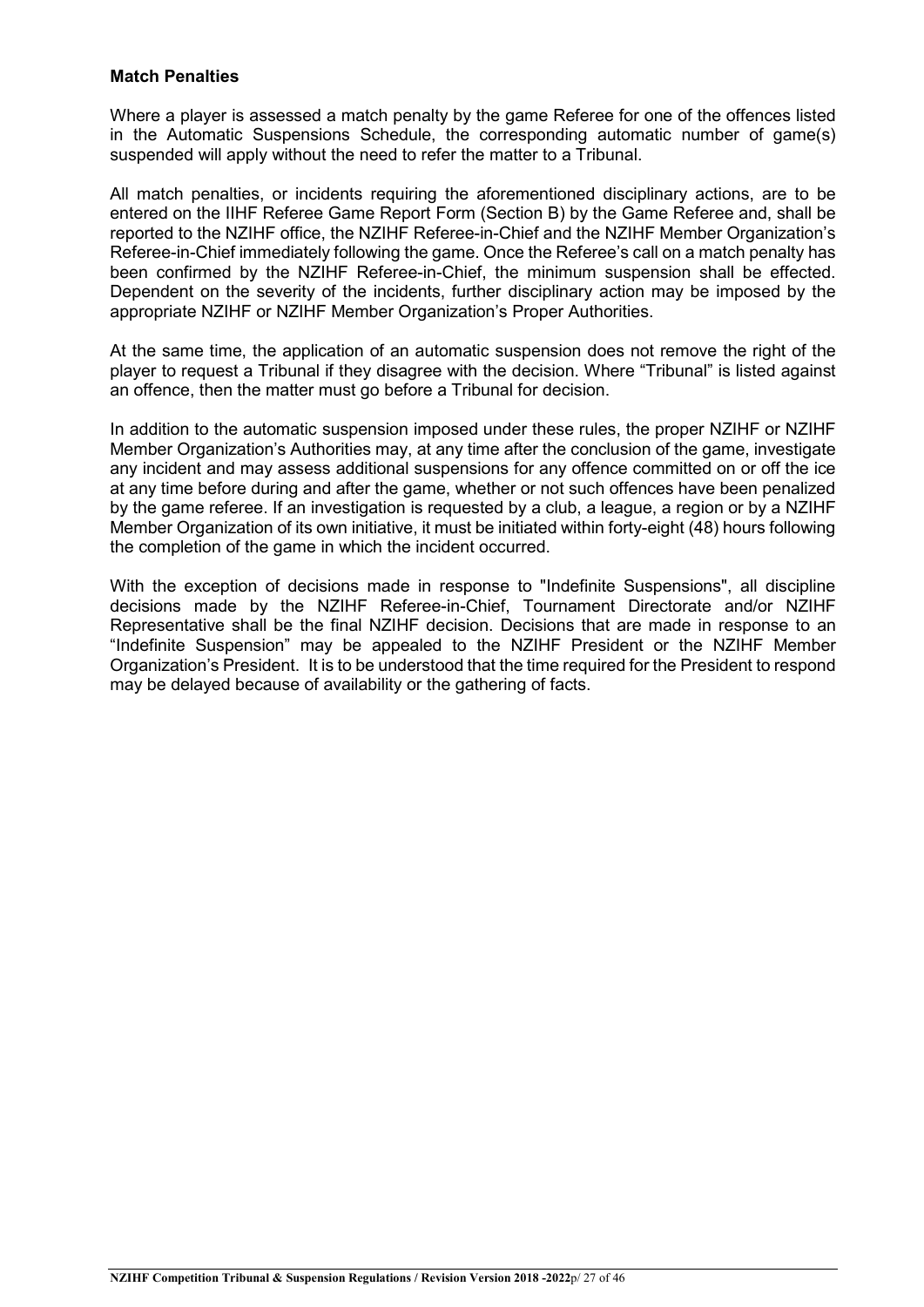#### **Schedule H: Offences & Automatic Suspensions**

| <b>IIHF Rule</b><br><b>Number</b> | <b>OFFENCE</b> | <b>Minimum</b><br><b>Suspension of</b><br>Games |
|-----------------------------------|----------------|-------------------------------------------------|
|                                   |                |                                                 |

| Game<br><b>Misconduct</b><br>107 | <b>DURATION OF PENALTIES/MISCONDUCT</b><br>i. A misconduct penalty constitutes ten minutes of playing time, but<br>immediate substitution in on-ice manpower is allowed. The skater must<br>serve his misconduct in full unless he is injured, in which case a teammate<br>designated by the coach through the captain must sit in the penalty box in<br>his place. The skater is not allowed to leave the penalty box until the first<br>whistle after ten minutes of playing time has elapsed.<br>ii. If a player is assessed a second misconduct any time during a game, it<br>will become an automatic game-misconduct penalty instead. He must go to<br>the dressing room but may be substituted immediately on ice, and no<br>teammate has to serve his penalty.<br>iii. If a goaltender is assessed a misconduct penalty, it must be served by a<br>skater on the ice at the time of the whistle to stop play who is designated by |  |
|----------------------------------|-------------------------------------------------------------------------------------------------------------------------------------------------------------------------------------------------------------------------------------------------------------------------------------------------------------------------------------------------------------------------------------------------------------------------------------------------------------------------------------------------------------------------------------------------------------------------------------------------------------------------------------------------------------------------------------------------------------------------------------------------------------------------------------------------------------------------------------------------------------------------------------------------------------------------------------------|--|
|                                  | the coach through the captain.                                                                                                                                                                                                                                                                                                                                                                                                                                                                                                                                                                                                                                                                                                                                                                                                                                                                                                            |  |

|                         | PROPER AUTHORITIES AND DISCIPLINE                                                                                                                                                                                                                                                                                                                                                                                                |  |
|-------------------------|----------------------------------------------------------------------------------------------------------------------------------------------------------------------------------------------------------------------------------------------------------------------------------------------------------------------------------------------------------------------------------------------------------------------------------|--|
| <b>Proper Authority</b> | i. "Proper Authorities" refers specifically to the immediate governing body of<br>the game(s) being played. In addition to the on-ice officials, every game at<br>NZIHF championships and events is overseen by a referee supervisor and<br>possibly a disciplinary panel or representative thereof. Actions which show a<br>flagrant disregard for the rules of play may be dealt with after the game by<br>proper authorities. |  |
|                         | ii. The function and duty of proper authorities is outlined in the IIHF's<br>Disciplinary Code.                                                                                                                                                                                                                                                                                                                                  |  |
|                         | In addition to the suspension imposed under these rules, the Proper<br>Authorities may, at any time after the conclusion of the game, investigate any<br>incident and may assess additional suspensions for any offence committed<br>on or off the ice at any time before, during and after a game, whether or not<br>such offences have been penalized by the Game Referee.                                                     |  |

| Abuse of<br><b>Officials</b><br>116 | <b>ABUSE OF OFFICIALS Definition:</b><br>An attempt by a player or team official to usurp the power of an on-ice<br>official, demean or degrade an on-ice official, call into question the integrity<br>or ability of an on-ice official, or physically confront an on-ice official.                                                                                                                                                                                    |  |
|-------------------------------------|-------------------------------------------------------------------------------------------------------------------------------------------------------------------------------------------------------------------------------------------------------------------------------------------------------------------------------------------------------------------------------------------------------------------------------------------------------------------------|--|
|                                     | i. Minor Penalty<br>1. A player who bangs the protective glass or boards with his stick or other<br>objects, in protest of an on ice official's decision;<br>2. A player who uses obscene, profane, or abusive language or actiona<br>directed at an on ice official.<br>iiBench Minor Penalty<br>A player who bangs the boards with his stick or other objects to protest an<br>on-ice official's decision.                                                            |  |
|                                     | ii. Bench-Minor Penalty<br>1. An unidentifiable player or team official who uses obscene, profane, or<br>abusive language or actions or uses the name of any on-ice official coupled<br>with any vociferous remarks;<br>2. A penalized player who does not go directly to the penalty box or<br>dressing room as instructed by an on-ice official;<br>3. A team official who bangs the boards with a stick or other object to<br>protest an on-ice official's decision; |  |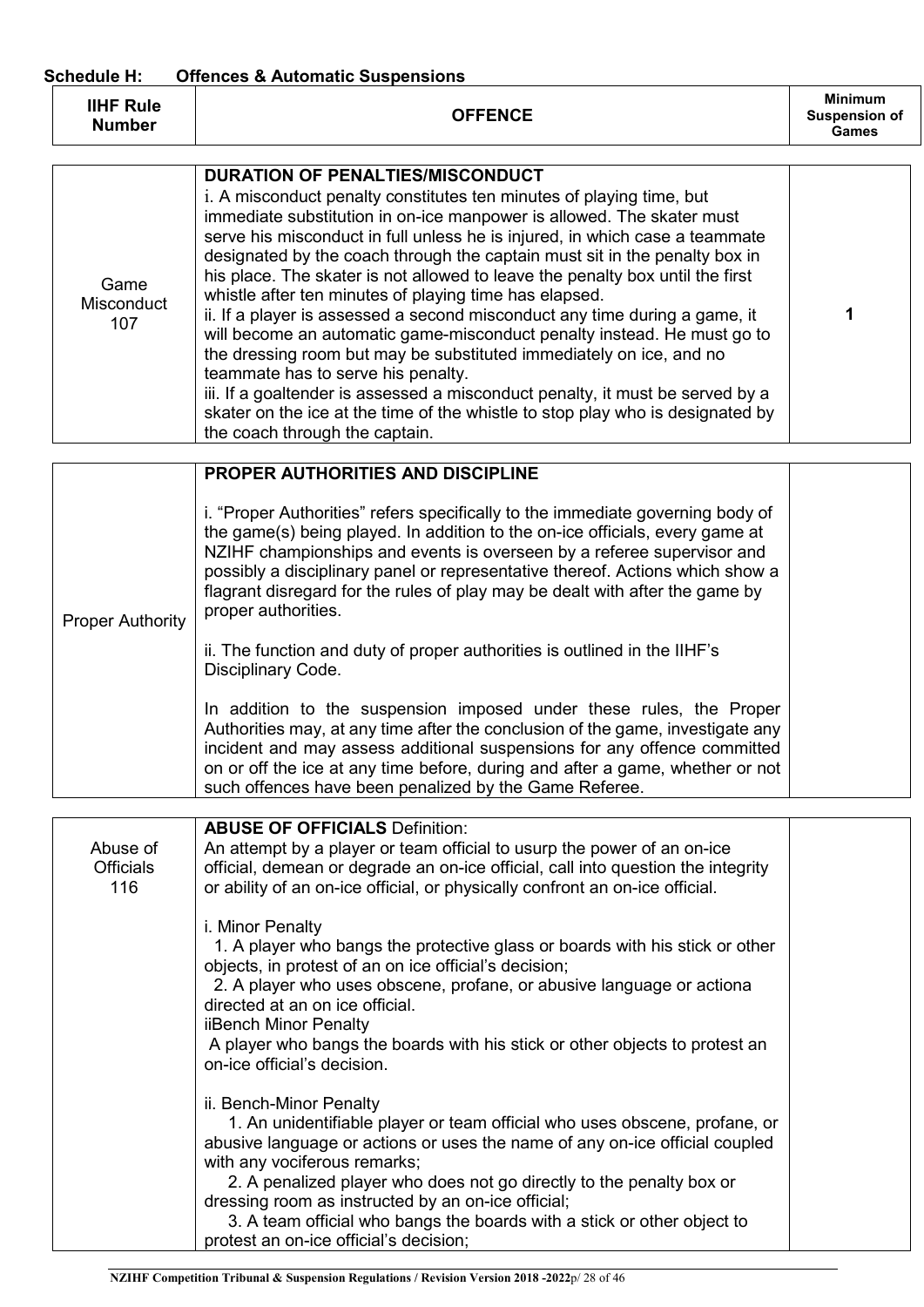| 4. A team official who uses video technology to dispute a call by an on-<br>ice official.                                                                                                                                                                                                                                                                                                                                                                                                                                                                                                                                                                                                                                                                                                                                                                                                   |                                    |
|---------------------------------------------------------------------------------------------------------------------------------------------------------------------------------------------------------------------------------------------------------------------------------------------------------------------------------------------------------------------------------------------------------------------------------------------------------------------------------------------------------------------------------------------------------------------------------------------------------------------------------------------------------------------------------------------------------------------------------------------------------------------------------------------------------------------------------------------------------------------------------------------|------------------------------------|
| iii. Misconduct Penalty<br>1. A player who challenges or uses video technology to dispute a call by<br>of an on-ice official;<br>2. A player who shoots the puck intentionally out of reach of an on-ice<br>official who is retrieving it;<br>3. A player who enters or remains in the on-ice officials' crease while the<br>on-ice officials are in consultation with each other or with off-ice officials;<br>4. A captain or alternate captain, on ice or off, who complains to an on-<br>ice official about how the on-ice official is conducting the game, interpreting<br>the rules, or handling game action;<br>5. A player who bangs the protective glass or boards with his stick or<br>other objects to protest an on-ice official's decision for which he has already<br>been assessed a minor penalty;<br>6. A penalized player who fails to go directly and immediately to the |                                    |
| penalty box following a fight or player confrontation.                                                                                                                                                                                                                                                                                                                                                                                                                                                                                                                                                                                                                                                                                                                                                                                                                                      |                                    |
| iv. Game-Misconduct Penalty<br>1. A player or team official who uses obscene, profane, or abusive<br>language or actions directed to an on-ice official for which he has already<br>been assessed a minor or bench-minor penalty. When this conduct occurs<br>after expiration of the game, on or off the ice, the game-misconduct penalty<br>can be applied without the necessity of the player having previously been<br>assessed a minor or bench-minor penalty;<br>2. A player or team official who makes contact with an on-ice official in a<br>disrespectful way or who applies physical force to an on-ice official;<br>3. A player or team official who throws any object or sprays an on-ice                                                                                                                                                                                      | GM <sub>2</sub><br>MP <sub>4</sub> |
| official with a water bottle;<br>4. A player who persists in actions for which he has already received a<br>misconduct penalty.                                                                                                                                                                                                                                                                                                                                                                                                                                                                                                                                                                                                                                                                                                                                                             |                                    |
| v. Match Penalty<br>1. A player or team official who intentionally and recklessly applies force<br>in any manner or who causes injury to an on-ice official;<br>2. A player who throws or swings his stick at an on-ice official (striking<br>him or not) or shoots the puck at an on-ice official;<br>3. A player or team official who threatens, makes racial or ethnic slurs,<br>spits, smears blood, or makes sexual remarks to an on-ice official;<br>4. A player or team official who makes any obscene gesture or actions to<br>an on-ice official on the ice or anywhere in the rink immediately before,<br>during, or immediately after the game.                                                                                                                                                                                                                                  | Tribunal                           |
| <b>BENCH-MINOR Definition:</b>                                                                                                                                                                                                                                                                                                                                                                                                                                                                                                                                                                                                                                                                                                                                                                                                                                                              |                                    |

|                           | <b>BENCH-MINOR Definition:</b><br>Conduct detrimental to the game or violation of the rules from the players'                                                                         |  |
|---------------------------|---------------------------------------------------------------------------------------------------------------------------------------------------------------------------------------|--|
| <b>Bench Minor</b><br>117 | bench from either an identifiable or unidentifiable player or team official.                                                                                                          |  |
|                           | i. An infraction emanating from the players' bench is punishable by a bench-<br>minor penalty.                                                                                        |  |
|                           | ii. Any action on ice that warrants a misconduct or game misconduct penalty<br>is punished equally if it comes from an identifiable player or team official at<br>the player's bench. |  |
|                           | iii. A bench-minor penalty can be served by any skater who was on the ice<br>at the time the whistle stopped play or otherwise provided by these rules.                               |  |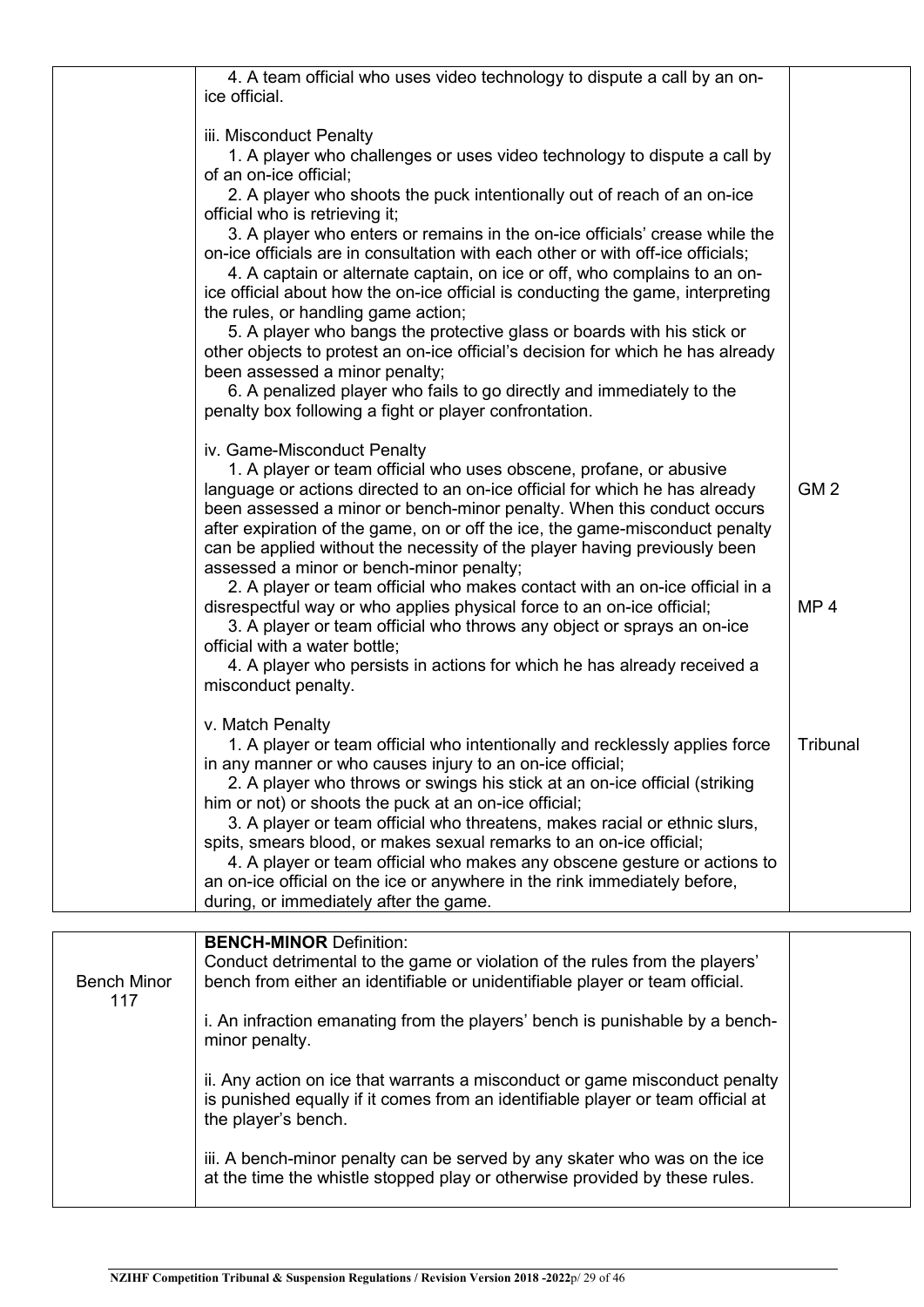| iv. If the head coach of a penalised team refuses to designate a skater to<br>serve a bench-minor penalty or a penalty to a goaltender, the referee will<br>name a skater of his choice. |
|------------------------------------------------------------------------------------------------------------------------------------------------------------------------------------------|
|------------------------------------------------------------------------------------------------------------------------------------------------------------------------------------------|

|               | <b>BITING Definition:</b>                                           |                 |
|---------------|---------------------------------------------------------------------|-----------------|
| <b>Biting</b> | A player who bites any part of an opponent's body.                  |                 |
| 118           |                                                                     |                 |
|               | i. A player who bites an opponent will be assessed a match penalty. | MP <sub>4</sub> |
|               |                                                                     |                 |

| Boarding<br>119 | <b>BOARDING Definition:</b><br>A player who bodychecks, elbows, charges, or trips an opponent in such a<br>manner that causes the opponent to be thrown violently into the boards.<br>i. A boarding penalty is punishable by a minor and misconduct penalty.<br>ii. A player who injures or recklessly endangers an opponent as a result of<br>boarding will be assessed either a major and game-misconduct penalty or a<br>match penalty.<br>iii. "Rolling" an opponent in possession of the puck along the boards who is<br>trying to squeeze by a player is not considered boarding. | GM <sub>2</sub><br>MP <sub>3</sub> |
|-----------------|-----------------------------------------------------------------------------------------------------------------------------------------------------------------------------------------------------------------------------------------------------------------------------------------------------------------------------------------------------------------------------------------------------------------------------------------------------------------------------------------------------------------------------------------------------------------------------------------|------------------------------------|
|-----------------|-----------------------------------------------------------------------------------------------------------------------------------------------------------------------------------------------------------------------------------------------------------------------------------------------------------------------------------------------------------------------------------------------------------------------------------------------------------------------------------------------------------------------------------------------------------------------------------------|------------------------------------|

|                    | <b>BUTT-ENDING Definition:</b><br>A player who slides the top hand on his stick down the shaft to create a                                     |                 |
|--------------------|------------------------------------------------------------------------------------------------------------------------------------------------|-----------------|
|                    | dangerous protrusion which he drives into the body of an opponent.<br>i. An attempt to butt-end is punishable by a double minor and misconduct |                 |
| Butt-Ending<br>121 | penalty.                                                                                                                                       |                 |
|                    | ii. A player who butt-ends an opponent will be assessed either a major and<br>automatic game-misconduct penalty or a match penalty.            | GM <sub>2</sub> |
|                    | iii. A player who injures or recklessly endangers an opponent by butt-ending<br>will be assessed a match penalty.                              | MP <sub>3</sub> |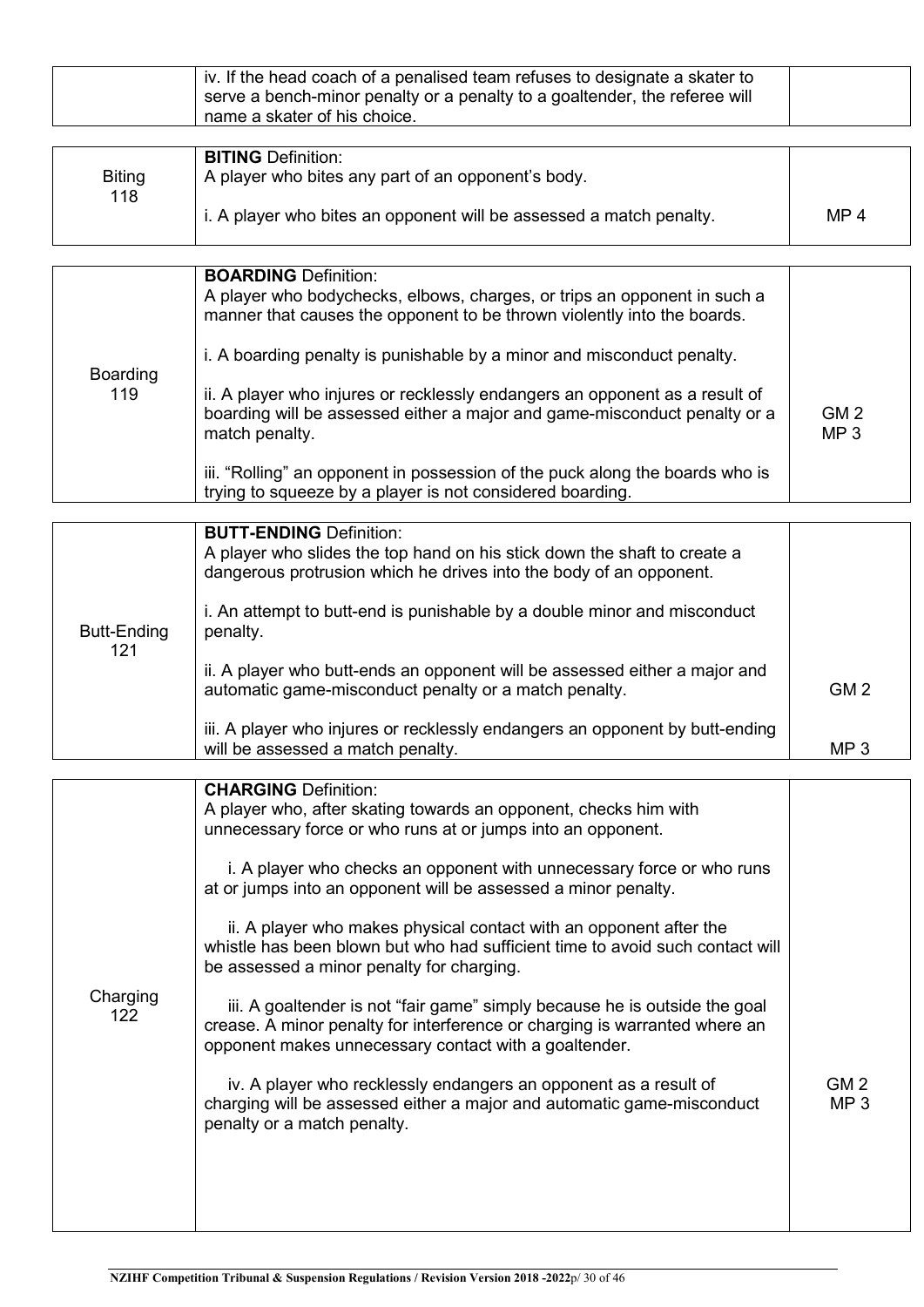| Checking from<br><b>Behind</b><br>123           | <b>CHECKING FROM BEHIND Definition:</b><br>A player who delivers a check to a vulnerable player who is not aware of the<br>impending hit or who is unable to protect or defend himself from such a hit.<br>The point of contact is the back of the body.<br>i. A player who hits an opponent from behind into the boards, the goal<br>frame, or in open ice in any manner (high-sticking, cross-checking, etc., but<br>not interference) will be assessed a minor and misconduct penalty.<br>ii. A player who recklessly endangers an opponent as a result of<br>checking from behind will be assessed either a major and automatic game-<br>misconduct penalty or a match penalty.<br>iii. If the skater being bodychecked turns his back towards an opponent<br>and puts himself in a vulnerable position immediately before a bodycheck to<br>create a checking from behind situation, no penalty for checking from behind<br>will be assessed (although other penalties might still be assessed).                                                                                                                                                                                                                                                                                                                                                                                                                                                                                                                                                                                                                                                                                                                                                                                                                                                                                                                                                                                                                                                                                                                      | GM <sub>2</sub><br>MP <sub>3</sub> |
|-------------------------------------------------|----------------------------------------------------------------------------------------------------------------------------------------------------------------------------------------------------------------------------------------------------------------------------------------------------------------------------------------------------------------------------------------------------------------------------------------------------------------------------------------------------------------------------------------------------------------------------------------------------------------------------------------------------------------------------------------------------------------------------------------------------------------------------------------------------------------------------------------------------------------------------------------------------------------------------------------------------------------------------------------------------------------------------------------------------------------------------------------------------------------------------------------------------------------------------------------------------------------------------------------------------------------------------------------------------------------------------------------------------------------------------------------------------------------------------------------------------------------------------------------------------------------------------------------------------------------------------------------------------------------------------------------------------------------------------------------------------------------------------------------------------------------------------------------------------------------------------------------------------------------------------------------------------------------------------------------------------------------------------------------------------------------------------------------------------------------------------------------------------------------------------|------------------------------------|
| Checking to<br>The Head and<br>Neck Area<br>124 | <b>CHECKING TO THE HEAD OR NECK Definition:</b><br>A player who directs a hit of any sort, with any part of his body or<br>equipment, to the head or neck of an opposing player or drives or forces the<br>head of an opposing player into the protective glass or boards. This rule<br>supersedes all similar actions regarding hits to the head and neck except<br>those related to fighting.<br>i. A player who directs a hit to the head or neck of an opponent will be<br>assessed a minor and misconduct penalty.<br>ii. A player who directs a hit to the head or neck of an opponent may also<br>be assessed either a major and automatic game-misconduct penalty or a<br>match penalty.<br>iii. A penalty for checking to the head or neck will be assessed if one of<br>the following occurs when a player checks an opponent:<br>1. The player directs a hit with any part of his body or equipment to<br>the head or neck of an opponent;<br>2. The player drives or forces the head of an opponent into the<br>protective glass or boards by using any part of his upper body;<br>3. The player extends and directs any part of his upper body to make<br>contact with the head or neck of an opponent;<br>4. The player extends his body upward or outward in order to reach his<br>opponent or uses any part of the upper body to make contact with an<br>opponent's head or neck;<br>5. The player jumps (leaves his skates) to deliver a blow to the head or<br>neck of an opponent.<br>iv. If a skater skates with his head up, is in possession of the puck, and is<br>expecting a bodycheck, an opponent does not have the right to hit him in the<br>head or neck.<br>v. If the primary force of a blow is initially to the body area and then<br>contact slides up to the head or neck area, a penalty for checking to the<br>head or neck will not be assessed.<br>vi. A skater who delivers a bodycheck to an opponent who is skating with<br>the puck with his head down in the direction of the skater, and does not use<br>an upward motion or drive his body up into the opponent, will not be | GM <sub>2</sub><br>MP <sub>3</sub> |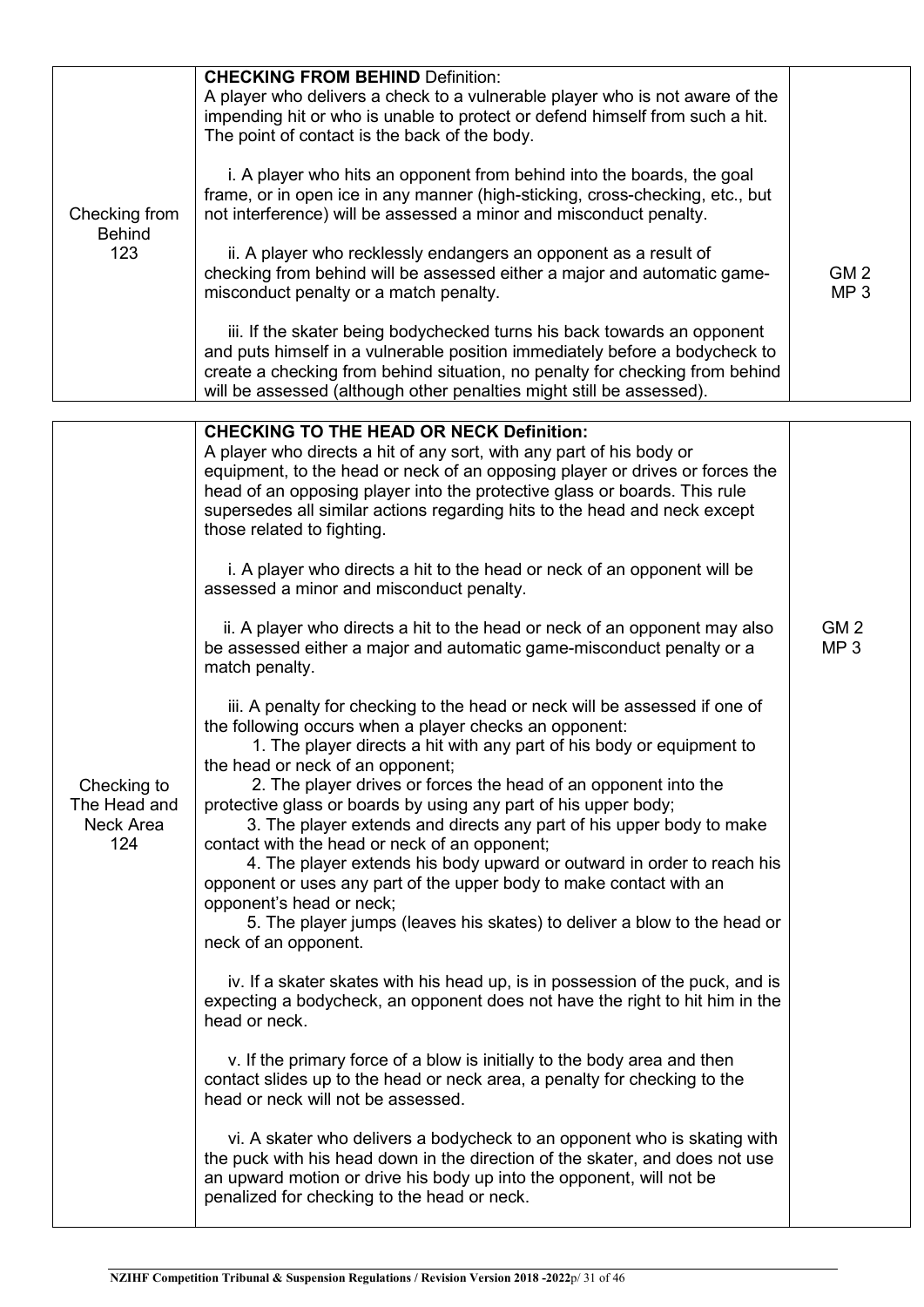|                 | vii. If a skater maintains his position in the normal course of game action<br>as an opponent runs into him, the ensuing contact will not beconsidered<br>checking to the head or neck unless conditions in Rules 124-iii or 124-iv are<br>violated.                                                                                                                                                                                                                                                                                         |                 |
|-----------------|----------------------------------------------------------------------------------------------------------------------------------------------------------------------------------------------------------------------------------------------------------------------------------------------------------------------------------------------------------------------------------------------------------------------------------------------------------------------------------------------------------------------------------------------|-----------------|
| Clipping<br>125 | <b>CLIPPING Definition:</b><br>Clipping is the act of a player who lowers his body with the express intention<br>of delivering a check to an opponent's knee area.<br>i. A player who delivers a check in a clipping manner or lowers his own body<br>to deliver a check to an opponent's knee area will be assessed at least a<br>minor penalty.<br>ii. A player who crouches down near the boards to avoid being bodychecked<br>and who, as a result, causes an opponent to tumble over him, will be<br>assessed at least a minor penalty. | GM 1            |
|                 | iii. A player who injures or recklessly endangers an opponent by a clipping<br>action will be assessed a major penalty and game-misconduct penalty or                                                                                                                                                                                                                                                                                                                                                                                        | MP <sub>2</sub> |

|                                 | <b>CROSS-CHECKING Definition:</b><br>A player who delivers a check to the body of an opponent with both hands<br>on the stick and no part of the stick on the ice.           |                         |
|---------------------------------|------------------------------------------------------------------------------------------------------------------------------------------------------------------------------|-------------------------|
| <b>Cross</b><br>Checking<br>127 | i. A player who cross-checks an opponent will be assessed at least a minor<br>penalty.                                                                                       |                         |
|                                 | ii. A player who injures or recklessly endangers an opponent by<br>crosschecking will be assessed a major penalty and automatic game<br>misconduct penalty or match penalty. | GM 1<br>MP <sub>2</sub> |

match penalty.

|                                             | <b>DANGEROUS EQUIPMENT Definition:</b><br>Pads and protective equipment made of any material likely to cause injury<br>are considered dangerous, and their use is strictly prohibited.<br>i. A referee can prohibit the use of any player equipment he feels might<br>cause injury.<br>ii. The team of a player who participates in game action with illegal<br>equipment will first be issued a warning by the referee. Failure to comply                                  |  |
|---------------------------------------------|-----------------------------------------------------------------------------------------------------------------------------------------------------------------------------------------------------------------------------------------------------------------------------------------------------------------------------------------------------------------------------------------------------------------------------------------------------------------------------|--|
| Illegal or<br>Dangerous<br>Equipment<br>128 | with the warning to adjust, replace, or secure any equipment as per the<br>referee's instructions will mean any player from that team subsequently<br>violating rules for dangerous equipment will be assessed a misconduct<br>penalty.                                                                                                                                                                                                                                     |  |
|                                             | iii. If a referee deems a skater's stick to be dangerous, the stick must be<br>removed from the game without penalty. If the skater subsequently uses the<br>stick, he will be assessed a misconduct penalty.                                                                                                                                                                                                                                                               |  |
|                                             | iv. The referee can request that a player remove any personal accessories<br>regarded as dangerous. If these personal accessories are difficult to<br>remove, the player should tape them or put them safely under his game<br>sweater in such way that they are no longer dangerous. The player will be<br>required to leave the ice during this process and a warning will be issued to<br>his team. Failure to comply with the warning as per the referee's instructions |  |
|                                             | will mean any player from that team subsequently violating rules for<br>personal accessories will be assessed a misconduct penalty.                                                                                                                                                                                                                                                                                                                                         |  |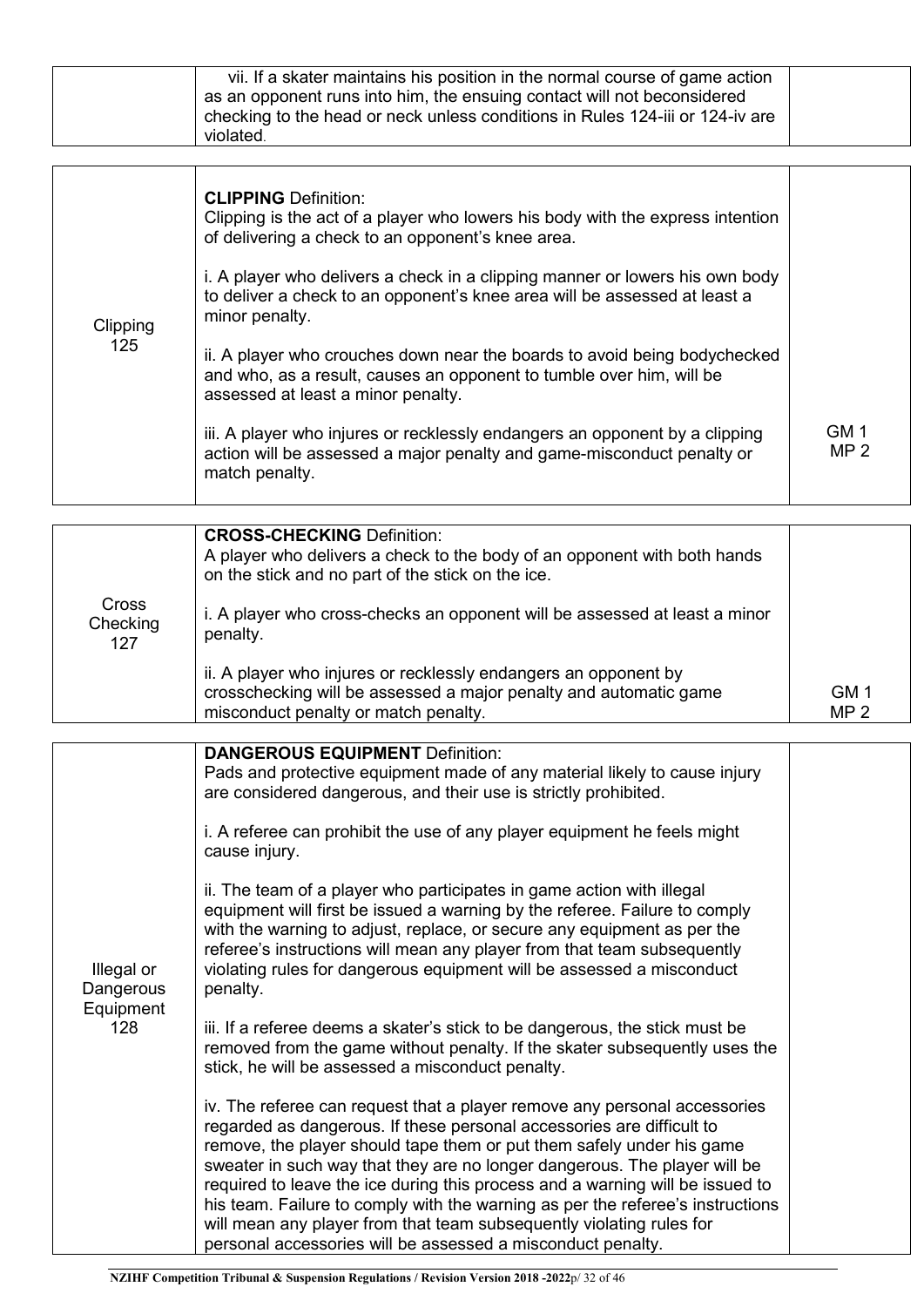|                                     | v. Included in dangerous equipment is a cracked or damaged cage or visor.<br>Although a player is allowed to finish his shift with such damage, it must be<br>fixed or replaced prior to his next shift. Failure to do so will result first in a<br>warning from the referee and then a misconduct penalty.             |                                    |
|-------------------------------------|-------------------------------------------------------------------------------------------------------------------------------------------------------------------------------------------------------------------------------------------------------------------------------------------------------------------------|------------------------------------|
|                                     | <b>ELBOWING Definition:</b><br>A player who uses his elbow to foul an opponent.                                                                                                                                                                                                                                         |                                    |
| Elbowing<br>139                     | i. A player elbowing an opponent will be assessed at least a minor penalty.                                                                                                                                                                                                                                             |                                    |
|                                     | ii. A player who injures or recklessly endangers an opponent by elbowing<br>will be assessed a major penalty and automatic game-misconduct penalty or<br>match penalty.                                                                                                                                                 | GM <sub>1</sub><br>MP <sub>2</sub> |
|                                     |                                                                                                                                                                                                                                                                                                                         |                                    |
| Engaging with<br><b>Spectators</b>  | <b>ENGAGING WITH SPECTATORS Definition:</b><br>A player or team official who makes physical contact with a spectator during<br>the course of a game, including stoppages in play and intermissions.                                                                                                                     |                                    |
| 140                                 | i. A player or team official who physically confronts, retaliates, or engages<br>with a spectator will be assessed a match penalty.                                                                                                                                                                                     | Tribunal                           |
|                                     |                                                                                                                                                                                                                                                                                                                         |                                    |
|                                     | <b>FIGHTING Definition:</b><br>A player who punches an opponent during game action, after a whistle, or<br>any time during the regular course of a game during a prolonged player<br>confrontation.                                                                                                                     |                                    |
|                                     | i. All players who become involved in fighting will be assessed match<br>penalties.                                                                                                                                                                                                                                     | MP <sub>3</sub>                    |
|                                     | ii. A player who retaliates to being punched will be assessed a minor<br>penalty.                                                                                                                                                                                                                                       |                                    |
|                                     | iii. A player who removes his glove(s) or helmet with the intention of fighting<br>with an opponent will be assessed a misconduct penalty in addition to any<br>other penalties.                                                                                                                                        |                                    |
| <b>Fighting</b><br>141<br>(Refer to | iv. If there is a clear instigator in a fight, that player will be assessed an<br>additional minor penalty.                                                                                                                                                                                                             |                                    |
| Schedule 1 for<br>Procedure)        | v. A player who is on the ice and is the first to intervene in a fight already in<br>progress between two players ("third man in") will be assessed a game<br>misconduct penalty.                                                                                                                                       | GM <sub>3</sub>                    |
|                                     | vi. A player who tries to fight or continues to fight after he has been ordered<br>by the referee to stop, or who resists a linesman who is trying to circumvent<br>the continuation of a fight, will be assessed a double minor penalty or a<br>major penalty and automatic gamemisconduct penalty or a match penalty. | GM <sub>2</sub><br>MP <sub>3</sub> |
|                                     | vii. A team official who is involved in a fight, on ice or off, will be assessed<br>either a game-misconduct penalty or a match penalty.                                                                                                                                                                                | GM <sub>2</sub><br>MP <sub>3</sub> |
|                                     | viii. The first player from either team to leave the players' bench or penalty box<br>during a player confrontation on ice will be assessed a double-minor<br>penalty and an automatic game-misconduct penalty.<br>Subsequent players who leave the players' bench during a player                                      | GM <sub>2</sub><br>MP <sub>3</sub> |

Г

confrontation will be assessed a misconduct penalty.

 Subsequent skaters who leave the penalty box during a player confrontation will be assessed a minor and game-misconduct penalties.

GM2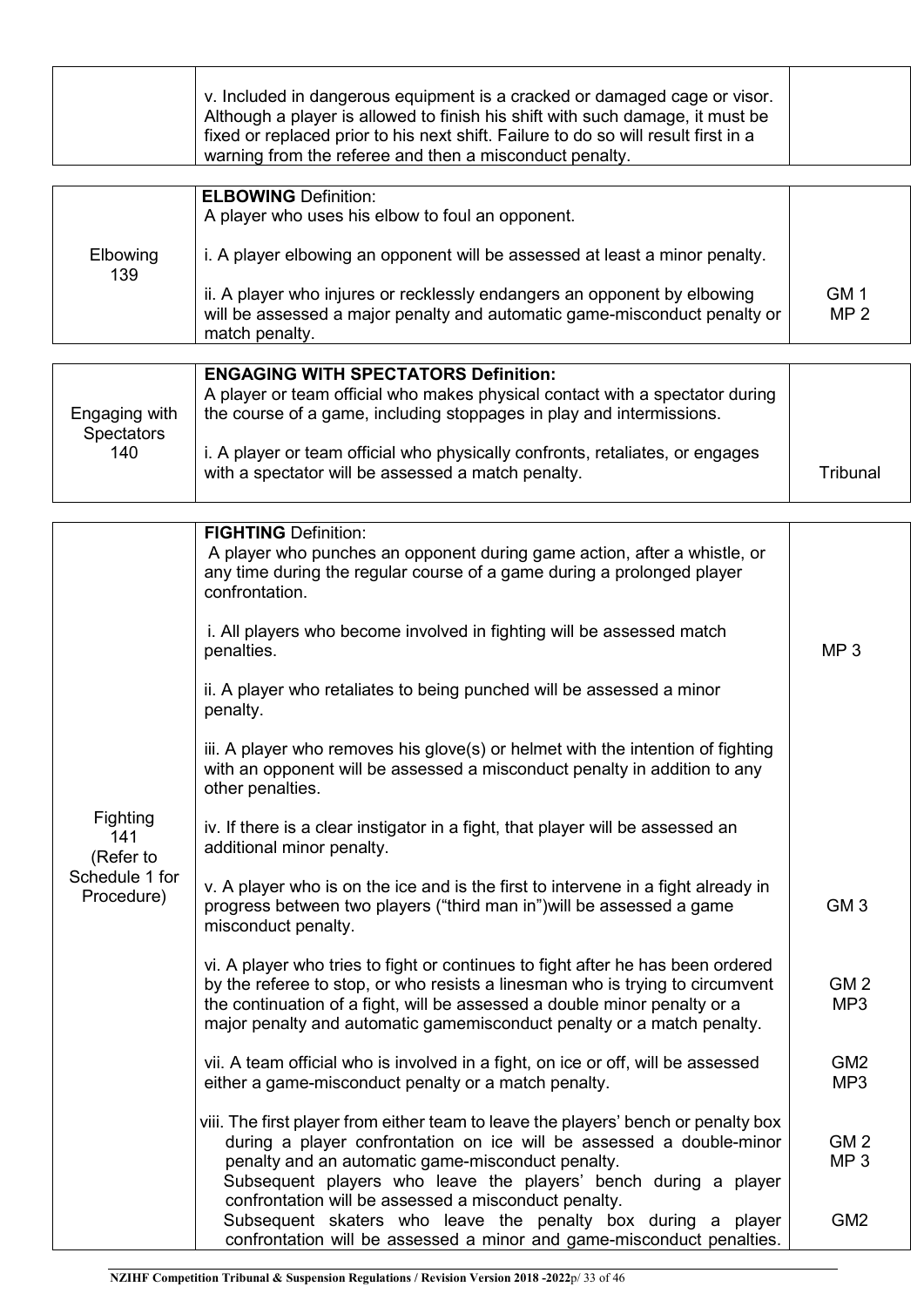| These penalties will be served at the expiration of all previous penalties.                                                                                                                                                                                                                                                                         |  |
|-----------------------------------------------------------------------------------------------------------------------------------------------------------------------------------------------------------------------------------------------------------------------------------------------------------------------------------------------------|--|
| The act alone of leaving either the players' bench or penalty box constitutes<br>a violation of these rules, even if the players do not engage in fighting once<br>they are on the ice.                                                                                                                                                             |  |
| ix. If a player confrontation arises during player substitutions (i.e., line<br>changes), normal rules will apply. But any player who subsequently<br>becomes involved in a confrontation who is not part of the line change will<br>be penalized as if he left players' bench or penalty box specifically to<br>participate in that confrontation. |  |
| x. If players of both teams leave their respective benches at the same time, or<br>if players from one team leave their players' bench after seeing players<br>from the other team do so, the first identifiable player of each team will be<br>penalized under this rule.                                                                          |  |
| xi. A maximum of five misconduct and/or game-misconduct penalties per team<br>can be assessed under this rule.                                                                                                                                                                                                                                      |  |
| xii. A player cannot be assessed both a match penalty and a game-misconduct<br>penalty for continuing a fight.                                                                                                                                                                                                                                      |  |
|                                                                                                                                                                                                                                                                                                                                                     |  |

| Head                  | <b>HEAD-BUTTING Definition:</b><br>A player who uses his head, with or without his helmet on, to strike an<br>opponent.   |                 |
|-----------------------|---------------------------------------------------------------------------------------------------------------------------|-----------------|
| <b>Butting</b><br>142 | i. A player who either attempts to head-butt or succeeds in head-butting an<br>opponent will be assessed a match penalty. | MP <sub>4</sub> |

| High<br>Sticking<br>143 | <b>HIGH-STICKING Definition:</b><br>A player who carries his stick or any part of it above the height of his<br>shoulders and who strikes an opponent with any part of it.<br>i. A player who makes contact with an opponent with a high stick will be<br>assessed at least a minor penalty.<br>ii. A player who injures an opponent accidentally by a high-sticking foul will<br>be assessed a double-minor penalty.<br>iii. A player who injures an opponent by a careless high-sticking foul will be<br>assessed either a major penalty and automatic game-misconduct penalty or<br>a match penalty.<br>iv. A player who makes contact with any part of an opponent's upper body<br>while winding up to shoot or while following through on a shot or pass is<br>subject to all penalties for high-sticking. | GM <sub>1</sub><br>MP <sub>2</sub> |
|-------------------------|-----------------------------------------------------------------------------------------------------------------------------------------------------------------------------------------------------------------------------------------------------------------------------------------------------------------------------------------------------------------------------------------------------------------------------------------------------------------------------------------------------------------------------------------------------------------------------------------------------------------------------------------------------------------------------------------------------------------------------------------------------------------------------------------------------------------|------------------------------------|
| Holding<br>144          | <b>HOLDING Definition:</b><br>A player who impedes the movement of an opponent with one or both<br>hands, arms, legs, or in any other way to prevent him from skating freely.<br>i. A player who holds an opponent will be assessed a minor penalty.                                                                                                                                                                                                                                                                                                                                                                                                                                                                                                                                                            |                                    |

ii. There are three common methods of holding: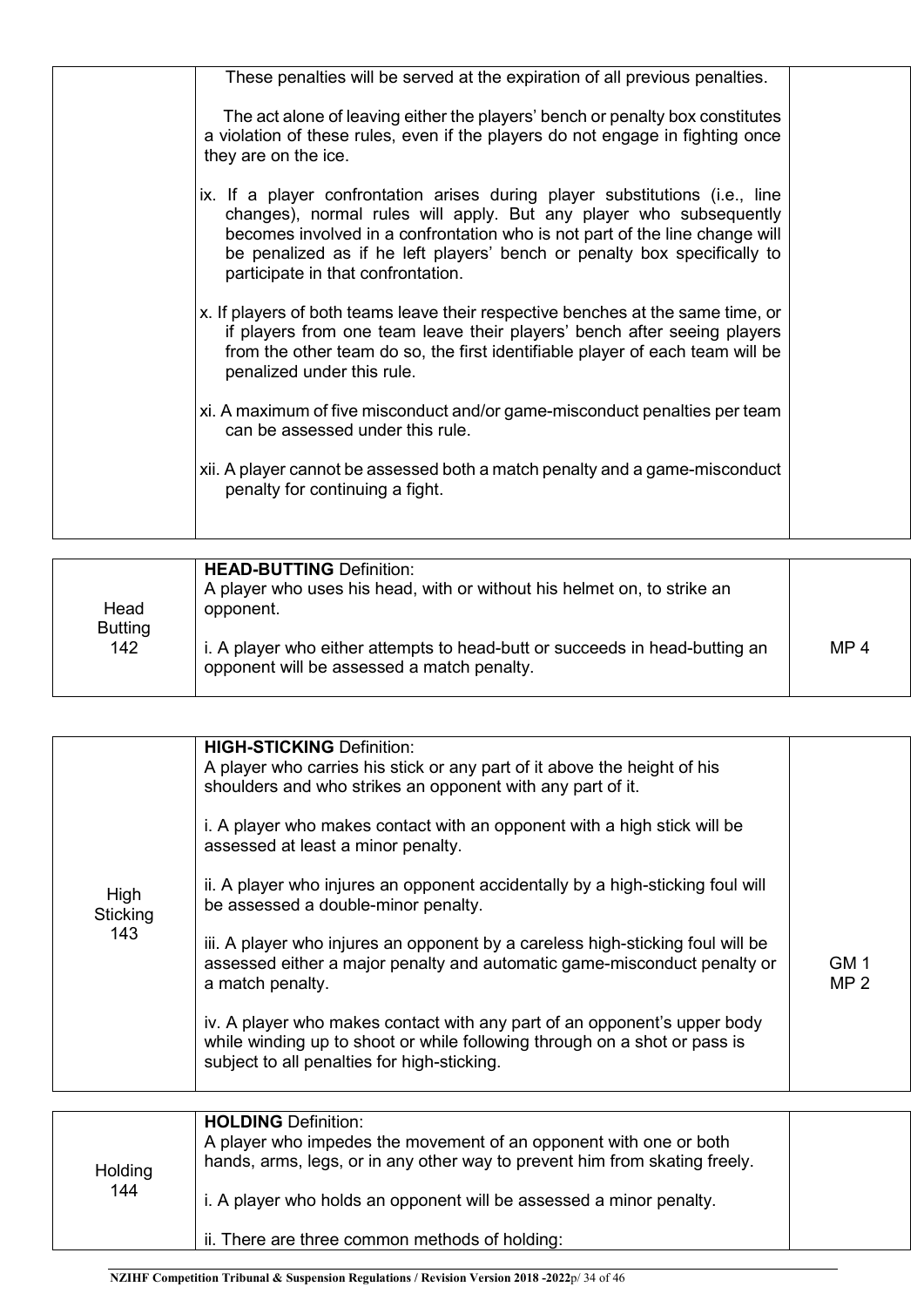| 1. A player who grabs an opponent with one or both arms with the sole<br>intent of preventing that opponent from skating freely with or without the<br>puck;<br>2. A player who uses the boards to pin an opponent using his arms or<br>upper or lower body to prevent that opponent from moving away from the<br>boards and who makes no attempt to play the puck;<br>3. A player who grabs the sweater of an opponent to restrain his free<br>movement or to slow him down.<br><b>HOLDING THE STICK Definition:</b><br>A player who grabs an opponent's stick with one hand or two to prevent him |  |
|-----------------------------------------------------------------------------------------------------------------------------------------------------------------------------------------------------------------------------------------------------------------------------------------------------------------------------------------------------------------------------------------------------------------------------------------------------------------------------------------------------------------------------------------------------------------------------------------------------|--|
|                                                                                                                                                                                                                                                                                                                                                                                                                                                                                                                                                                                                     |  |
| from skating, playing the puck, or otherwise playing the game freely, or any<br>Holding the<br>act of preventing an opponent from using his stick.<br><b>Stick</b><br>145<br>i. A player who holds an opponent's stick will be assessed a minor penalty.                                                                                                                                                                                                                                                                                                                                            |  |

|                | <b>HOOKING Definition:</b><br>A player who uses his stick to impede the progress or interfere with an<br>opponent, with or without the puck.<br>i. A player who hooks an opponent will be assessed at least a minor penalty.                                                                                                                                                                                                                                                                              |                         |
|----------------|-----------------------------------------------------------------------------------------------------------------------------------------------------------------------------------------------------------------------------------------------------------------------------------------------------------------------------------------------------------------------------------------------------------------------------------------------------------------------------------------------------------|-------------------------|
| Hooking<br>146 | ii. There are four common methods of hooking:<br>1. A player who hooks the arm, hand, or glove of an opponent who is about<br>to make a pass or take a shot;<br>2. A player who makes contact with any part of an opponent's body using<br>his stick during a one-on-one competition for the puck;<br>3. A player who uses his stick against an opponent's body to prevent an<br>opponent from maintaining puck possession;<br>4. A player who uses his stick to prevent an opponent from skating freely. |                         |
|                | iii. A player who injures or recklessly endangers an opponent by hooking will<br>be assessed either a major penalty and automatic game-misconduct penalty<br>or a match penalty.                                                                                                                                                                                                                                                                                                                          | GM 1<br>MP <sub>2</sub> |

| Interference | <b>INTERFERENCE Definition:</b><br>A player who obstructs or prevents an opponent without possession of the<br>puck from skating, receiving a pass, or moving about the ice freely.<br>i. A player who interferes with an opponent will be assessed a minor<br>penalty.<br>ii. Interference during game action can constitute any of the following:<br>1. A skater who hinders an opponent from skating freely;<br>2. A skater who blocks an opponent from moving freely into the attacking<br>zone, especially in the case where he forces the opponent to go around him                                                                                                                                    |  |
|--------------|--------------------------------------------------------------------------------------------------------------------------------------------------------------------------------------------------------------------------------------------------------------------------------------------------------------------------------------------------------------------------------------------------------------------------------------------------------------------------------------------------------------------------------------------------------------------------------------------------------------------------------------------------------------------------------------------------------------|--|
| 149          | by sticking out his hip on a shoot-in;<br>3. A skater who prevents an opponent from bodychecking a teammate of<br>that skater in possession of the puck or who moves into an opponent's path<br>without first having established body position (i. e., playing a pick);<br>4. A skater who blocks an opponent from getting into position to receive a<br>pass;<br>5. A skater who wins a faceoff but prevents his opponent fromadvancing to<br>the puck (faceoff interference);<br>6. A player on either of the players' benches or in the penalty box who, by<br>means of his stick or his body, reaches onto the ice and interferes with the<br>movement of the puck or of an opponent during game action; |  |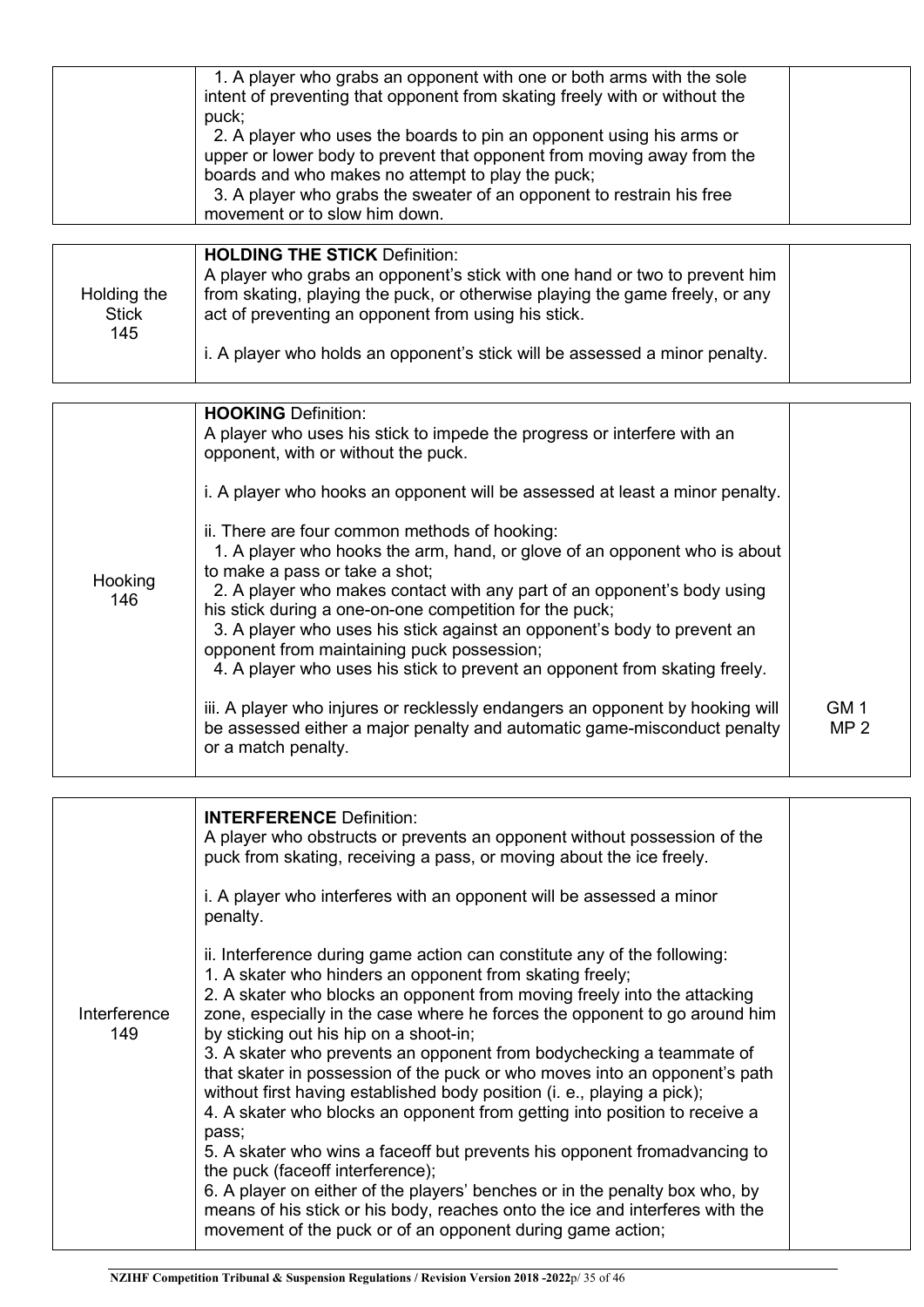| 7. A skater who moves laterally to impede the progress of an opponent<br>without first having established body position;<br>8. A player who prevents an opponent from picking up a piece of equipment<br>from the ice (stick, glove, helmet) by pushing it away from the opponent.<br>iii. Skaters in front of the goal net are given leeway for penalties such as<br>interference, cross-checking, hooking, holding, tripping, and slashing so<br>long as the efforts to establish position in front or to remove that skater from<br>in front do not cross the lines of a fair battle for territory. Violations in this<br>area include: knocking down an opponent who does not have the puck;<br>pulling at an opponent's jersey; placing a stick between an opponent's legs<br>in a "corkscrew" manoeuvre; cross-checking an opponent violently; slashing<br>at the back of an opponent's legs<br>iv. Situations which are not classified as interference include:<br>1. A skater is entitled to the ice he occupies so long as he maintains his<br>skating speed and body position between an opponent and loose puck. If he<br>slows down, he risks interfering with his opponent;<br>2. A skater is entitled to stand his ground and is not required to move if an<br>opponent wishes to skate through that area of the ice;<br>3. A skater may block an opponent so long as he is in front of the opponent<br>and moving in the same direction;<br>4. A skater can use his body position to force an opponent to take a less<br>direct route to the puck, so long as he doesn't use a hand or arm to hold or<br>block the opponent.<br>v. A player who checks an opponent who is not in possession of the puck<br>will be assessed a minor penalty for interference. |                                    |
|------------------------------------------------------------------------------------------------------------------------------------------------------------------------------------------------------------------------------------------------------------------------------------------------------------------------------------------------------------------------------------------------------------------------------------------------------------------------------------------------------------------------------------------------------------------------------------------------------------------------------------------------------------------------------------------------------------------------------------------------------------------------------------------------------------------------------------------------------------------------------------------------------------------------------------------------------------------------------------------------------------------------------------------------------------------------------------------------------------------------------------------------------------------------------------------------------------------------------------------------------------------------------------------------------------------------------------------------------------------------------------------------------------------------------------------------------------------------------------------------------------------------------------------------------------------------------------------------------------------------------------------------------------------------------------------------------------------------------------------------------------------------------|------------------------------------|
|                                                                                                                                                                                                                                                                                                                                                                                                                                                                                                                                                                                                                                                                                                                                                                                                                                                                                                                                                                                                                                                                                                                                                                                                                                                                                                                                                                                                                                                                                                                                                                                                                                                                                                                                                                              |                                    |
|                                                                                                                                                                                                                                                                                                                                                                                                                                                                                                                                                                                                                                                                                                                                                                                                                                                                                                                                                                                                                                                                                                                                                                                                                                                                                                                                                                                                                                                                                                                                                                                                                                                                                                                                                                              |                                    |
|                                                                                                                                                                                                                                                                                                                                                                                                                                                                                                                                                                                                                                                                                                                                                                                                                                                                                                                                                                                                                                                                                                                                                                                                                                                                                                                                                                                                                                                                                                                                                                                                                                                                                                                                                                              |                                    |
|                                                                                                                                                                                                                                                                                                                                                                                                                                                                                                                                                                                                                                                                                                                                                                                                                                                                                                                                                                                                                                                                                                                                                                                                                                                                                                                                                                                                                                                                                                                                                                                                                                                                                                                                                                              |                                    |
| vi. A skater who anticipates an opponent gaining possession or control of<br>the puck but who makes contact with the opponent before this possession<br>or control occurs will receive an interference penalty.                                                                                                                                                                                                                                                                                                                                                                                                                                                                                                                                                                                                                                                                                                                                                                                                                                                                                                                                                                                                                                                                                                                                                                                                                                                                                                                                                                                                                                                                                                                                                              |                                    |
| vii. Two skaters who use competitive contact for position as they skate to a<br>loose puck are within their rights to do so, but if one uses his stick, arm, or<br>skate to obstruct his opponent's ability to skate to the puck, he will be<br>assessed a minor penalty for interference.                                                                                                                                                                                                                                                                                                                                                                                                                                                                                                                                                                                                                                                                                                                                                                                                                                                                                                                                                                                                                                                                                                                                                                                                                                                                                                                                                                                                                                                                                   |                                    |
| viii. "On the ice" means that both skates are on the ice. If a player has one<br>skate on the ice and one over the boards or off the ice, at his players' bench<br>or the penalty box, he is considered off the ice. However, if he is off the ice<br>under this definition, he is not allowed to play the puck, make contact with<br>an opponent, or participate in game action in any way. If he does, a minor<br>penalty for interference will be assessed.                                                                                                                                                                                                                                                                                                                                                                                                                                                                                                                                                                                                                                                                                                                                                                                                                                                                                                                                                                                                                                                                                                                                                                                                                                                                                                               |                                    |
| ix. If a player leans over the boards at his players' bench and plays the<br>puck, makes contact with an opponent on ice, or becomes involved in game<br>action in any way, he will be assessed an interference penalty.                                                                                                                                                                                                                                                                                                                                                                                                                                                                                                                                                                                                                                                                                                                                                                                                                                                                                                                                                                                                                                                                                                                                                                                                                                                                                                                                                                                                                                                                                                                                                     |                                    |
| x. A player who recklessly endangers an opponent by interference will be<br>assessed either a major and automatic game-misconduct penalty or a<br>match penalty.                                                                                                                                                                                                                                                                                                                                                                                                                                                                                                                                                                                                                                                                                                                                                                                                                                                                                                                                                                                                                                                                                                                                                                                                                                                                                                                                                                                                                                                                                                                                                                                                             | GM <sub>1</sub><br>MP <sub>2</sub> |
|                                                                                                                                                                                                                                                                                                                                                                                                                                                                                                                                                                                                                                                                                                                                                                                                                                                                                                                                                                                                                                                                                                                                                                                                                                                                                                                                                                                                                                                                                                                                                                                                                                                                                                                                                                              |                                    |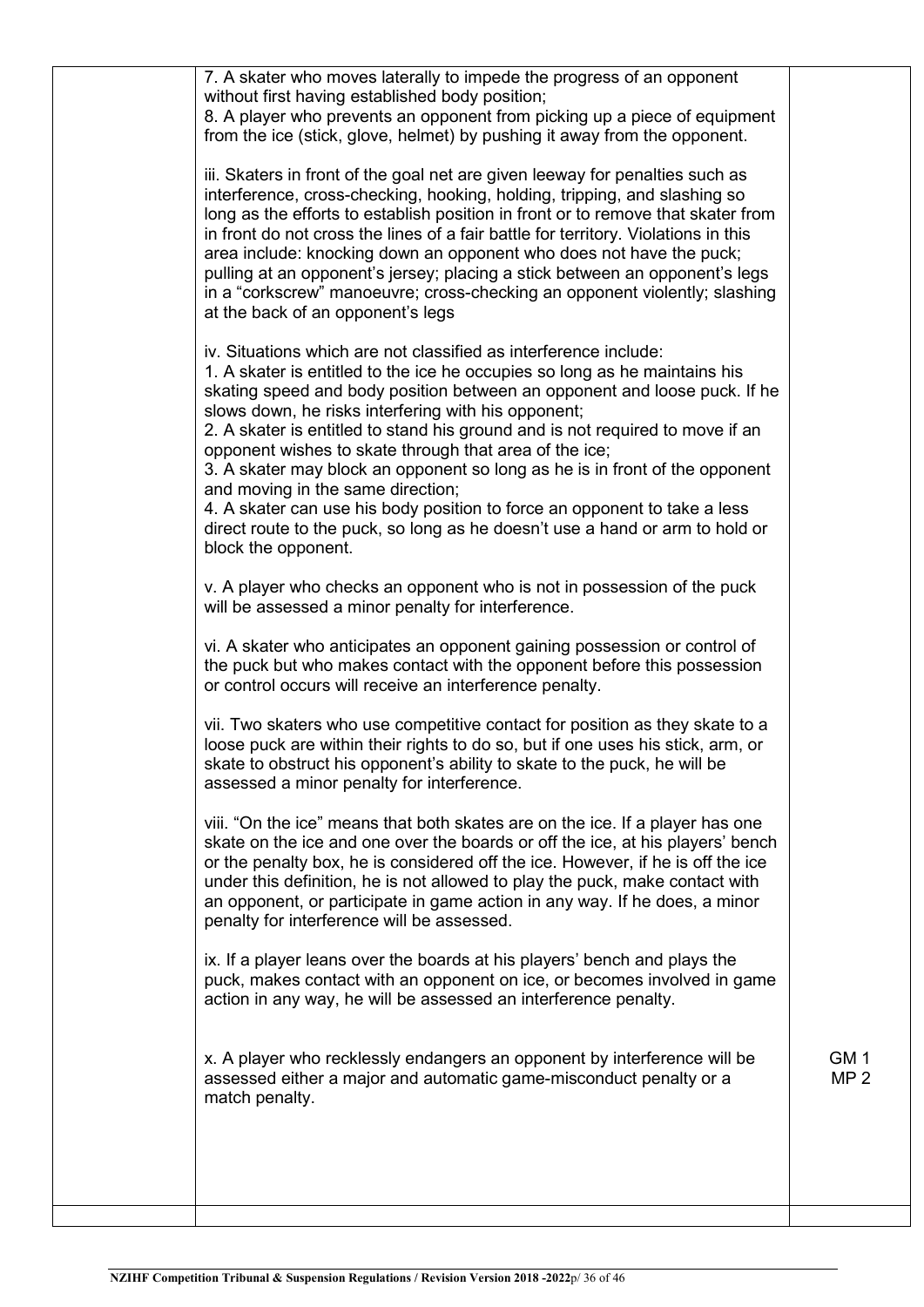|                                                    | <b>INTERFERENCE ON A GOALTENDER</b><br>DEFINITION: A skater who uses any means to prevent a goaltender from<br>playing his position.                                                                                                                                                                                                                                             |                 |
|----------------------------------------------------|----------------------------------------------------------------------------------------------------------------------------------------------------------------------------------------------------------------------------------------------------------------------------------------------------------------------------------------------------------------------------------|-----------------|
|                                                    | i. A skater who, by means of his stick or his body, interferes with or impedes<br>the mobility of a goaltender who is in his goal crease, or who prevents the<br>goaltender from playing his position, will be assessed a minor penalty.                                                                                                                                         |                 |
|                                                    | ii. If an attacking skater in possession of the puck, skating forwards or<br>backwards, makes contact with the goaltender in the goal crease, and the<br>puck enters the goal net, the goal will not count and the attacking skater will<br>be assessed a minor penalty (for exception see Rule 183-iii). This rule also<br>applies to penalty shots and penalty-shot shootouts. |                 |
| Interference on<br>a Goaltender<br><b>Rule 150</b> | iii. An attacking skater who positions himself in front of the opposing<br>goaltender and engages in actions such as waving his arms or stick in front<br>of the goaltender's face for the purpose of distracting the goaltender,<br>regardless whether the attacking skater is positioned inside or outside of the<br>goal crease, will be assessed a minor penalty.            |                 |
|                                                    | iv. An opponent who prevents or blocks a goaltender from returning to his<br>goal crease or bumps him unduly while the goaltender plays the puck<br>behind his goal net will be assessed a minor penalty.                                                                                                                                                                        |                 |
|                                                    | v. An attacking skater may skate through the goal crease during game<br>action so long as he doesn't make contact with the goaltender. If he makes<br>contact, or if the goaltender makes contact while backing up in his goal<br>crease, the attacking skater will be assessed a minor penalty.                                                                                 |                 |
|                                                    | vi. Incidental contact with the goaltender is permitted so long as it doesn't<br>violate situations set out in Rule 150-i-v.                                                                                                                                                                                                                                                     |                 |
|                                                    |                                                                                                                                                                                                                                                                                                                                                                                  |                 |
| Kicking                                            | <b>KICKING Definition:</b><br>A player who generates a swinging motion with his skate directed at<br>any part of an opponent's body.                                                                                                                                                                                                                                             |                 |
| 151                                                | i. A player who kicks or attempts to kick an opponent will be assessed<br>a match penalty                                                                                                                                                                                                                                                                                        | MP <sub>4</sub> |
|                                                    |                                                                                                                                                                                                                                                                                                                                                                                  |                 |

| Kneeing<br>152 | <b>KNEEING</b> Definition:<br>A skater who extends his knee for the purpose of making contact with<br>an opponent.                                         |                                    |
|----------------|------------------------------------------------------------------------------------------------------------------------------------------------------------|------------------------------------|
|                | i. A skater who uses his knee to make contact with an opponent will<br>be assessed at least a minor penalty.                                               |                                    |
|                | ii. A skater who recklessly endangers an opponent by kneeing will be<br>assessed a major penalty and automatic game-misconduct penalty or<br>match penalty | GM <sub>2</sub><br>MP <sub>3</sub> |
|                |                                                                                                                                                            |                                    |
|                |                                                                                                                                                            |                                    |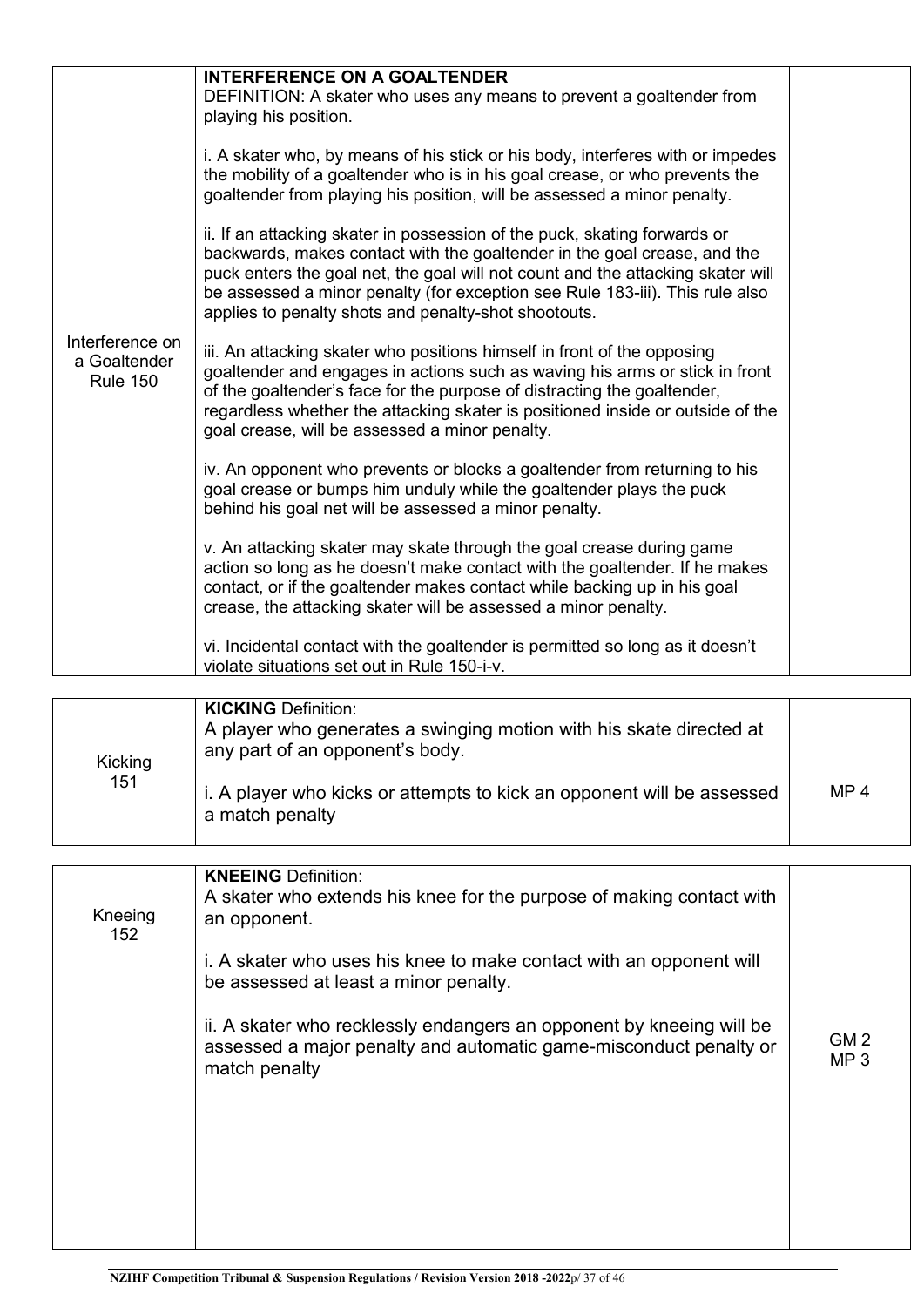| Late Hit<br>153               | <b>Late Hit Definition:</b><br>A late hit constitutes a bodycheck to a skater who is in a vulnerable<br>position because he no longer has control or possession of the puck.<br>A late hit can be delivered to a skater who is either aware or unaware<br>of the impending contact. |                 |
|-------------------------------|-------------------------------------------------------------------------------------------------------------------------------------------------------------------------------------------------------------------------------------------------------------------------------------|-----------------|
|                               | i. A skater who is not in the immediate vicinity of an opponent in<br>possession or control of the puck and still delivers a late hit to that<br>opponent, who is aware of the impending contact, will receive a minor<br>penalty.                                                  |                 |
|                               | ii. A skater who delivers a late hit to an unsuspecting opponent will<br>receive a major and automatic game-misconduct penalty.                                                                                                                                                     | GM <sub>2</sub> |
|                               | iii. A skater who recklessly endangers a vulnerable opponent with a<br>late hit will be assessed a match penalty.                                                                                                                                                                   | MP <sub>3</sub> |
| Pulling Hair,<br>Helmet, Cage | <b>PULLING HAIR, HELMET, CAGE Definition:</b><br>A player who grabs or holds the cage or helmet or pulls the hair of an<br>opponent.                                                                                                                                                |                 |
| 156                           | i. A player who grabs or holds the cage or helmet, or pulls the hair of<br>an opponent, will be assessed either a minor penalty or a major and<br>game-misconduct penalty.                                                                                                          | GM <sub>1</sub> |

|                 | <b>ROUGHING Definition:</b><br>A player who jostles or strikes an opponent during the game.                                                                  |                 |
|-----------------|--------------------------------------------------------------------------------------------------------------------------------------------------------------|-----------------|
| Roughing<br>158 | i. A player involved in a brief confrontation with an opponent will be<br>assessed a minor, double minor, or major and automatic game-misconduct<br>penalty. | GM <sub>2</sub> |
|                 | ii. A player who deliberately knocks the helmet off an opponent's head in<br>order to force him out of play will be assessed a minor penalty.                |                 |
|                 | iii. A player who persists in continuing to be involved in roughing is subject<br>to rules for fighting (see Rule 141).                                      |                 |

|                 | <b>SLASHING Definition:</b><br>A player who swings his stick, with one hand or two, at any part of an                                                                                                                                                                                                                                        |                                    |
|-----------------|----------------------------------------------------------------------------------------------------------------------------------------------------------------------------------------------------------------------------------------------------------------------------------------------------------------------------------------------|------------------------------------|
| Slashing<br>159 | opponent's body or equipment. Contact to the opponent is not<br>necessary for the penalty to be assessed.                                                                                                                                                                                                                                    |                                    |
|                 | i. Tapping the stick of the puck carrier is not considered slashing if it is<br>limited to hitting the stick for the sole purpose of trying to make the<br>opponent lose possession of the puck. Forceful contact, especially if it<br>results in breaking either the opponent's stick or the player's own<br>stick, is considered slashing. |                                    |
|                 | ii. A player who slashes an opponent will be assessed at least a minor<br>penalty.                                                                                                                                                                                                                                                           |                                    |
|                 | iii. A player who recklessly endangers an opponent by slashing will be<br>assessed a major penalty and game-misconduct penalty or a match<br>penalty.                                                                                                                                                                                        | GM <sub>2</sub><br>MP <sub>3</sub> |
|                 | iv. A player who swings his stick at another player during a<br>confrontation will be assessed a major penalty and game-misconduct                                                                                                                                                                                                           | GM <sub>2</sub>                    |
|                 | penalty or match penalty.                                                                                                                                                                                                                                                                                                                    | <b>MP</b> Tribunal                 |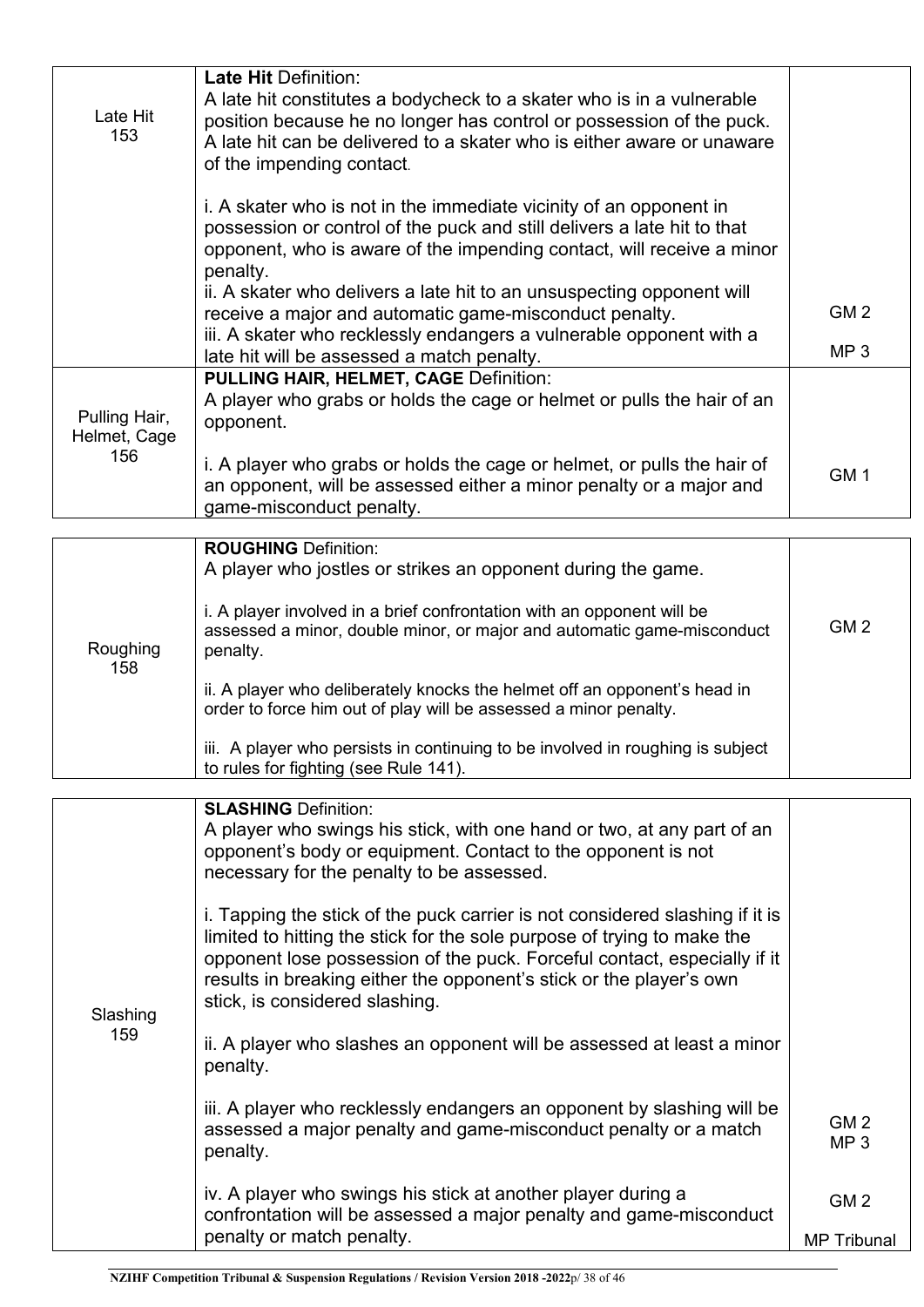| v. A player who swings wildly at the puck, on ice or in the air, with the<br>object of intimidating an opponent will be assessed at least a minor<br>penalty.                                              |                                       |
|------------------------------------------------------------------------------------------------------------------------------------------------------------------------------------------------------------|---------------------------------------|
| vi. A player who lifts his stick between an opponent's legs for the<br>purpose of making contact with the groin will be assessed either a<br>major penalty and game-misconduct penalty or a match penalty. | GM <sub>2</sub><br><b>MP</b> Tribunal |

| <b>Slew Footing</b><br>160 | <b>SLEW-FOOTING Definition:</b><br>A player who dangerously kicks an opponent's foot or skate from<br>behind or who pulls an opponent backwards while at the same time<br>knocking or kicking his feet from under him. |                 |
|----------------------------|------------------------------------------------------------------------------------------------------------------------------------------------------------------------------------------------------------------------|-----------------|
|                            | i. A player who slew-foots an opponent will be assessed a match<br>penalty.                                                                                                                                            | MP <sub>3</sub> |
|                            | ii. A player who recklessly endangers an opponent by slew-footing will<br>be assessed a match penalty.                                                                                                                 | MP <sub>4</sub> |

|                 | <b>SPEARING Definition:</b><br>A player who stabs an opponent or attempts to stab an opponent with<br>the end of the stick blade, whether or not the stick is being carried<br>with one or both hands. Contact to the opponent is not necessary for<br>the penalty to be assessed. |                         |
|-----------------|------------------------------------------------------------------------------------------------------------------------------------------------------------------------------------------------------------------------------------------------------------------------------------|-------------------------|
| Spearing<br>161 | i. A player who attempts to spear an opponent will be assessed a<br>double minor and misconduct penalty.                                                                                                                                                                           |                         |
|                 | ii. A player who spears an opponent will be assessed a major penalty<br>and automatic game-misconduct penalty or match penalty.                                                                                                                                                    | GM 1<br>MP <sub>3</sub> |
|                 | iii. A player who recklessly endangers an opponent by spearing will<br>be assessed a match penalty.                                                                                                                                                                                | MP Tribunal             |
|                 |                                                                                                                                                                                                                                                                                    |                         |

|                 | <b>SPITTING Definition:</b><br>A player who spits on or at an opponent, spectator, or anyone in the                                                           |                    |
|-----------------|---------------------------------------------------------------------------------------------------------------------------------------------------------------|--------------------|
| Spitting<br>162 | rink during a game.                                                                                                                                           |                    |
|                 | i. A player or team official who spits on or at an opponent or anyone in<br>the rink during a game will be assessed a match penalty.                          | MP <sub>2</sub>    |
|                 | ii. A bleeding player who intentionally wipes blood from his body onto<br>an opponent or anyone in the rink will be assessed a match penalty<br>for spitting. | <b>MP</b> Tribunal |
|                 |                                                                                                                                                               |                    |
|                 |                                                                                                                                                               |                    |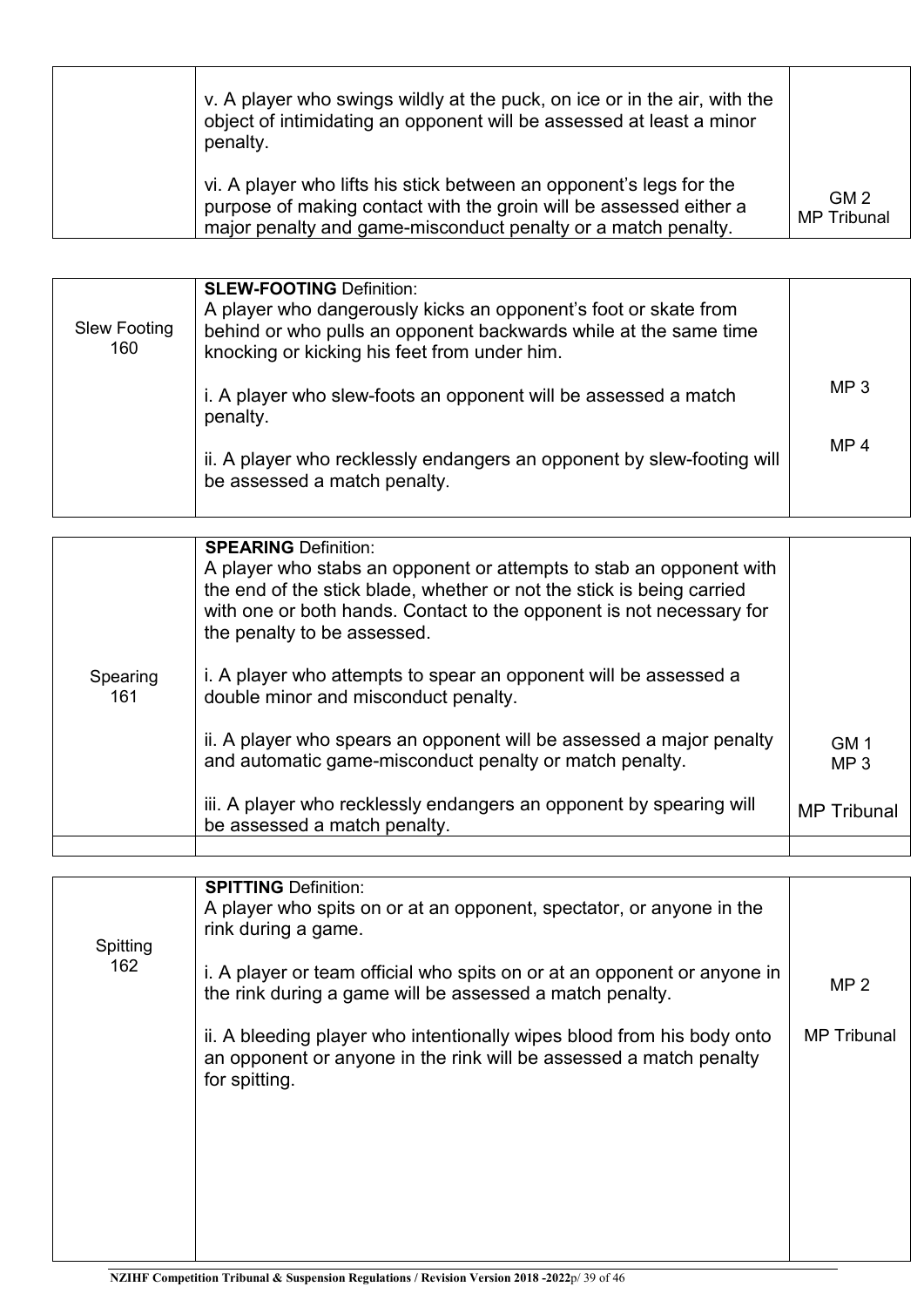| Taunting<br>163 | <b>TAUNTING Definition:</b><br>A skater who celebrates a goal or taunts the opposition while skating<br>past the opposing players' bench with celebratory, derisive, or<br>mocking gestures or provocative words intended to taunt or incite his<br>opponents. |  |
|-----------------|----------------------------------------------------------------------------------------------------------------------------------------------------------------------------------------------------------------------------------------------------------------|--|
|                 | i. Excessive celebrations or taunting of opponents on their players'<br>bench in any manner will result in a misconduct penalty.                                                                                                                               |  |

|                                                              | <b>TEAM OFFICIAL ENTERING THE PLAYING AREA Definition:</b><br>It is forbidden for a team official to step onto the ice during a game<br>without consent from an on-ice official.                                                |          |
|--------------------------------------------------------------|---------------------------------------------------------------------------------------------------------------------------------------------------------------------------------------------------------------------------------|----------|
| <b>Team Officials</b><br>Entering the<br>playing Area<br>164 | i. Where an injury has occurred to a player and there is a stoppage of<br>play, a team doctor (or other medical personnel) may go onto the ice<br>to attend to the injured player without waiting for the referee's<br>consent. |          |
|                                                              | ii. A team official who steps onto the ice any time between the start of<br>a period and its conclusion (excepting Rule 164-i) will be assessed a<br>game-misconduct penalty.                                                   | Tribunal |

|                                      | <b>THROWING A STICK OR OBJECT</b> Definition: A player or team official who<br>throws a stick or any other object within or without the playing area.<br>i. A player who throws a stick or part of it or any other object out of the<br>playing area will be assessed a game-misconduct penalty.<br>ii. A player can slide or direct any stick or any part of it, or any object, away<br>from his immediate area on ice so long as his actions do not interfere with<br>an opponent. However, a player on the ice who throws or directs a stick or | GM <sub>1</sub> |
|--------------------------------------|----------------------------------------------------------------------------------------------------------------------------------------------------------------------------------------------------------------------------------------------------------------------------------------------------------------------------------------------------------------------------------------------------------------------------------------------------------------------------------------------------------------------------------------------------|-----------------|
|                                      | any part of it, or any other object, at the puck or puck carrier in the neutral or<br>attacking zone, will be assessed a minor penalty.                                                                                                                                                                                                                                                                                                                                                                                                            |                 |
| Throwing A<br>Stick or Object<br>165 | iii. An unidentified player or team official on the players' bench or in the<br>penalty box who throws or directs a stick or any part of it, or any other<br>object, at the puck or puck carrier in the neutral or attacking zone, will be<br>assessed a bench-minor penalty.                                                                                                                                                                                                                                                                      |                 |
|                                      | iv. An identified player or team official on the players' bench or in the penalty<br>box who throws or directs a stick or any part of it, or any other object, at the<br>puck or puck carrier in the neutral or attacking zone, will be assessed a<br>minor or bench minor and game misconduct.                                                                                                                                                                                                                                                    |                 |
|                                      | v. If a player or team official commits any of these actions in Rule 165-ii-iv in<br>his defending zone, the referee will award the opponent's team a penalty<br>shot.                                                                                                                                                                                                                                                                                                                                                                             |                 |
|                                      | vi. The position of the puck or puck carrier at the moment when the throwing<br>occurs is the determining factor to assess a minor/bench-minor penalty or a<br>penalty shot.                                                                                                                                                                                                                                                                                                                                                                       |                 |
|                                      |                                                                                                                                                                                                                                                                                                                                                                                                                                                                                                                                                    |                 |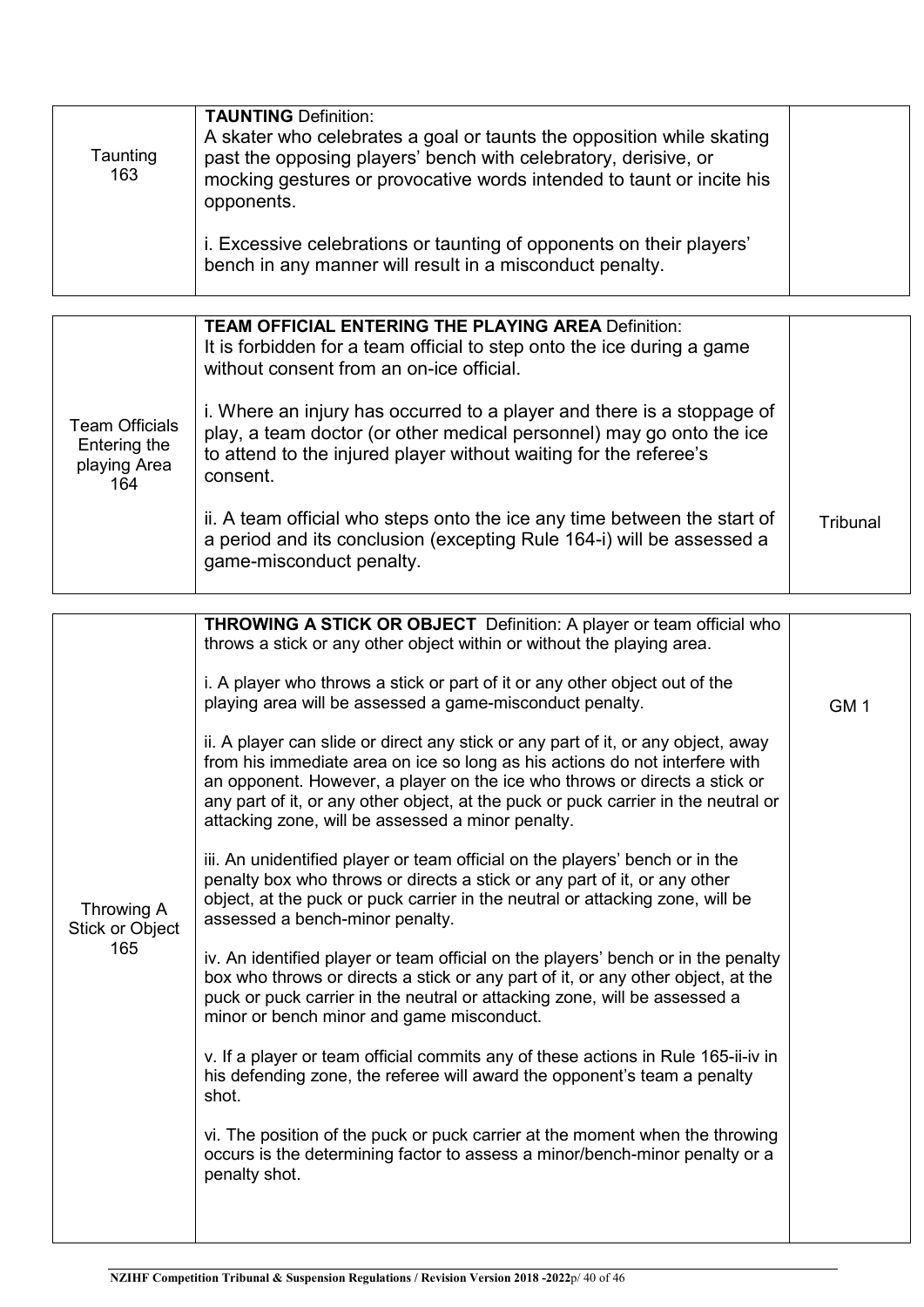| vii. When a player or team official throws a stick or any part of it or any other<br>object at an attacking skater who is on a breakaway, the referee will award a<br>penalty shot to the skater's team.                                                                                                                                                                                                                                                                                            |  |
|-----------------------------------------------------------------------------------------------------------------------------------------------------------------------------------------------------------------------------------------------------------------------------------------------------------------------------------------------------------------------------------------------------------------------------------------------------------------------------------------------------|--|
| viii. If a goaltender has been substituted for an extra skater, leaving his<br>team's goal net empty, and a teammate or team official throws a stick or any<br>part of it or any other object at the puck or puck carrier in the neutral zone or<br>the defending zone with the empty net, thereby preventing the puck carrier<br>from having a clear shot, a goal will be awarded to the attacking team. The<br>goaltender is considered off ice once his replacement has one skate on the<br>ice. |  |
|                                                                                                                                                                                                                                                                                                                                                                                                                                                                                                     |  |

|                 | <b>TRIPPING</b> Definition: A player who uses his stick, skate, leg, or arm to take<br>the feet out from an opponent, causing him to lose his balance or to fall.<br>i. A player who trips an opponent by any means will be assessed a minor<br>penalty.                          |                         |
|-----------------|-----------------------------------------------------------------------------------------------------------------------------------------------------------------------------------------------------------------------------------------------------------------------------------|-------------------------|
| Tripping<br>167 | ii. If a player chases an opponent who is in possession of the puck and<br>lunges along the ice, first knocking the puck away with his stick and<br>subsequently causing that player to fall, a tripping penalty will still be<br>assessed (but no penalty shot will be awarded). |                         |
|                 | iii. A player who recklessly endangers an opponent by tripping will be<br>assessed either a major and automatic game-misconduct penalty or a<br>match penalty.                                                                                                                    | GM 1<br>MP <sub>2</sub> |

| <b>UNSPORTSMANLIKE CONDUCT Definition:</b>                                                                                                                                                                                                                                                                                                                                                                                                                                                                                                                         |
|--------------------------------------------------------------------------------------------------------------------------------------------------------------------------------------------------------------------------------------------------------------------------------------------------------------------------------------------------------------------------------------------------------------------------------------------------------------------------------------------------------------------------------------------------------------------|
| DEFINITION: A player or team official who commits a violation of the rules                                                                                                                                                                                                                                                                                                                                                                                                                                                                                         |
| pertaining to sportsmanship, fair play, and respect.                                                                                                                                                                                                                                                                                                                                                                                                                                                                                                               |
|                                                                                                                                                                                                                                                                                                                                                                                                                                                                                                                                                                    |
| 1. An identifiable player who commits a violation of the rules of<br>2. An identifiable player who uses obscene, profane, or abusive language or<br>actions directed to any person on the ice or anywhere in the rink.<br>3. An identifiable player who celebrates with or congratulates a teammate<br>4. An attacking skater who sprays a goaltender who freezes the puck for a                                                                                                                                                                                   |
|                                                                                                                                                                                                                                                                                                                                                                                                                                                                                                                                                                    |
| 1. An unidentifiable player or team official who commits a violation of the<br>rules of sportsmanship, fair play, and respect.<br>2. An unidentifiable player or team official who celebrates with or<br>congratulates a teammate after an injury to an opponent.<br>3. An unidentifiable player or any team official who uses obscene, profane,<br>or abusive language or actions directed to any person on the ice or<br>4. An unidentified player or team official who is off the ice and throws a stick<br>or any other object onto the ice to protest a call. |
|                                                                                                                                                                                                                                                                                                                                                                                                                                                                                                                                                                    |
|                                                                                                                                                                                                                                                                                                                                                                                                                                                                                                                                                                    |
|                                                                                                                                                                                                                                                                                                                                                                                                                                                                                                                                                                    |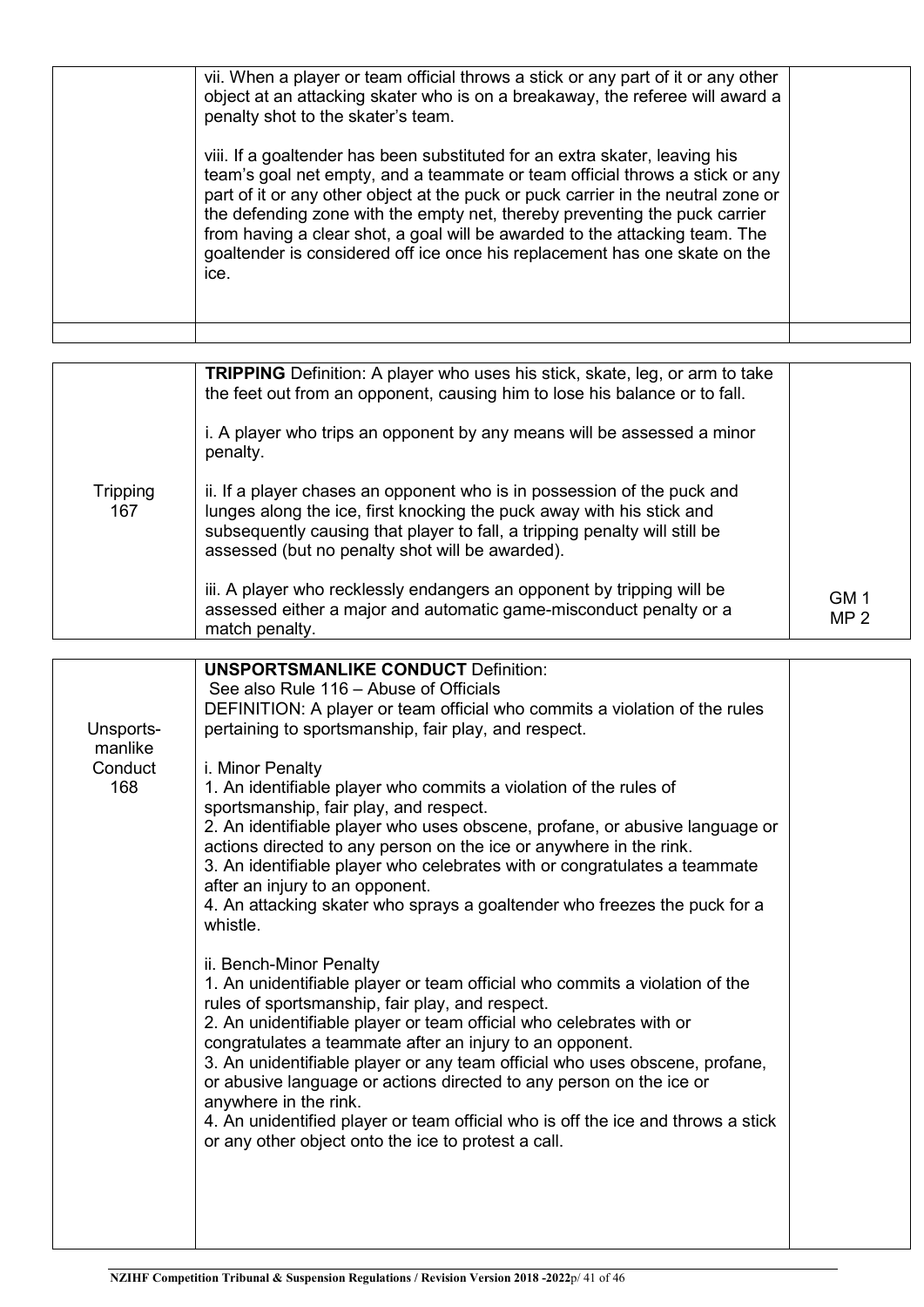| 1. A player who shoots the puck after a whistle or end of a period.<br>2. If a violation is flagrant or if a player continues his unsportsmanlike<br>conduct.<br>3. A player who persists in using obscene, profane, or abusive language or<br>actions directed to any person on the ice or anywhere in the rink for which<br>he has already been assessed a minor penalty.<br>4. A player who persists in inciting an opponent into taking a penalty.<br>5. A player who enters the opponent's players' bench for any reason other<br>than accidental.<br>iv. Game-Misconduct Penalty<br>1. A team official who persists in any action for which he has already been<br>GM <sub>1</sub><br>assessed a bench-minor penalty.<br>2. A player or team official who uses obscene, profane, or abusive language<br>GM <sub>2</sub><br>or actions directed to any person on the ice or anywhere in the rink for which<br>he has already been assessed a minor or bench-minor penalty. When this<br>type of conduct occurs after the expiration of the game, on or off the ice, the<br>game-misconduct penalty can be applied without the necessity of having<br>previously assessed a minor or bench-minor penalty.<br>v. Minor/Bench Minor and Game-Misconduct Penalties<br>1. An identifiable player or team official who is off the ice and throws a stick<br>GM <sub>2</sub><br>or any other object onto the ice to protest a call.<br>vi. Match Penalty<br>1. A player or team official who threatens, makes racial or ethnic slurs,<br>MP <sub>2</sub><br>hateful, discriminatory, or sexual remarks, spits, smears blood on any<br>person.<br>2. A player or team official who makes any obscene gesture or actions to<br>any person on the ice or anywhere in the rink immediately before, during, or<br>Tribunal<br>immediately after the game.<br>3. A player who swings his stick at a spectator or anyone other than an<br>Tribunal<br>opponent. | iii. Misconduct Penalty |  |
|--------------------------------------------------------------------------------------------------------------------------------------------------------------------------------------------------------------------------------------------------------------------------------------------------------------------------------------------------------------------------------------------------------------------------------------------------------------------------------------------------------------------------------------------------------------------------------------------------------------------------------------------------------------------------------------------------------------------------------------------------------------------------------------------------------------------------------------------------------------------------------------------------------------------------------------------------------------------------------------------------------------------------------------------------------------------------------------------------------------------------------------------------------------------------------------------------------------------------------------------------------------------------------------------------------------------------------------------------------------------------------------------------------------------------------------------------------------------------------------------------------------------------------------------------------------------------------------------------------------------------------------------------------------------------------------------------------------------------------------------------------------------------------------------------------------------------------------------------------------------------------------------------------------------------------------------------------|-------------------------|--|
|                                                                                                                                                                                                                                                                                                                                                                                                                                                                                                                                                                                                                                                                                                                                                                                                                                                                                                                                                                                                                                                                                                                                                                                                                                                                                                                                                                                                                                                                                                                                                                                                                                                                                                                                                                                                                                                                                                                                                        |                         |  |
|                                                                                                                                                                                                                                                                                                                                                                                                                                                                                                                                                                                                                                                                                                                                                                                                                                                                                                                                                                                                                                                                                                                                                                                                                                                                                                                                                                                                                                                                                                                                                                                                                                                                                                                                                                                                                                                                                                                                                        |                         |  |
|                                                                                                                                                                                                                                                                                                                                                                                                                                                                                                                                                                                                                                                                                                                                                                                                                                                                                                                                                                                                                                                                                                                                                                                                                                                                                                                                                                                                                                                                                                                                                                                                                                                                                                                                                                                                                                                                                                                                                        |                         |  |
|                                                                                                                                                                                                                                                                                                                                                                                                                                                                                                                                                                                                                                                                                                                                                                                                                                                                                                                                                                                                                                                                                                                                                                                                                                                                                                                                                                                                                                                                                                                                                                                                                                                                                                                                                                                                                                                                                                                                                        |                         |  |
|                                                                                                                                                                                                                                                                                                                                                                                                                                                                                                                                                                                                                                                                                                                                                                                                                                                                                                                                                                                                                                                                                                                                                                                                                                                                                                                                                                                                                                                                                                                                                                                                                                                                                                                                                                                                                                                                                                                                                        |                         |  |
|                                                                                                                                                                                                                                                                                                                                                                                                                                                                                                                                                                                                                                                                                                                                                                                                                                                                                                                                                                                                                                                                                                                                                                                                                                                                                                                                                                                                                                                                                                                                                                                                                                                                                                                                                                                                                                                                                                                                                        |                         |  |
|                                                                                                                                                                                                                                                                                                                                                                                                                                                                                                                                                                                                                                                                                                                                                                                                                                                                                                                                                                                                                                                                                                                                                                                                                                                                                                                                                                                                                                                                                                                                                                                                                                                                                                                                                                                                                                                                                                                                                        |                         |  |
|                                                                                                                                                                                                                                                                                                                                                                                                                                                                                                                                                                                                                                                                                                                                                                                                                                                                                                                                                                                                                                                                                                                                                                                                                                                                                                                                                                                                                                                                                                                                                                                                                                                                                                                                                                                                                                                                                                                                                        |                         |  |
|                                                                                                                                                                                                                                                                                                                                                                                                                                                                                                                                                                                                                                                                                                                                                                                                                                                                                                                                                                                                                                                                                                                                                                                                                                                                                                                                                                                                                                                                                                                                                                                                                                                                                                                                                                                                                                                                                                                                                        |                         |  |
|                                                                                                                                                                                                                                                                                                                                                                                                                                                                                                                                                                                                                                                                                                                                                                                                                                                                                                                                                                                                                                                                                                                                                                                                                                                                                                                                                                                                                                                                                                                                                                                                                                                                                                                                                                                                                                                                                                                                                        |                         |  |
|                                                                                                                                                                                                                                                                                                                                                                                                                                                                                                                                                                                                                                                                                                                                                                                                                                                                                                                                                                                                                                                                                                                                                                                                                                                                                                                                                                                                                                                                                                                                                                                                                                                                                                                                                                                                                                                                                                                                                        |                         |  |
|                                                                                                                                                                                                                                                                                                                                                                                                                                                                                                                                                                                                                                                                                                                                                                                                                                                                                                                                                                                                                                                                                                                                                                                                                                                                                                                                                                                                                                                                                                                                                                                                                                                                                                                                                                                                                                                                                                                                                        |                         |  |
|                                                                                                                                                                                                                                                                                                                                                                                                                                                                                                                                                                                                                                                                                                                                                                                                                                                                                                                                                                                                                                                                                                                                                                                                                                                                                                                                                                                                                                                                                                                                                                                                                                                                                                                                                                                                                                                                                                                                                        |                         |  |
|                                                                                                                                                                                                                                                                                                                                                                                                                                                                                                                                                                                                                                                                                                                                                                                                                                                                                                                                                                                                                                                                                                                                                                                                                                                                                                                                                                                                                                                                                                                                                                                                                                                                                                                                                                                                                                                                                                                                                        |                         |  |
|                                                                                                                                                                                                                                                                                                                                                                                                                                                                                                                                                                                                                                                                                                                                                                                                                                                                                                                                                                                                                                                                                                                                                                                                                                                                                                                                                                                                                                                                                                                                                                                                                                                                                                                                                                                                                                                                                                                                                        |                         |  |
|                                                                                                                                                                                                                                                                                                                                                                                                                                                                                                                                                                                                                                                                                                                                                                                                                                                                                                                                                                                                                                                                                                                                                                                                                                                                                                                                                                                                                                                                                                                                                                                                                                                                                                                                                                                                                                                                                                                                                        |                         |  |
|                                                                                                                                                                                                                                                                                                                                                                                                                                                                                                                                                                                                                                                                                                                                                                                                                                                                                                                                                                                                                                                                                                                                                                                                                                                                                                                                                                                                                                                                                                                                                                                                                                                                                                                                                                                                                                                                                                                                                        |                         |  |
|                                                                                                                                                                                                                                                                                                                                                                                                                                                                                                                                                                                                                                                                                                                                                                                                                                                                                                                                                                                                                                                                                                                                                                                                                                                                                                                                                                                                                                                                                                                                                                                                                                                                                                                                                                                                                                                                                                                                                        |                         |  |
|                                                                                                                                                                                                                                                                                                                                                                                                                                                                                                                                                                                                                                                                                                                                                                                                                                                                                                                                                                                                                                                                                                                                                                                                                                                                                                                                                                                                                                                                                                                                                                                                                                                                                                                                                                                                                                                                                                                                                        |                         |  |
|                                                                                                                                                                                                                                                                                                                                                                                                                                                                                                                                                                                                                                                                                                                                                                                                                                                                                                                                                                                                                                                                                                                                                                                                                                                                                                                                                                                                                                                                                                                                                                                                                                                                                                                                                                                                                                                                                                                                                        |                         |  |
|                                                                                                                                                                                                                                                                                                                                                                                                                                                                                                                                                                                                                                                                                                                                                                                                                                                                                                                                                                                                                                                                                                                                                                                                                                                                                                                                                                                                                                                                                                                                                                                                                                                                                                                                                                                                                                                                                                                                                        |                         |  |
|                                                                                                                                                                                                                                                                                                                                                                                                                                                                                                                                                                                                                                                                                                                                                                                                                                                                                                                                                                                                                                                                                                                                                                                                                                                                                                                                                                                                                                                                                                                                                                                                                                                                                                                                                                                                                                                                                                                                                        |                         |  |
|                                                                                                                                                                                                                                                                                                                                                                                                                                                                                                                                                                                                                                                                                                                                                                                                                                                                                                                                                                                                                                                                                                                                                                                                                                                                                                                                                                                                                                                                                                                                                                                                                                                                                                                                                                                                                                                                                                                                                        |                         |  |
|                                                                                                                                                                                                                                                                                                                                                                                                                                                                                                                                                                                                                                                                                                                                                                                                                                                                                                                                                                                                                                                                                                                                                                                                                                                                                                                                                                                                                                                                                                                                                                                                                                                                                                                                                                                                                                                                                                                                                        |                         |  |
|                                                                                                                                                                                                                                                                                                                                                                                                                                                                                                                                                                                                                                                                                                                                                                                                                                                                                                                                                                                                                                                                                                                                                                                                                                                                                                                                                                                                                                                                                                                                                                                                                                                                                                                                                                                                                                                                                                                                                        |                         |  |
|                                                                                                                                                                                                                                                                                                                                                                                                                                                                                                                                                                                                                                                                                                                                                                                                                                                                                                                                                                                                                                                                                                                                                                                                                                                                                                                                                                                                                                                                                                                                                                                                                                                                                                                                                                                                                                                                                                                                                        |                         |  |
|                                                                                                                                                                                                                                                                                                                                                                                                                                                                                                                                                                                                                                                                                                                                                                                                                                                                                                                                                                                                                                                                                                                                                                                                                                                                                                                                                                                                                                                                                                                                                                                                                                                                                                                                                                                                                                                                                                                                                        |                         |  |
|                                                                                                                                                                                                                                                                                                                                                                                                                                                                                                                                                                                                                                                                                                                                                                                                                                                                                                                                                                                                                                                                                                                                                                                                                                                                                                                                                                                                                                                                                                                                                                                                                                                                                                                                                                                                                                                                                                                                                        |                         |  |
|                                                                                                                                                                                                                                                                                                                                                                                                                                                                                                                                                                                                                                                                                                                                                                                                                                                                                                                                                                                                                                                                                                                                                                                                                                                                                                                                                                                                                                                                                                                                                                                                                                                                                                                                                                                                                                                                                                                                                        |                         |  |
|                                                                                                                                                                                                                                                                                                                                                                                                                                                                                                                                                                                                                                                                                                                                                                                                                                                                                                                                                                                                                                                                                                                                                                                                                                                                                                                                                                                                                                                                                                                                                                                                                                                                                                                                                                                                                                                                                                                                                        |                         |  |
|                                                                                                                                                                                                                                                                                                                                                                                                                                                                                                                                                                                                                                                                                                                                                                                                                                                                                                                                                                                                                                                                                                                                                                                                                                                                                                                                                                                                                                                                                                                                                                                                                                                                                                                                                                                                                                                                                                                                                        |                         |  |
|                                                                                                                                                                                                                                                                                                                                                                                                                                                                                                                                                                                                                                                                                                                                                                                                                                                                                                                                                                                                                                                                                                                                                                                                                                                                                                                                                                                                                                                                                                                                                                                                                                                                                                                                                                                                                                                                                                                                                        |                         |  |
|                                                                                                                                                                                                                                                                                                                                                                                                                                                                                                                                                                                                                                                                                                                                                                                                                                                                                                                                                                                                                                                                                                                                                                                                                                                                                                                                                                                                                                                                                                                                                                                                                                                                                                                                                                                                                                                                                                                                                        |                         |  |

| Illegal Hit<br>(Women's Body<br>Checking) | <b>ILLEGAL HIT (WOMEN)</b> Definition:<br>In women's hockey, a player is not allowed to deliver a bodycheck to an<br>opponent.                                                                                                                                                                                                         |                                    |
|-------------------------------------------|----------------------------------------------------------------------------------------------------------------------------------------------------------------------------------------------------------------------------------------------------------------------------------------------------------------------------------------|------------------------------------|
| 169                                       | i. A player who bodychecks an opponent will be assessed one of: (1) a<br>minor penalty; (2) a major and automatic game-misconduct penalty; (3) a<br>match penalty.                                                                                                                                                                     | GM <sub>1</sub><br>MP <sub>2</sub> |
|                                           | ii. A player who recklessly endangers an opponent by bodychecking will be<br>assessed either a major and automatic game-misconduct penalty or a<br>match penalty.                                                                                                                                                                      | GM <sub>2</sub><br>MP <sub>3</sub> |
|                                           | iii. If two players are in pursuit of the puck, they are reasonably allowed to<br>push and lean into each other provided that possession of the puck remains<br>the sole object of the two players.                                                                                                                                    |                                    |
|                                           | iv. If two or more players are fighting for possession of the puck, they are<br>not allowed to use the boards to make contact with an opponent to eliminate<br>her from the play, push her into the boards, or pin her along the boards. All<br>of these actions indicate an absence of interest in gaining possession of the<br>puck. |                                    |
|                                           |                                                                                                                                                                                                                                                                                                                                        |                                    |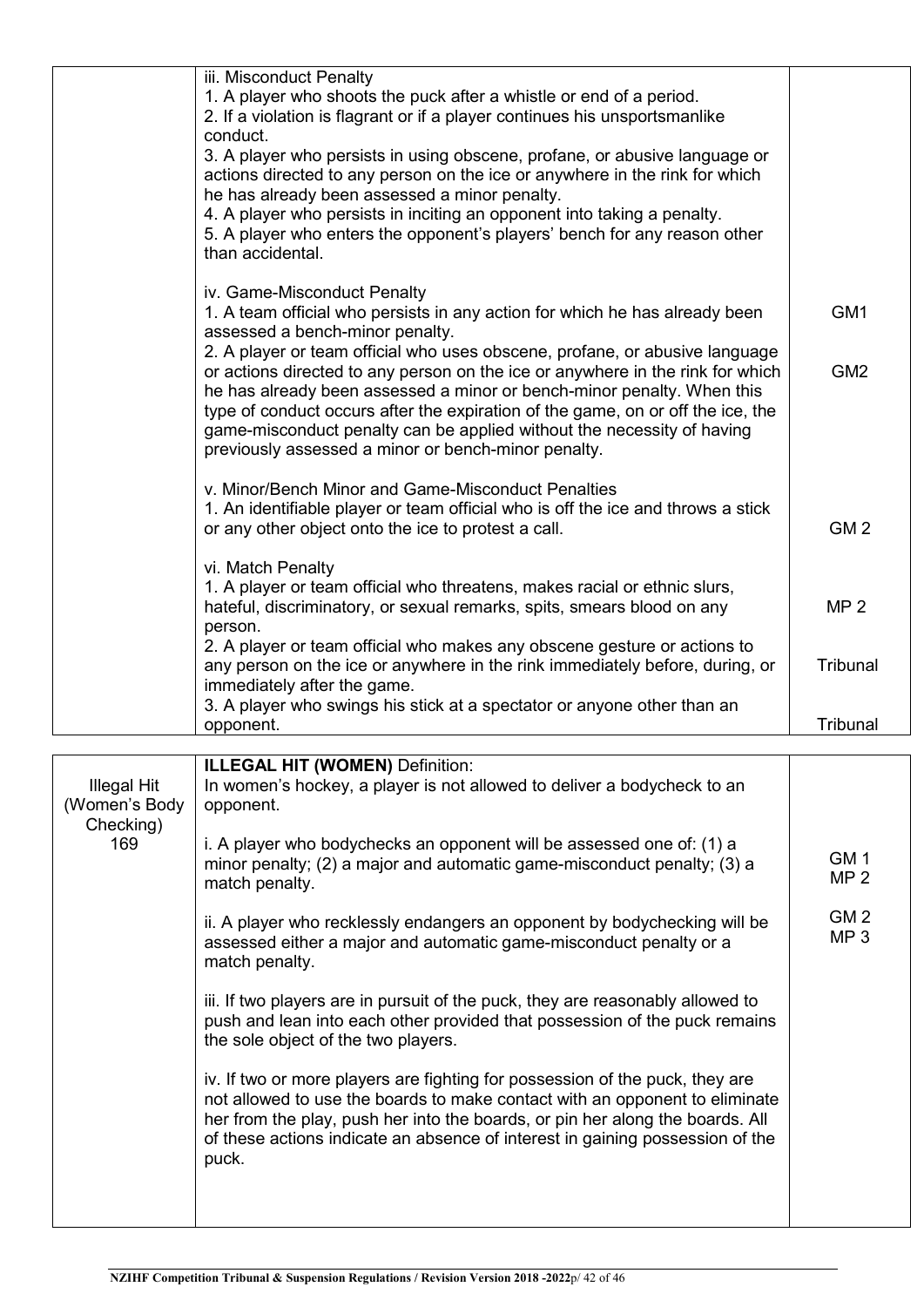| v. A player who is stationary is entitled to that area of the ice. It is up to the<br>opponent to avoid body contact with such a player. If that player is stationed<br>between the opponent and the puck, the opponent is obliged to skate<br>around the stationary player.                                                           |  |
|----------------------------------------------------------------------------------------------------------------------------------------------------------------------------------------------------------------------------------------------------------------------------------------------------------------------------------------|--|
| vi. If a player with the puck is skating directly at an opponent who is<br>stationary, it is the obligation of the puck carrier to avoid contact. But, if the<br>puck carrier makes every effort to avoid contact and the opponent moves<br>into the puck carrier, that opponent will be assessed a minor penalty for<br>bodychecking. |  |
| vii. Players are allowed to "hold their ground" any time that they have<br>established their position on the ice. No player is required to move out of the<br>way of an oncoming player to avoid a collision. Any move by a player to step<br>or glide into an opposing player will be assessed a minor penalty for<br>bodychecking.   |  |
| viii. A player will not be penalized if her intention is to play the puck and<br>insodoing she causes a collision with an opponent.                                                                                                                                                                                                    |  |

| Goal tender<br>fighting<br>219 | <b>FIGHTING/GOALTENDER Definition:</b><br>A goaltender who repeatedly punches an opponent during game<br>action, after a whistle, or any time during the regular course of a<br>game during a prolonged player confrontation.<br>i. A goaltender who uses his blocker glove to punch an opponent in<br>the head, neck, or face will be assessed a match penalty.<br>ii. A goaltender who removes his glove and blocker to engage in a<br>confrontation with an opponent will be assessed a misconduct penalty<br>in addition to any other penalties. | MP <sub>2</sub> |
|--------------------------------|------------------------------------------------------------------------------------------------------------------------------------------------------------------------------------------------------------------------------------------------------------------------------------------------------------------------------------------------------------------------------------------------------------------------------------------------------------------------------------------------------------------------------------------------------|-----------------|
|                                | iii. A goaltender who starts a fight will be assessed a match penalty.                                                                                                                                                                                                                                                                                                                                                                                                                                                                               | MP3             |

#### **Additional**

| Ineligible players – as per NZIHF, or NZIHF Member Organization<br><b>Regulations</b>                           | Tribunal |
|-----------------------------------------------------------------------------------------------------------------|----------|
| Eye Gouging                                                                                                     | Tribunal |
| Fighting – During / After handshakes                                                                            | Tribunal |
| Serious Misconduct at a Tribunal                                                                                | Tribunal |
| Abuse of an official – Molesting                                                                                | Tribunal |
| Abuse of a spectator – Molesting                                                                                | Tribunal |
| Team official – Pulling the team from the ice and not returning                                                 | Tribunal |
| Team official – Allowing his team to go on the ice for a bench clearing<br>altercation at any point in the game | Tribunal |
| Deliberate attempt to injure resulting in injury to an opponent                                                 | Tribunal |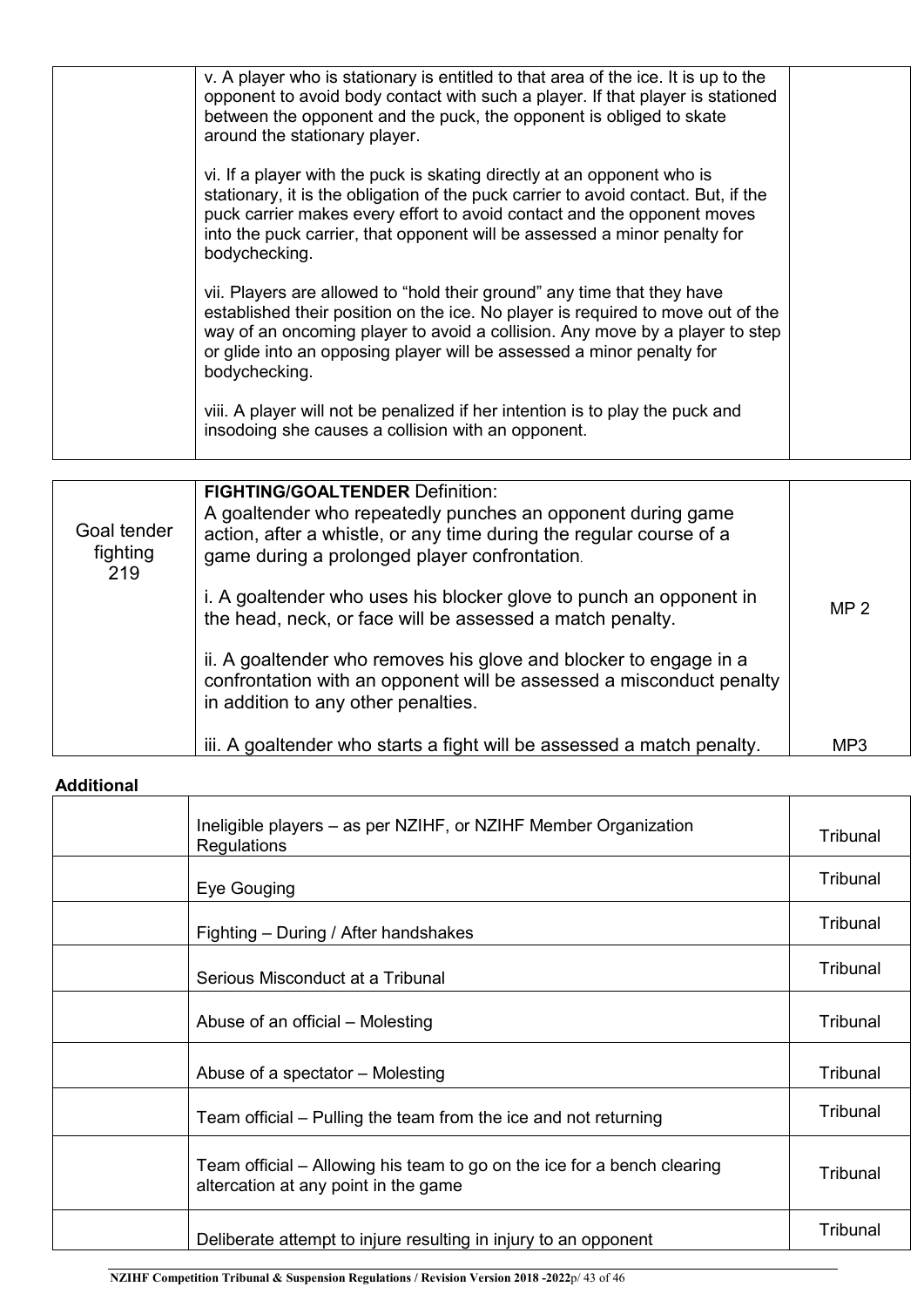| Taking of banned substances                                                                                                                                   | As per<br>WADA &<br><b>NZIHF Policy</b> |
|---------------------------------------------------------------------------------------------------------------------------------------------------------------|-----------------------------------------|
| Stick swinging during the course of an altercation                                                                                                            | Tribunal                                |
| Pre/Post Game Altercation - any player(s) involved where major plus<br>automatic game misconduct or match penalties are assessed                              | Tribunal                                |
| Pre/Post Game Altercation - coach or official of a team that is so penalized                                                                                  | Tribunal                                |
| Coach of a team whose player is penalized as the first player(s) to leave the<br>players bench or penalty bench during an altercation, fight or fisticuffs.   | Tribunal                                |
| Any player who shoots or attempts to shoot a puck at a on-ice official in any<br>manner after the stoppage of play shall be assessed a:<br>Match Penalty (MP) | Tribunal                                |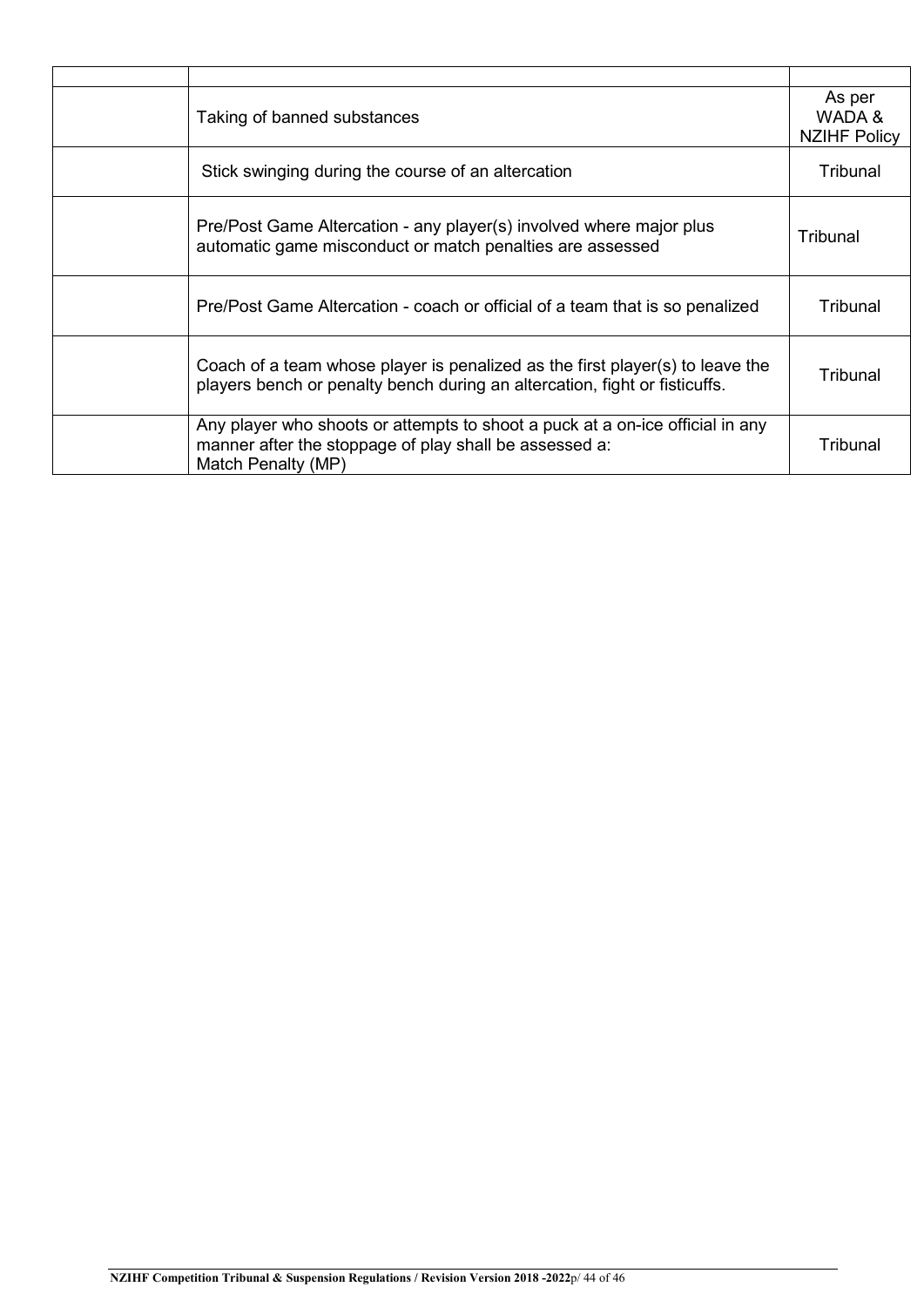#### **Schedule I: Rule 141 – Fighting Or 158 Roughing**

#### **A – Referee Procedure**

- 1. If a situation that involves pushing and shoving after the whistle, the Game Referee shall issue a warning to the coach or captain of each team.
- 2. If the situation continues after the warning, the Game Referee shall assess Minor penalties for Roughing.
- 3. If a situation arises that warrants the assessment of multiple Game Misconduct penalties, the Game Referee shall ensure that all assessed Game Misconduct Penalties are recorded on the Official Game Sheet.
- 4. Fighting or Roughing may be called even though the players still have their gloves on.
- 5. In a situation involving Fighting, it is possible that one player may be assessed a Match Penalty and the other a Major plus automatic Game Misconduct Penalty.
- 6. A Minor, Double Minor or Major plus automatic Game Misconduct penalty may be assessed for Roughing.
- 7. Whenever a Match Penalty is assessed for Fighting, whether one, two or more players receive such penalties, the incident must be classified as a fight. In the case of retaliation by a player, a Major Penalty plus automatic Game Misconduct penalty may be assessed in this case.
- 8. A player cannot be assessed a Match Penalty plus a Game Misconduct penalty for continuing to fight.
- 9. Two players may be assessed Match Penalties for Fighting without having an aggressor or instigator.
- 10. Where it is obvious that one player is the instigator or aggressor, that player may be assessed a Match penalty and the other player a Major plus automatic Game Misconduct, depending upon the degree of retaliation.
- 11. The "third man in" rule applies only to the first player of each team to intervene in an altercation. The assessment of only one penalty constitutes an altercation however the ruling requires judgment as to whether the player actually became involved.
- 12. A Game Misconduct penalty is to be assessed to the first player of each team who intervenes in an incident where a Match or Major plus automatic Game Misconduct penalty is assessed. A Game Misconduct penalty is also to be assessed to one or both players.

When a Fighting or Roughing incident occurs, all other players except the goalkeeper shall immediately retire to the front of their respective benches (unless the Fighting, Fight or Roughing is occurring in front of one of the team benches), or to a neutral zone as designated by the Game Referee and remain there until the Game Referee calls them back to resume play. The goaltenders must stay in their goal creases or proceed to a neutral zone if so designated by the Game Referee. Any player(s) refusing to do so after being instructed by the Game Referee shall be assessed a Misconduct Penalty, plus any other penalty that may be incurred.